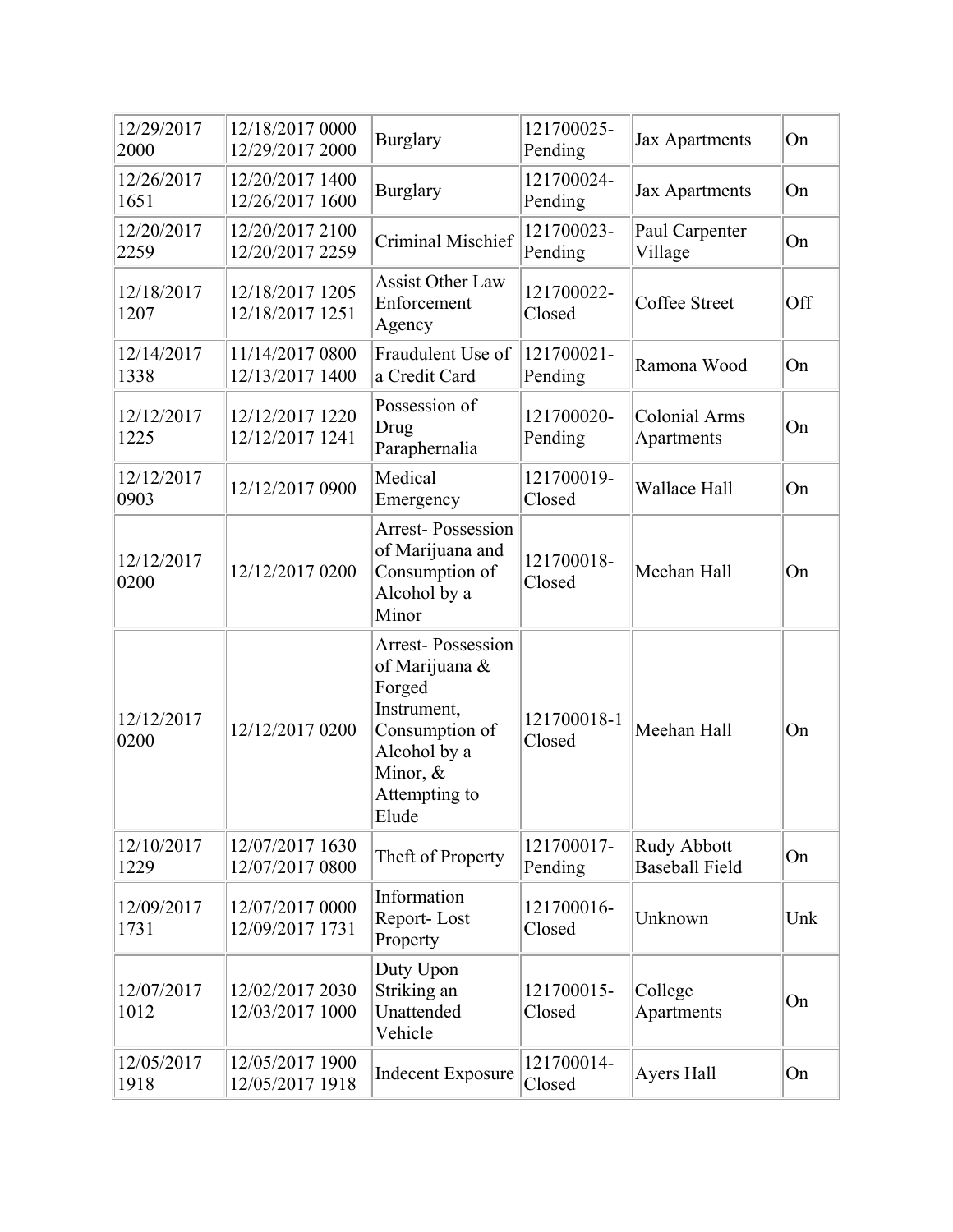| 12/05/2017<br>1742  | 12/05/2017 1742                    | Arrest-Possession<br>of Marijuana                  | 121700013-2<br>Closed | Pannell Hall                                           | On  |
|---------------------|------------------------------------|----------------------------------------------------|-----------------------|--------------------------------------------------------|-----|
| 12/05/2017<br>1742  | 12/05/2017 1742                    | Arrest-Possession<br>of Marijuana                  | 121700013-1<br>Closed | Pannell Hall                                           | On  |
| 12/05/2017<br>1531  | 09/01/2017 1200<br>09/30/2017 1200 | <b>Sexual Assault</b><br>Investigation             | 121700012-<br>Pending | International<br>House                                 | On  |
| 12/05/20017<br>1030 | 12/05/2017 1003<br>12/05/2017 1038 | <b>Assist Other Law</b><br>Enforcement<br>Agency   | 121700011-<br>Closed  | Winn Place III<br>Apartments                           | Off |
| 12/05/2017<br>2154  | 12/04/2017 2154<br>12/04/2017 2208 | <b>Assist Other Law</b><br>Enforcement<br>Agency   | 121700010-<br>Closed  | Jacksonville City<br>Jail                              | Off |
| 12/03/2017<br>2044  | 12/03/2017 2044<br>12/03/2017 2114 | Information<br>Report-<br>Suspicious<br>Activity   | 121700009-<br>Closed  | Crow Hall<br>Parking Lot                               | On  |
| 12/03/2017<br>0351  | 12/03/2017 0351                    | Arrest-<br>Consumption of<br>Alcohol by a<br>Minor | 121700008-1<br>Closed | Meehan Hall                                            | On  |
| 12/02/2017<br>1710  | 12/02/2017 1500<br>12/02/2017 1600 | Medical<br>Emergency                               | 121700007-<br>Closed  | <b>JSU</b> Stadium                                     | On  |
| 12/02/2017<br>2049  | 12/02/2017 1200<br>12/02/2017 1630 | Theft of Property                                  | 121700006-<br>Pending | Dillon Field                                           | On  |
| 12/02/2017<br>1543  | 12/02/2017 1543<br>12/02/2017 1627 | Medical<br>Emergency                               | 121700005-<br>Closed  | <b>JSU Stadium</b>                                     | On  |
| 12/02/2017<br>0330  | 12/02/2017 0330<br>12/02/2017 0335 | Information<br>Report                              | 121700004-<br>Pending | <b>JSU</b> Stadium                                     | On  |
| 12/02/2017<br>1244  | 12/02/2017 1230<br>12/02/2017 1307 | Medical<br>Emergency                               | 121700003-<br>Closed  | <b>Bibb Graves</b>                                     | On  |
| 12/01/2017<br>1155  | 12/01/2017 0430<br>12/01/2017 1155 | <b>Burglary</b>                                    | 121700002-<br>Pending | Hammond Hall                                           | On  |
| 12/01/2017<br>0312  | 12/01/2017 0300<br>12/01/2017 0323 | Medical<br>Emergency                               | 121700001-<br>Closed  | Logan Hall                                             | On  |
| 11/30/2017<br>1938  | 11/30/2017 1900<br>11/30/2017 1938 | Duty Upon<br>Striking an<br>Unattended<br>Vehicle  | 111700056-<br>Closed  | Theron<br>Montgomery<br><b>Building</b><br>Parking Lot | On  |
| 11/30/2017<br>0950  | 11/30/2017 0945<br>11/30/2017 1005 | Medical<br>Emergency                               | 111700055-<br>Closed  | Martin Hall                                            | On  |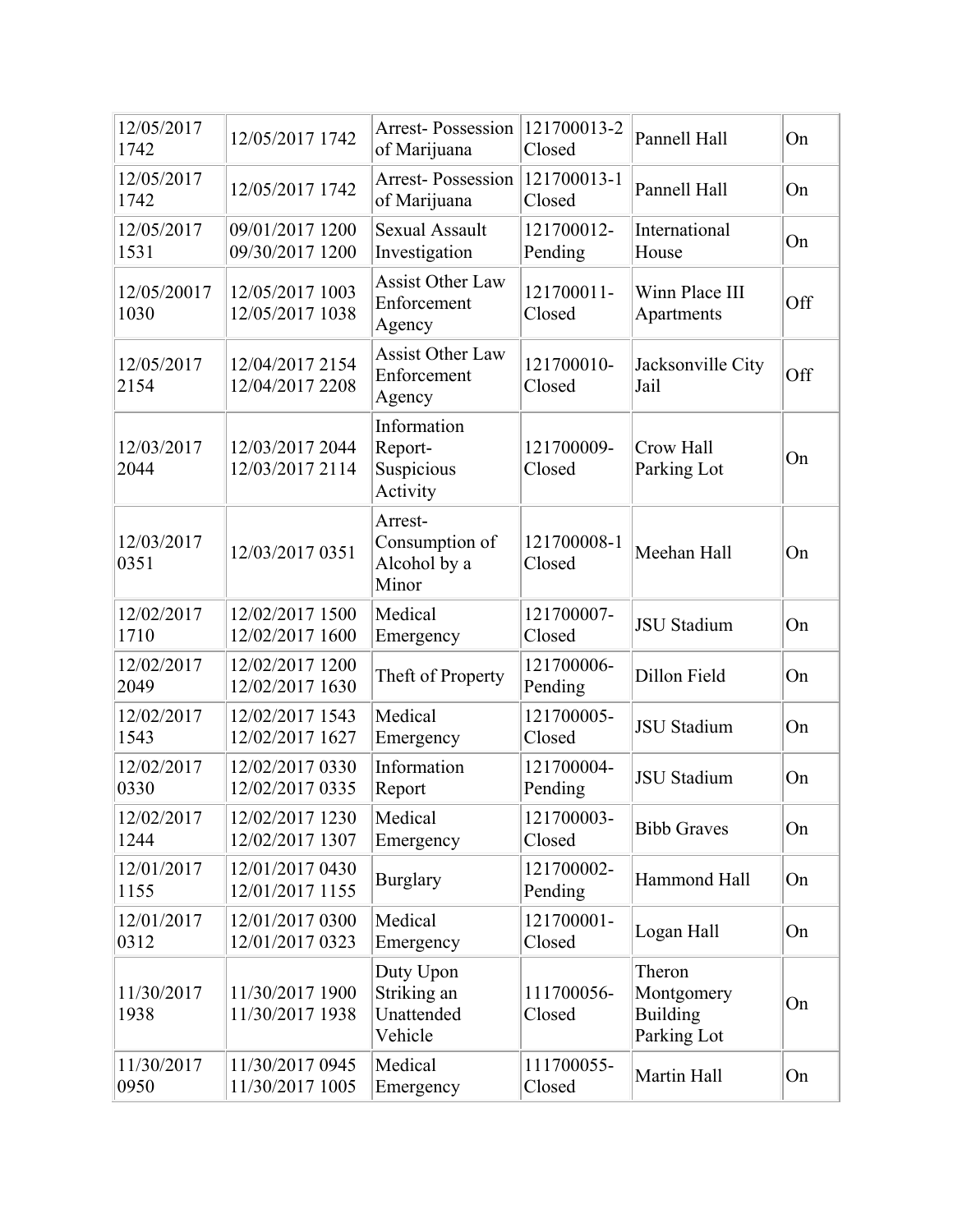| 11/29/2017<br>1521 | 11/29/2017 1500<br>11/29/2017 1740 | Information<br>Report                             | 111700054-<br>Pending | International<br>House                        | On  |
|--------------------|------------------------------------|---------------------------------------------------|-----------------------|-----------------------------------------------|-----|
| 11/29/2017<br>1622 | 11/29/2017 1320<br>11/29/2017 1622 | Duty Upon<br>Striking an<br>Unattended<br>Vehicle | 111700053-<br>Closed  | <b>Brewer Hall</b><br>Parking Lot             | On  |
| 11/29/2017<br>1051 | 11/29/2017 0130<br>11/29/2017 0840 | Criminal Mischief                                 | 111700052-<br>Closed  | Patterson Hall<br>Parking Lot                 | On  |
| 11/29/2017<br>0845 | 11/29/2017 0845                    | Automobile<br>Accident                            | 111700051-<br>Closed  | <b>Houston Cole</b><br>Library<br>Parking Lot | On  |
| 11/28/2017<br>1621 | 11/28/2017 0800<br>11/28/2017 1647 | Information<br>Report-Lost<br>Property            | 111700050-<br>Closed  | <b>JSU</b> Campus                             | On  |
| 11/28/2017<br>1145 | 11/28/2017 1130                    | Violation of<br>Student Code of<br>Conduct        | 111700049-<br>Pending | <b>Brewer Hall</b><br>Parking Lot             | On  |
| 11/26/2017<br>1728 | 11/19/2017 0000<br>11/26/2017 1728 | <b>Burglary</b>                                   | 111700048-<br>Pending | Penn House<br>Apartments                      | On  |
| 11/26/2017<br>1822 | 11/19/2017 0010<br>11/26/2017 1822 | <b>Burglary</b>                                   | 111700047-<br>Pending | Penn House<br>Apartments                      | On  |
| 11/26/2017<br>0539 | 11/26/2017 0525<br>11/26/2017 0535 | <b>Burglary</b>                                   | 111700046-<br>Pending | Penn House<br>Apartments                      | On  |
| 11/26/2017<br>0203 | 11/26/2017 0200<br>11/26/2017 0226 | <b>Assist Other Law</b><br>Enforcement<br>Agency  | 111700045-<br>Closed  | Walmart                                       | Off |
| 11/24/2017<br>2125 | 11/19/2017 0000<br>11/24/2017 2004 | <b>Burglary</b>                                   | 111700044-<br>Pending | Penn House<br>Apartments                      | On  |
| 11/21/2017<br>1839 | 11/21/2017 1839<br>11/21/2017 1844 | Information<br>Report                             | 111700043-<br>Closed  | Crow Hall                                     | On  |
| 11/20/2017<br>1857 | 11/17/2017 1700<br>11/17/2017 1800 | Information<br>Report-Injury                      | 111700042-<br>Closed  | Theron<br>Montgomery<br><b>Building</b>       | On  |
| 11/18/2017<br>0959 | 11/16/2017 0000<br>11/16/2017 0200 | Assault                                           | 111700041-<br>Pending | Paul Carpenter<br>Village                     | On  |
| 11/17/2017<br>1832 | 11/17/2017 1832<br>11/17/2017 1844 | Violation of<br>Student Code of<br>Conduct        | 111700040-<br>Pending | Daugette Hall                                 | On  |
| 11/17/2017<br>2245 | 11/16/2017 2240<br>11/16/2017 2303 | Disorderly<br>Conduct                             | 111700039-<br>Closed  | Sparkman Hall                                 | On  |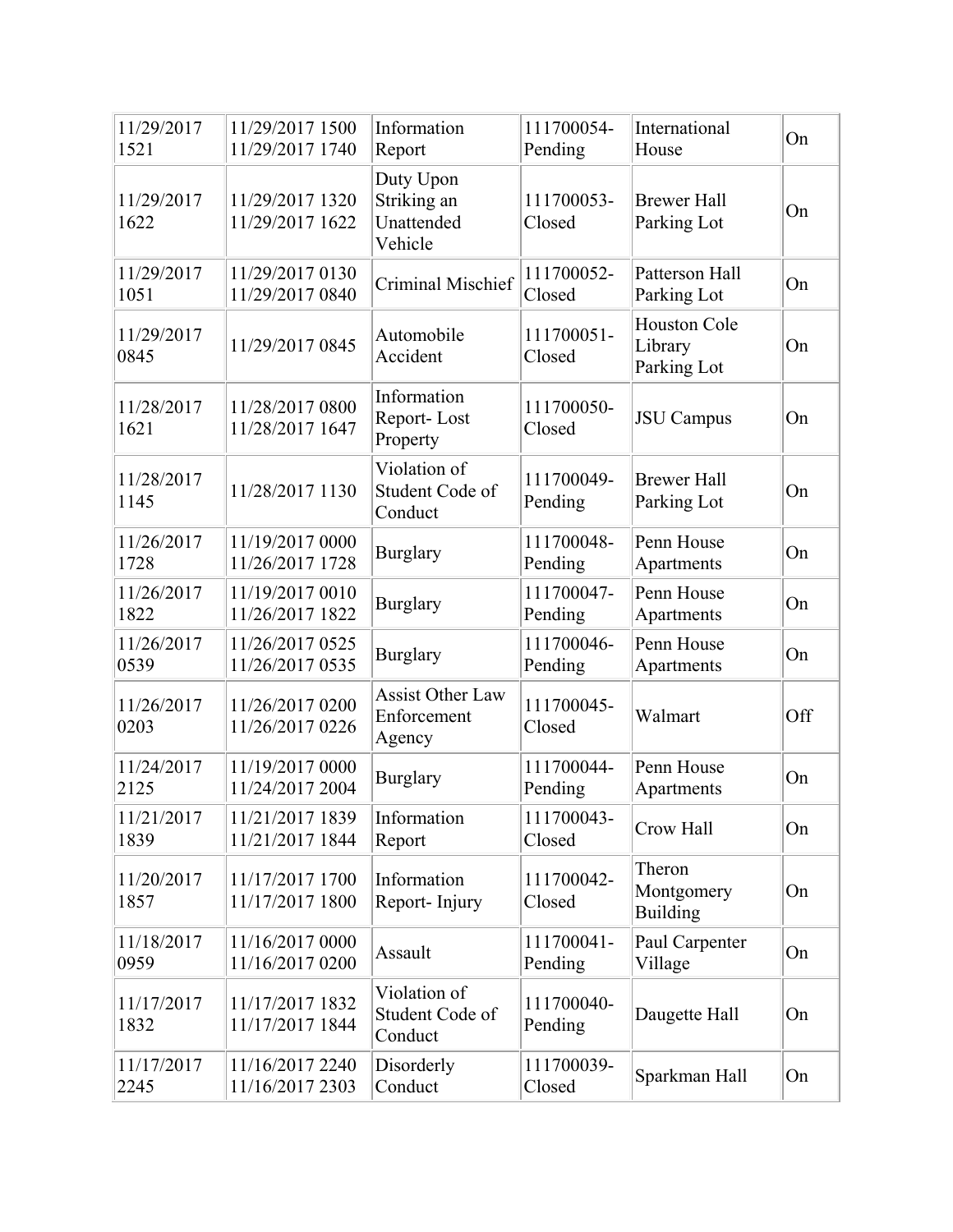| 11/16/2017<br>2135 | 11/16/2017 2135                    | Automobile<br>Accident                                              | 111700038-<br>Closed  | <b>Trustee Circle</b>     | On  |
|--------------------|------------------------------------|---------------------------------------------------------------------|-----------------------|---------------------------|-----|
| 11/17/2017<br>1240 | 11/16/2017 1230<br>11/16/2017 0100 | Information<br>Report                                               | 111700037-<br>Closed  | <b>JSU</b> Stadium        | On  |
| 11/16/2017<br>2015 | 11/16/2017 2015<br>11/16/2017 2027 | <b>Suspicious Person</b>                                            | 111700036-<br>Closed  | Logan Hall<br>Parking Lot | On  |
| 11/16/2017<br>1950 | 11/16/2017 1953<br>11/16/2017 2000 | Medical<br>Emergency                                                | 111700035-<br>Closed  | <b>JSU</b> Stadium        | On  |
| 11/16/2017<br>1451 | 11/16/2017 1430<br>11/16/2017 1451 | Criminal Mischief                                                   | 111700034-<br>Pending | Dixon Hall<br>Parking Lot | On  |
| 11/15/2017<br>1933 | 11/15/2017 1933<br>11/15/2017 1937 | <b>Arrest-Possession</b><br>of Marijuana &<br>Drug<br>Paraphernalia | 111700033-1<br>Closed | College<br>Apartments     | On  |
| 11/15/2017<br>0939 | 11/15/2017 0938<br>11/15/2017 0951 | Medical<br>Emergency                                                | 111700032-<br>Closed  | Hammond Hall              | On  |
| 11/15/2017<br>2300 | 11/14/2017 2240<br>11/14/2017 2250 | <b>Assist Other Law</b><br>Enforcement<br>Agency                    | 111700031-<br>Pending | Park Avenue               | Off |
| 11/14/2017<br>1726 | 11/09/2017 1600<br>11/09/2017 1645 | Suspicious<br>Persons                                               | 111700030-<br>Closed  | <b>Trustee Circle</b>     | On  |
| 11/14/2017<br>1631 | 11/14/2017 1625<br>11/14/2017 1644 | Violation of<br>Student Code of<br>Conduct                          | 111700029-<br>Closed  | Crow Hall                 | On  |
| 11/14/2017<br>1414 | 11/14/2017 0700<br>11/14/2017 1400 | Criminal Mischief                                                   | 111700028-<br>Closed  | Kennamer Hall             | On  |
| 11/14/2017<br>0630 | 08/19/2017 0000                    | Violation of<br>Student Code of<br>Conduct                          | 111700027-<br>Closed  | Camp Pink                 | Off |
| 11/13/2017<br>1430 | 11/13/2017 1430<br>11/13/2017 1432 | Information<br>Report                                               | 111700026-<br>Pending | Campus Inn<br>Apartments  | On  |
| 11/13/2017<br>1819 | 11/13/2017 1819<br>11/13/2017 1820 | <b>Arrest-Possession</b><br>of Marijuana &<br>Drug<br>Paraphernalia | 111700025-1<br>Closed | Pannell Hall              | On  |
| 11/13/2017<br>1514 | 11/13/2017 1514<br>11/13/2017 1517 | Possession of<br>Marijuana & Drug<br>Paraphernalia                  | 111700024-<br>Closed  | Campus Inn<br>Apartments  | On  |
| 11/13/2017<br>1445 | 11/13/2017 1445<br>11/13/2017 1508 | Possession of<br>Marijuana                                          | 111700023-<br>Closed  | Campus Inn<br>Apartments  | On  |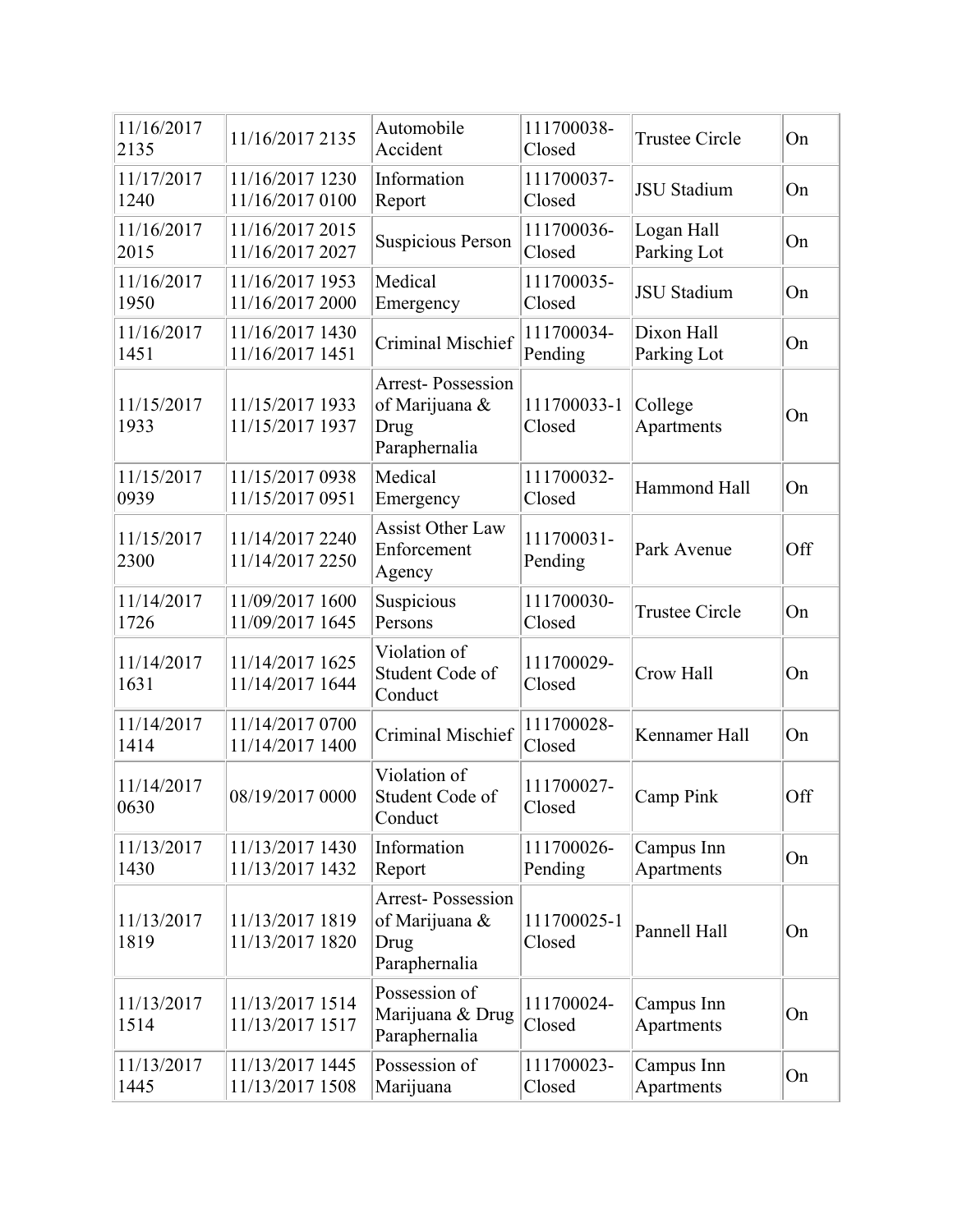| 11/13/2017<br>1445  | 11/13/2017 1445                    | Automobile<br>Accident                                                                               | 111700022-<br>Closed  | Meehan Hall<br>Parking Lot        | On |
|---------------------|------------------------------------|------------------------------------------------------------------------------------------------------|-----------------------|-----------------------------------|----|
| 11/13/2017<br>1149  | 11/13/2017 1000<br>11/13/2017 1130 | Information<br>Report-Property<br>Damage                                                             | 111700021-<br>Closed  | Pete Mathews<br>Coliseum          | On |
| 11/10/2017<br>1415  | 09/01/2017 0000<br>11/10/2017 1415 | Harassing<br>Communications                                                                          | 111700020-<br>Closed  | <b>Curtiss Hall</b>               | On |
| 11/10/2017<br>1331  | 11/10/2017 0100<br>11/10/2017 1330 | Unlawful<br>Breaking &<br>Entering a Vehicle                                                         | 111700019-<br>Closed  | Paul Carpenter<br>Village         | On |
| 11/09/2017<br>2126  | 11/09/2017 2126<br>11/09/2017 2141 | Information<br>Report-<br>Suspicious<br>Activity                                                     | 111700018-<br>Closed  | Daugette Hall                     | On |
| 11/08/2017<br>1851  | 10/25/2017 0000<br>11/08/2017 1850 | Duty Upon<br>Striking an<br>Unattended<br>Vehicle                                                    | 111700017-<br>Closed  | <b>JSU</b> Campus                 | On |
| 11/08/2017<br>1530  | 11/08/2017 1400<br>11/08/2017 1530 | Violation of<br>Student Code of<br>Conduct                                                           | 111700016-<br>Closed  | <b>Bibb Graves</b><br>Parking Lot | On |
| 11/08/2017<br>0939  | 11/07/2017 0800<br>11/08/2017 1006 | Harassment                                                                                           | 111700015-<br>Pending | Houston Cole<br>Library           | On |
| 11/07/2017<br>2258  | 11/07/2017 2258                    | Automobile<br>Accident                                                                               | 111700014-<br>Closed  | <b>Gamecock Diner</b>             | On |
| 11/07/22017<br>1535 | 11/07/2017 1522<br>11/07/2017 1630 | <b>Indecent Exposure</b>                                                                             | 111700013-<br>Closed  | Cole Drive                        | On |
| 11/06/2017<br>2356  | 11/06/2017 2356                    | <b>Arrest-Public</b><br>Lewdness, Giving<br>False Name, &<br>Consumption of<br>Alcohol by a<br>Minor | 111700012-1<br>Closed | Paul Carpenter<br>Village         | On |
| 11/06/2017<br>1730  | 11/01/2017 1630<br>11/06/2017 1630 | Theft of Property                                                                                    | 111700011-<br>Closed  | Ayers Hall                        | On |
| 11/06/2017<br>1720  | 11/06/2017 1630<br>11/06/2017 1720 | Medical<br>Emergency                                                                                 | 111700010-<br>Closed  | <b>Houston Cole</b><br>Library    | On |
| 11/06/2017<br>1408  | 11/06/2017 1209<br>11/06/2017 1408 | Criminal Mischief                                                                                    | 111700009-<br>Pending | Houston Cole<br>Library           | On |
| 11/05/2017<br>2300  | 11/05/2017 2300<br>11/05/2017 2317 | Information<br>Report                                                                                | 111700008-<br>Pending | Old Gadsden Road Off              |    |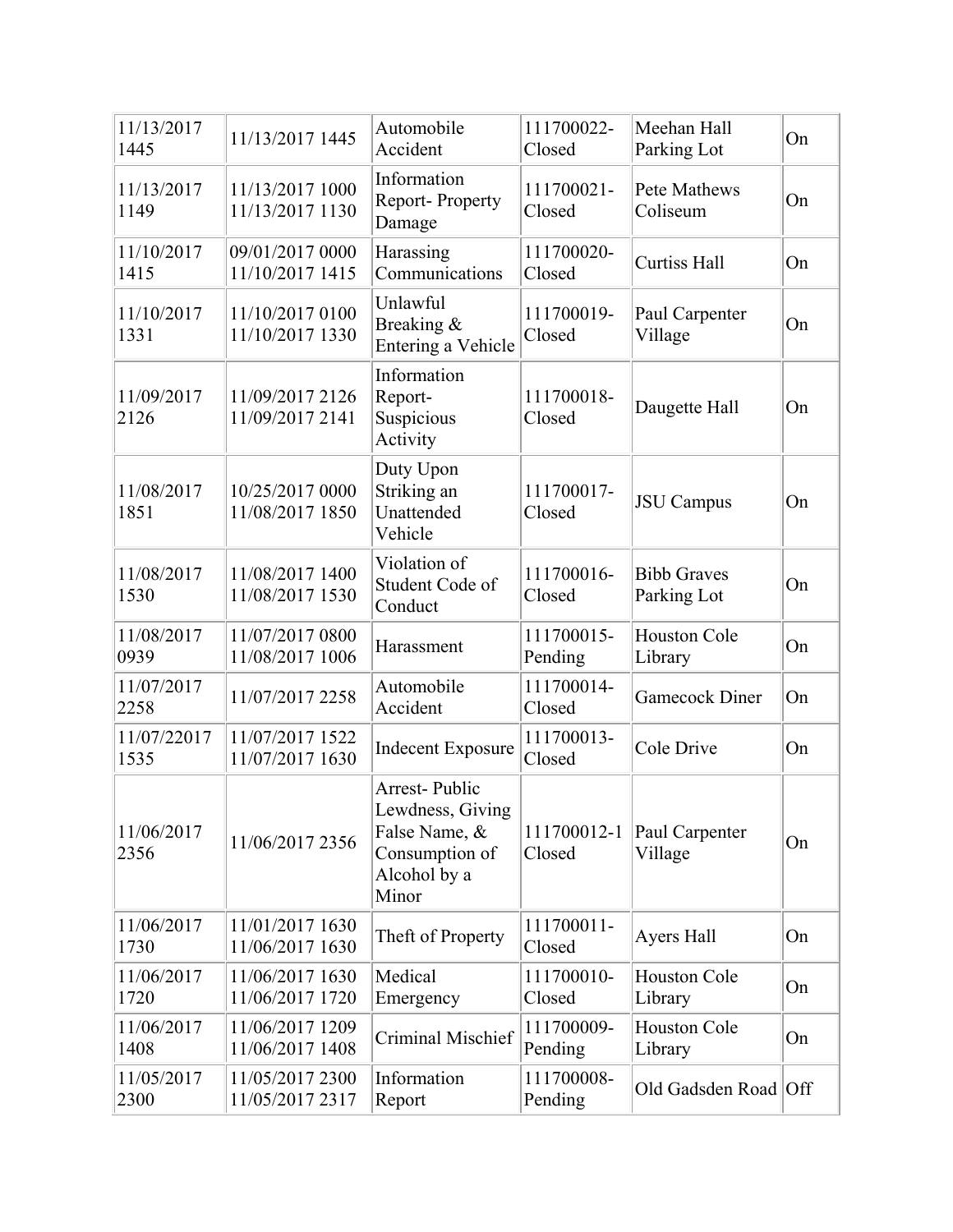| 11/05/2017<br>1742  | 11/03/2017 0830<br>11/03/2017 1800 | Unlawful<br>Breaking &<br>Entering a Vehicle     | 111700007-<br>Pending | <b>Trustee Circle</b>             | On  |
|---------------------|------------------------------------|--------------------------------------------------|-----------------------|-----------------------------------|-----|
| 11/04/2017<br>1444  | 11/04/2017 1440<br>11/04/2017 1512 | Medical<br>Emergency                             | 111700006-<br>Closed  | <b>JSU</b> Stadium                | On  |
| 11/04/2017<br>0611  | 11/04/2017 0611<br>11/04/2017 0625 | Medical<br>Emergency                             | 111700005-<br>Closed  | Sparkman Hall                     | On  |
| 11/04/2017<br>0414  | 11/03/2017 1200<br>11/04/2017 1200 | Unlawful<br>Breaking &<br>Entering a Vehicle     | 111700004-<br>Pending | Paul Carpenter<br>Village         | On  |
| 11/02/2017<br>1023  | 11/02/2017 1023                    | Automobile<br>Accident                           | 111700003-<br>Closed  | <b>Brewer Hall</b><br>Parking Lot | On  |
| 11/02/2017<br>0958  | 09/30/2017 1200<br>10/01/2017 1200 | Unauthorized Use<br>of Vehicle                   | 111700002-<br>Closed  | Campus Inn<br>Apartments          | On  |
| 11/02/2017<br>0910  | 11/02/2017 0910                    | Automobile<br>Accident                           | 111700001-<br>Closed  | McGee Hall<br>Parking Lot         | On  |
| 10/30//2017<br>2049 | 10/30/2017 2045<br>10/30/2017 2049 | Medical<br>Emergency                             | 101700086-<br>Closed  | Patterson Hall                    | On  |
| 10/30/2017<br>1320  | 10/30/2017 1320<br>10/30/2017 1345 | Threat<br>Assessment                             | 101700085-<br>Closed  | Ayers Hall                        | On  |
| 10/30/2017<br>1115  | 10/28/2017 2100                    | <b>Lost Property</b>                             | 101700084-<br>Closed  | Penn House<br>Apartments          | On  |
| 10/29/2017<br>1514  | 10/29/2017 1514                    | Automobile<br>Accident                           | 101700083-<br>Closed  | Meehan Hall                       | On  |
| 10/29/2017<br>0500  | 10/29/2017 0000<br>10/29/2017 0500 | <b>Sexual Abuse</b>                              | 101700082-<br>Pending | 11th Avenue                       | Off |
| 10/28/2017<br>1833  | 10/28/2017 1532                    | Violation of<br>Student Code of<br>Conduct       | 101700081-<br>Closed  | <b>JSU</b> Stadium                | On  |
| 10/28/2017<br>0048  | 10/28/2017 0048<br>10/28/2017 0129 | Information<br>Report                            | 101700080-<br>Closed  | Leone Cole<br>Auditorium          | On  |
| 10/27/2017<br>0540  | 10/27/2017 0100<br>10/27/2017 0200 | <b>Sexual Abuse</b>                              | 101700079-<br>Closed  | Pannell Hall                      | On  |
| 10/26/2017<br>2021  | 10/26/2017 2021<br>10/26/2017 2037 | Medical<br>Emergency                             | 101700078-<br>Closed  | Sparkman Hall                     | On  |
| 10/26/2017<br>1115  | 10/26/2017 1045<br>10/26/2017 1125 | Medical<br>Emergency                             | 101700077-<br>Closed  | <b>Student Health</b><br>Center   | On  |
| 10/26/2017<br>0849  | 10/26/2017 0840<br>10/26/2017 0922 | <b>Assist Other Law</b><br>Enforcement<br>Agency | 101700076-<br>Closed  | Park Place I<br>Apartments        | Off |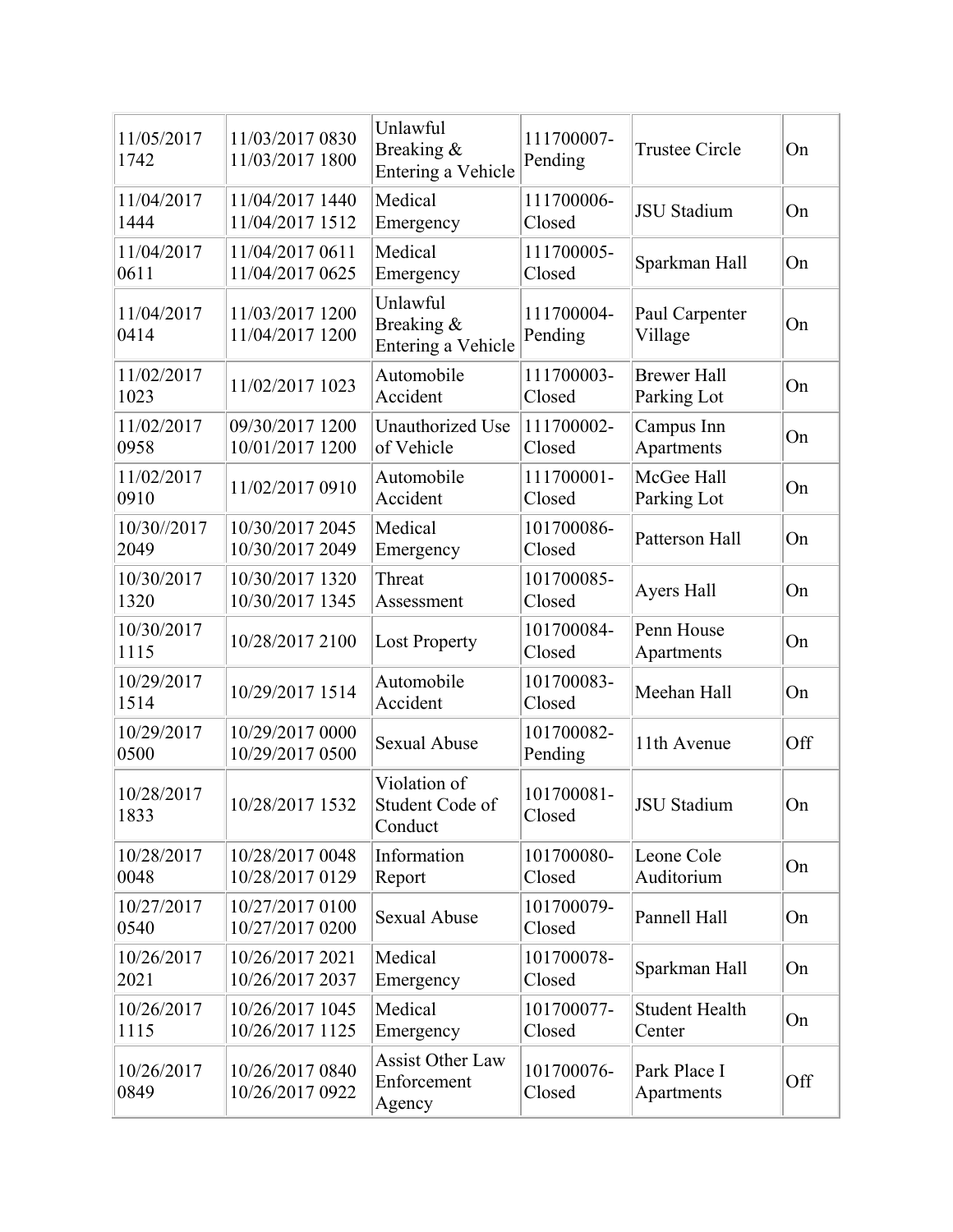| 10/25/2017<br>1515 | 10/25/2017 1511<br>10/25/2017 1530 | Information<br>Report                                     | 101700075-<br>Closed  | <b>JSU</b> Campus                  | On |
|--------------------|------------------------------------|-----------------------------------------------------------|-----------------------|------------------------------------|----|
| 10/25/2017<br>1306 | 10/25/2017 1250<br>10/25/2017 1300 | Information<br>Report-Property<br>Damage                  | 101700074-<br>Closed  | <b>Colonial Arms</b><br>Apartments | On |
| 10/25/2017<br>0910 | 10/25/2017 0830<br>10/25/2017 0920 | Medical<br>Emergency                                      | 101700073-<br>Closed  | <b>Student Health</b><br>Center    | On |
| 10/24/2017<br>1700 | 10/24/2017 1700<br>10/24/2017 1703 | Information<br>Report-Fire<br>Alarm                       | 101700072-<br>Closed  | Logan Hall                         | On |
| 10/24/2017<br>1820 | 10/24/2017 1815<br>10/24/2017 1841 | Information<br>Report-Elevator<br>Malfunction             | 101700071-<br>Closed  | Meehan Hall                        | On |
| 10/23/2017<br>1713 | 09/23/2017 1630<br>10/23/2017 1713 | Harassment                                                | 101700070-<br>Closed  | <b>JSU</b>                         | On |
| 10/23/2017<br>1707 | 10/23/2017 1625<br>10/23/2017 1639 | Harassing<br>Communications                               | 101700069-<br>Pending | <b>Brewer Hall</b>                 | On |
| 10/23/2017<br>1318 | 10/23/2017 1318                    | Information<br>Report- Security<br>Concerns Follow-<br>up | 101700068-<br>Closed  | Alumni House                       | On |
| 10/23/2017<br>0944 | 10/23/2017 0930<br>10/23/2017 1001 | Information<br>Report-Welfare<br>Check                    | 101700067-<br>Closed  | Daugette Hall                      | On |
| 10/22/2017<br>2209 | 10/22/2017 2209                    | Arrest- Criminal<br>Trespassing                           | 101700066-1<br>Closed | Campus Inn<br>Apartments           | On |
| 10/21/2017<br>1630 | 10/21/2017 1630<br>10/21/2017 1640 | Medical<br>Emergency                                      | 101700065-<br>Closed  | <b>JSU</b> Stadium                 | On |
| 10/22/2017<br>2211 | 10/21/2017 2209<br>10/21/2017 2211 | Medical<br>Emergency                                      | 101700064<br>Closed   | <b>JSU</b> Stadium                 | On |
| 10/21/2017<br>1411 | 10/21/2017 1411                    | Automobile<br>Accident                                    | 101700063-<br>Closed  | Crow Hall<br>Parking Lot           | On |
| 10/21/2017<br>0020 | 10/21/2017 0005<br>10/21/2017 0015 | Domestic<br>Violence &<br><b>Attempted Arson</b>          | 101700062-<br>Closed  | Campus Inn<br>Apartments           | On |
| 10/20/2017<br>1955 | 10/20/2017 1932<br>10/20/2017 1947 | <b>Criminal Trespass</b><br><b>Warning Issued</b>         | 101700061-<br>Closed  | Campus Inn<br>Apartments           | On |
| 10/20/2017<br>1200 | 09/29/2017 1412<br>09/29/2017 1441 | Information<br>Report-Property<br>Damage                  | 101700060-<br>Closed  | Wallace Hall<br>Parking Lot        | On |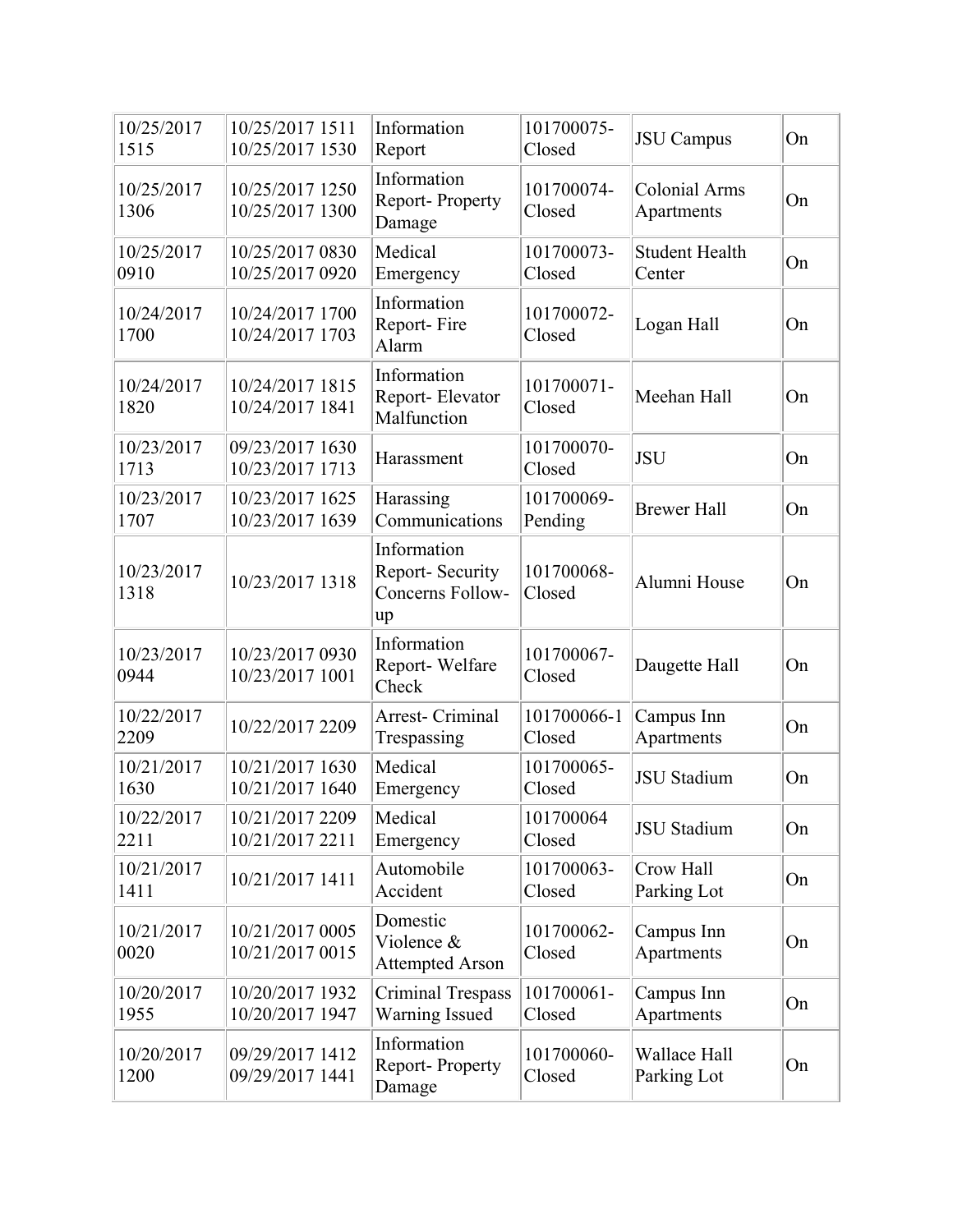| 10/20/2017<br>1015 | 10/19/2017 1030                    | Information<br>Report-Scam<br>Alert                                 | 101700059-<br>Closed  | <b>JSU</b>                                             | On  |
|--------------------|------------------------------------|---------------------------------------------------------------------|-----------------------|--------------------------------------------------------|-----|
| 10/19/2017<br>1556 | 10/19/2017 1530<br>10/19/2017 1654 | Threat<br>Assessment                                                | 101700058-<br>Pending | <b>Stone Center</b>                                    | On  |
| 10/19/2017<br>1429 | 10/19/2017 1429                    | Automobile<br>Accident                                              | 101700057-<br>Closed  | <b>Bennett Boulevard</b>                               | On  |
| 10/19/2017<br>1244 | 10/19/2017 1100<br>10/19/2017 1200 | Threat<br>Assessment                                                | 101700056-<br>Pending | <b>Stone Center</b>                                    | On  |
| 10/18/2017<br>1915 | 10/18/2017 1839<br>10/18/2017 1920 | Harassing<br>Communications                                         | 101700055-<br>Closed  | <b>JSU</b> Campus                                      | On  |
| 10/18/2017<br>1709 | 10/18/2017 1700<br>10/18/2017 1727 | Violation of<br>Student Code of<br>Conduct                          | 101700054-<br>Closed  | Campus Inn<br>Apartments                               | On  |
| 10/18/2017<br>1535 | 10/18/2017 0800<br>10/18/2017 1530 | Harassment                                                          | 101700053-<br>Closed  | <b>JSU</b> Track                                       | On  |
| 10/18/2017<br>1000 | 10/18/2017 0945                    | Information<br>Report                                               | 101700052-<br>Closed  | Pelham Road<br>North                                   | On  |
| 10/17/2017<br>1214 | 10/17/2017 1145                    | <b>Accident Report</b>                                              | 101700051-<br>Closed  | Theron<br>Montgomery<br><b>Building</b><br>Parking Lot | On  |
| 10/17/2017<br>0925 | 10/13/2017 1220                    | Information<br>Report-Possible<br><b>Stolen Property</b>            | 101700050-<br>Closed  | <b>JSU</b>                                             | On  |
| 10/16/2017<br>1619 | 10/16/2017 1000<br>10/16/2017 1610 | <b>Arrest-Possession</b><br>of Marijuana &<br>Drug<br>Paraphernalia | 101700049-1<br>Closed | <b>Colonial Arms</b><br>Apartments                     | On  |
| 10/16/2017<br>1422 | 10/16/2017 0740<br>10/16/2017 1422 | Information<br>Report-Property<br>Damage                            | 101700048-<br>Closed  | <b>Houston Cole</b><br>Library                         | On  |
| 10/16/2017<br>0920 | 10/16/2017 0920                    | Automobile<br>Accident                                              | 101700047-<br>Closed  | <b>Curtiss Hall</b><br>Parking Lot                     | On  |
| 10/16/2017<br>0905 | 10/15/2017 0432                    | Violation of<br>Student Code of<br>Conduct                          | 101700046-<br>Closed  | Gadsden Road                                           | Off |
| 10/15/2017<br>2350 | 10/15/2017 0430<br>10/15/2017 0615 | <b>Criminal Trespass</b>                                            | 101700045-<br>Closed  | Meehan Hall                                            | On  |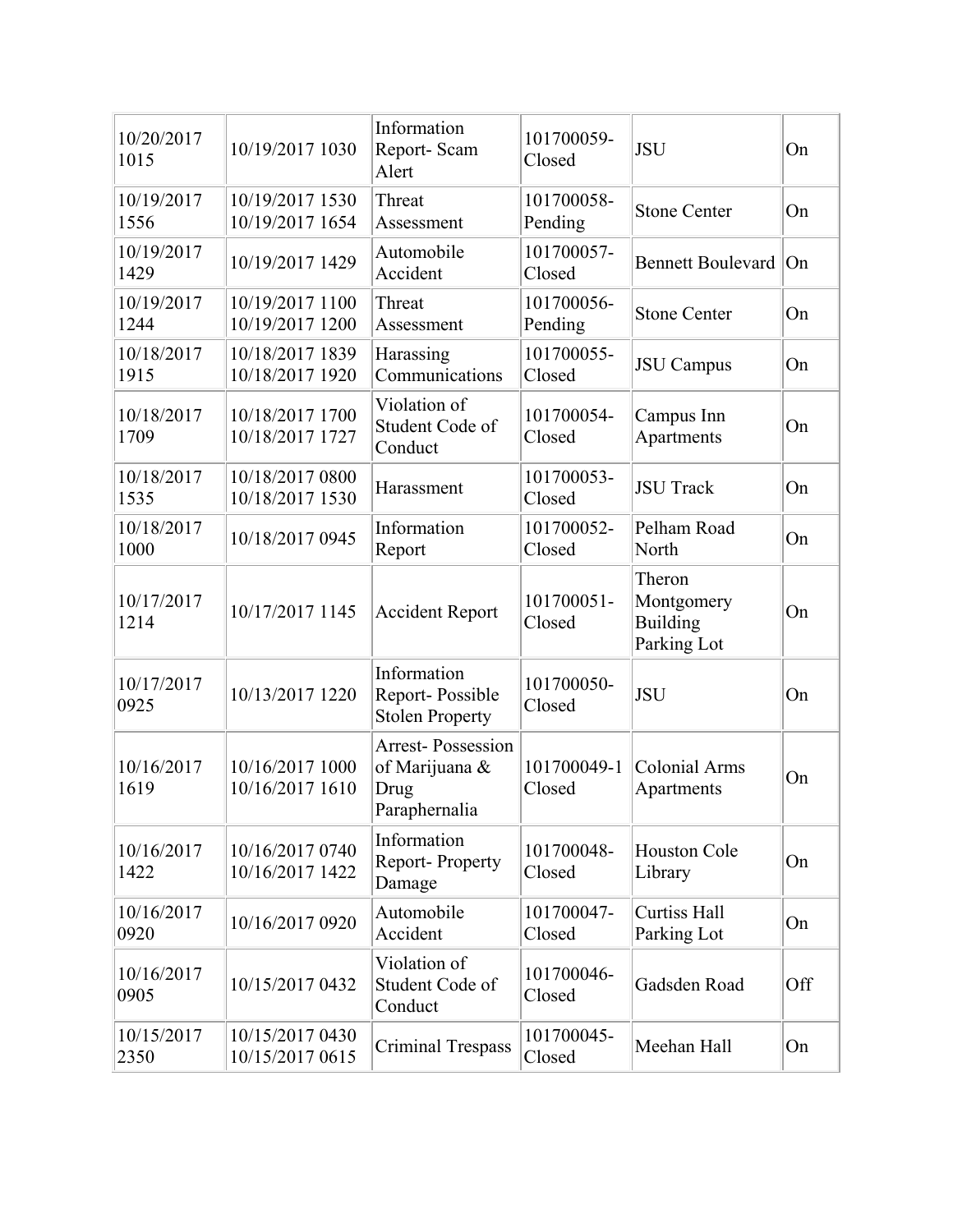| 10/15/2017<br>0835 | 10/15/2017 0835                    | Arrest-<br>Consumption of<br>Alcohol by a<br>Minor                            | 101700044-<br>Closed  | Meehan Hall                 | On  |
|--------------------|------------------------------------|-------------------------------------------------------------------------------|-----------------------|-----------------------------|-----|
| 10/15/2017<br>0623 | 10/15/2017 0445<br>10/15/2017 0650 | <b>Criminal Trespass</b>                                                      | 101700043-<br>Pending | Meehan Hall                 | On  |
| 10/15/2017<br>0544 | 10/15/2017 0532<br>10/15/2017 0542 | <b>Criminal Trespass</b>                                                      | 101700042-<br>Pending | Meehan Hall                 | On  |
| 10/14/2017<br>1624 | 10/14/2017 0544                    | Arrest-Public<br>Intoxication,<br>Resisting Arrest,<br>& Criminal<br>Trespass | 101700041-<br>Closed  | Meehan Hall                 | On  |
| 10/14/2017<br>1540 | 10/14/2017 1540<br>10/14/2017 1601 | Medical<br>Emergency                                                          | 101700040-<br>Closed  | <b>JSU</b> Stadium          | On  |
| 10/14/2017<br>1140 | 10/14/2017 1135<br>10/14/2017 1208 | Information<br>Report-Towed<br>Vehicle                                        | 101700039-<br>Closed  | <b>Bibb Graves</b>          | On  |
| 10/13/2017<br>1602 | 10/08/2017 1200<br>10/12/2017 1600 | <b>Burglary</b>                                                               | 101700038-<br>Pending | Sparkman Hall               | On  |
| 10/13/2017<br>1045 | 10/13/2017 0256                    | Violation of<br>Student Code of<br>Conduct                                    | 101700037-<br>Closed  | <b>Mountain Street</b>      | On  |
| 10/13/2017<br>0350 | 10/13/2017 0350<br>10/13/2017 0358 | Information<br>Report-Fire<br>Alarm                                           | 101700036-<br>Closed  | Paul Carpenter<br>Village   | On  |
| 10/12/2017<br>1500 | 10/10/2017 0000<br>10/12/2017 1500 | Theft of Property                                                             | 101700035-<br>Closed  | Meehan Hall<br>Parking Lot  | On  |
| 10/12/2017<br>1358 | 10/03/2017 0000<br>10/12/2017 1700 | Harassment                                                                    | 101700034-<br>Closed  | Sparkman Hall               | On  |
| 10/12/2017<br>1030 | 10/12/2017 1030<br>10/12/2017 1037 | Information<br>Report                                                         | 101700033-<br>Closed  | <b>Stone Center</b>         | On  |
| 10/11/2017<br>1532 | 08/30/2017 1715<br>10/11/2017 1609 | Information<br>Report                                                         | 101700032-<br>Closed  | <b>Bibb Graves</b>          | On  |
| 10/10/2017<br>1920 | 10/10/2017 1920                    | Automobile<br>Accident                                                        | 101700031-<br>Closed  | Curtiss Hall<br>Parking Lot | On  |
| 10/10/2017<br>1145 | 10/03/2017 1200                    | Information<br>Report                                                         | 101700030-<br>Pending | 2nd Avenue                  | Off |
| 10/10/2017<br>0955 | 10/10/2017 0955                    | <b>Arrest-Possession</b><br>of Marijuana &                                    | 101700029-1<br>Closed | Campus Inn<br>Apartments    | On  |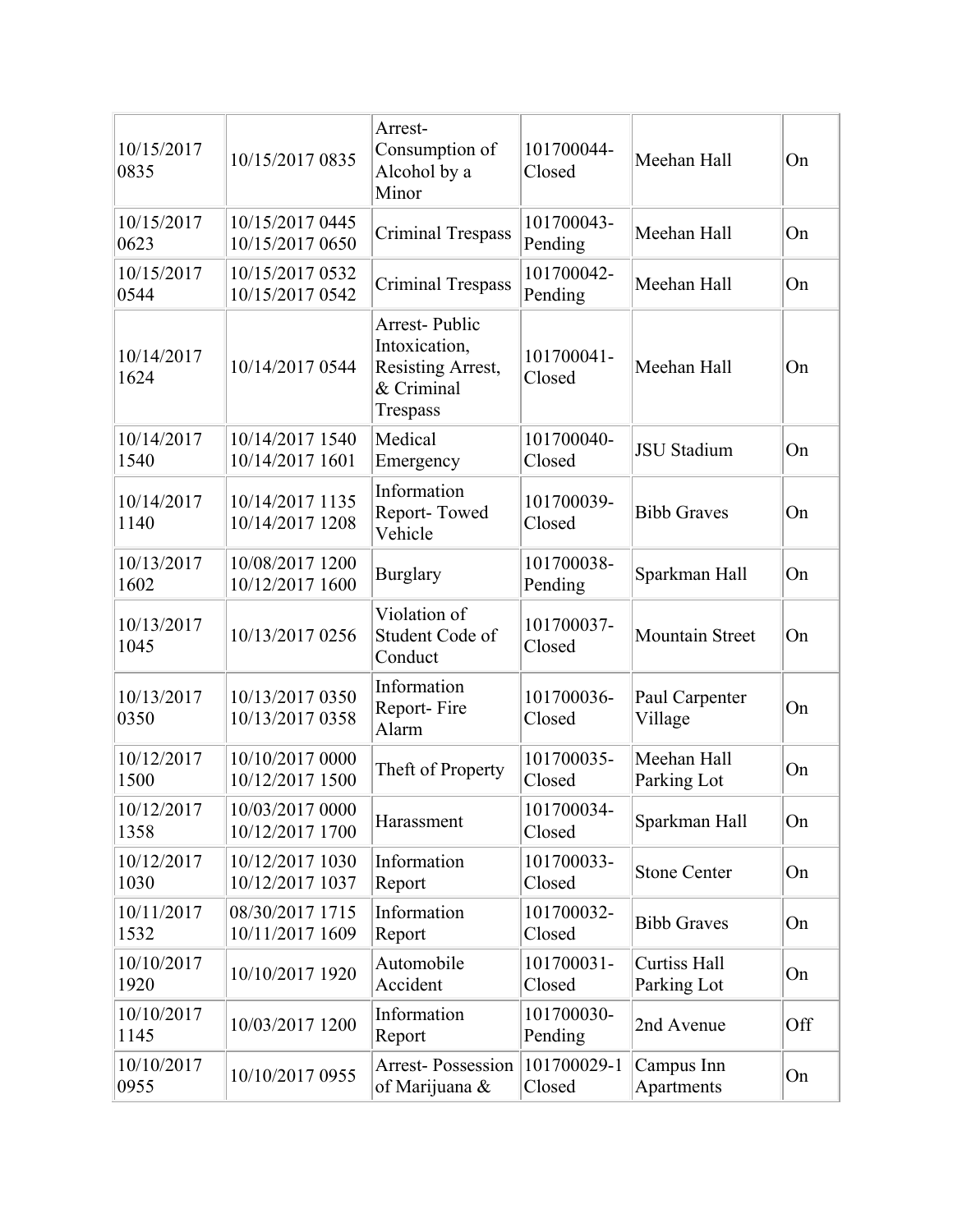|                    |                                    | Drug<br>Paraphernalia                                                       |                       |                            |     |
|--------------------|------------------------------------|-----------------------------------------------------------------------------|-----------------------|----------------------------|-----|
| 10/09/2017<br>2300 | 10/09/2017 2300                    | <b>Arrest-Possession</b><br>of Marijuana                                    | 101700028-1<br>Closed | <b>Street Avenue</b>       | On  |
| 10/09/2017<br>1748 | 10/09/2017 1730<br>10/09/2017 1751 | Violation of<br>Student Code of<br>Conduct &<br>Trespass<br>Warnings Issued | 101700027-<br>Pending | Crow Hall                  | On  |
| 10/09/2017<br>1448 | 10/09/2017 1200<br>10/09/2017 1450 | Medical<br>Emergency                                                        | 101700026-<br>Closed  | <b>Mason Hall</b>          | On  |
| 10/08/2017<br>1008 | 10/08/2017 1005<br>10/08/2017 1015 | <b>Property Damage</b>                                                      | 101700025-<br>Closed  | <b>Mountain Street</b>     | Off |
| 10/08/2017<br>1514 | 10/08/2017 1510<br>10/07/2017 1520 | Fire Alarm                                                                  | 101700024-<br>Closed  | Stephenson Hall            | On  |
| 10/07/2017<br>1154 | 10/07/2017 0900<br>10/07/2017 1219 | Medical<br>Emergency                                                        | 101700023-<br>Closed  | Sparkman Hall              | On  |
| 10/06/2017<br>2058 | 10/06/2017 2058<br>10/06/2017 2134 | <b>Suspicious Person</b>                                                    | 101700022-<br>Closed  | Logan Hall                 | On  |
| 10/06/2017<br>0935 | 10/06/2017 0129                    | Violation of<br>Student Code of<br>Conduct                                  | 101700021-<br>Closed  | Meehan Hall<br>Parking Lot | On  |
| 10/06/2017<br>0920 | 10/06/2017 0231                    | Violation of<br>Student Code of<br>Conduct                                  | 101700020-<br>Closed  | Gamecock Village           | Off |
| 10/05/2017<br>1725 | 10/05/2017 1725                    | Automobile<br>Accident                                                      | 101700019-<br>Closed  | Cole Drive                 | On  |
| 10/05/2017<br>1405 | 10/04/2017 1345<br>10/04/2017 1430 | Harassing<br>Communications                                                 | 101700018-<br>Pending | Daugette Hall              | On  |
| 10/04/2017<br>1928 | 10/04/2017 1934<br>10/04/2017 1944 | Welfare Check                                                               | 101700017-<br>Closed  | Campus Inn<br>Apartments   | On  |
| 10/03/2017<br>1805 | 10/03/2017 1800<br>10/03/2017 1805 | Medical<br>Emergency                                                        | 101700016-<br>Closed  | University Field           | On  |
| 10/03/2017<br>1100 | 10/03/2017 1100                    | Automobile<br>Accident                                                      | 101700015-<br>Closed  | Logan Hall                 | On  |
| 10/03/2017<br>0815 | 09/29/2017 0351                    | Violation of<br>Student Code of<br>Conduct                                  | 101700014-<br>Closed  | Church Avenue              | Off |
| 10/03/2017<br>0730 | 10/02/2017 1200<br>10/03/2017 0750 | <b>Trespass Warning</b><br>Issued                                           | 101700013-<br>Closed  | College<br>Apartments      | On  |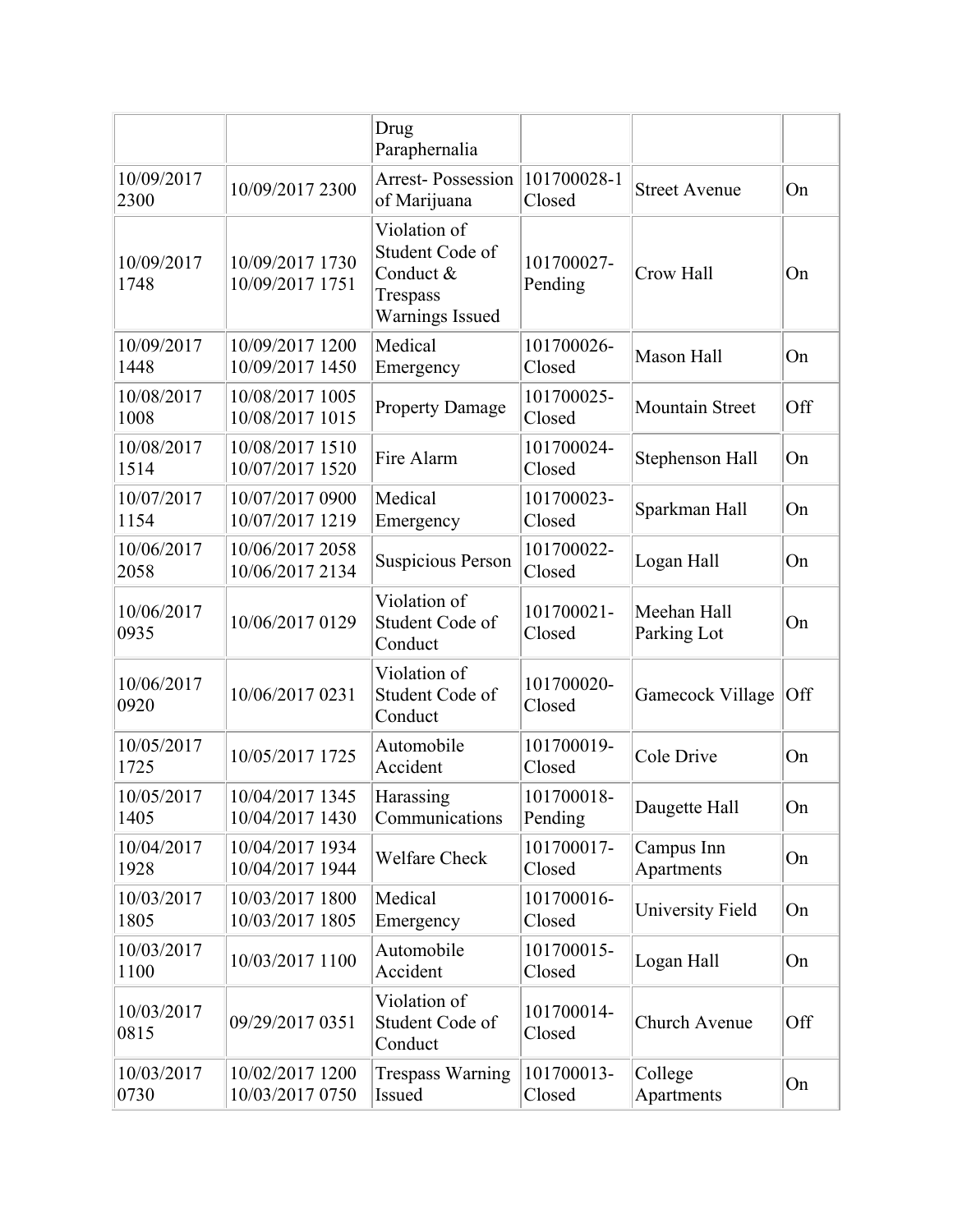| 10/03/2017<br>2238 | 10/03/2017 2230<br>10/03/2017 2258 | Information<br>Report                              | 101700012-<br>Closed  | <b>Curtiss Hall</b><br>Parking Lot             | On  |
|--------------------|------------------------------------|----------------------------------------------------|-----------------------|------------------------------------------------|-----|
| 10/03/2017<br>0745 | 09/22/2017 0213                    | Violation of<br>Student Code of<br>Conduct         | 101700011-<br>Closed  | <b>Mountain Street</b>                         | Off |
| 10/03/2017<br>0700 | 10/01/2017 1409                    | Violation of<br>Student Code of<br>Conduct         | 101700010-<br>Closed  | Gamecock Village<br>Apartments                 | Off |
| 10/03/2017<br>0610 | 10/02/2017 1150                    | Harassment                                         | 101700009-<br>Closed  | Pelham Road<br>North                           | Off |
| 10/03/2017<br>0322 | 10/03/2017 0322                    | <b>Arrest-Domestic</b><br>Violence                 | 101700008-1<br>Closed | Campus Inn<br>Apartments                       | On  |
| 10/02/2017<br>1453 | 10/02/2017 1453<br>10/02/2017 1459 | Duty Upon<br>Striking an<br>Unattended<br>Vehicle  | 101700007-<br>Closed  | <b>Houston Cole</b><br>Library<br>Parking Lot  | On  |
| 10/02/2017<br>1005 | 10/02/2014 1005                    | Automobile<br>Accident                             | 101700006-<br>Closed  | <b>Student Health</b><br>Center<br>Parking Lot | On  |
| 10/02/2017<br>0945 | 10/02/2017 0942<br>10/02/2017 0958 | Duty Upon<br>Striking an<br>Unattended<br>Vehicle  | 101700005-<br>Pending | <b>Student Health</b><br>Center<br>Parking Lot | On  |
| 10/02/2017<br>0728 | 10/02/2017 0728                    | <b>Assist Other Law</b><br>Enforcement<br>Agency   | 101700004-<br>Closed  | Highway 21                                     | Off |
| 10/02/2017<br>0715 | 10/02/2017 0715                    | <b>Trespass Warning</b><br>Issued                  | 101700003-<br>Closed  | <b>Pete Mathews</b><br>Coliseum                | On  |
| 10/01/2017<br>2036 | 10/01/2017 1900<br>10/01/2017 2036 | Information<br>Report-<br><b>Suspicious Person</b> | 101700002-<br>Closed  | <b>Stone Center</b>                            | On  |
| 10/01/2017<br>0040 | 10/01/2017 0035<br>10/01/2017 0045 | Medical<br>Emergency                               | 101700001-<br>Closed  | <b>Fitzpatrick Hall</b>                        | On  |
| 09/30/2017<br>2238 | 09/30/2017 2230<br>09/30/2017 2327 | Information<br>Report-Vehicle<br>Fire              | 091700069-<br>Closed  | Paul Carpenter<br>Village                      | On  |
| 09/30/2017<br>0020 | 09/30/2017 0025<br>09/30/2017 0038 | Information<br>Report                              | 091700068-<br>Closed  | Sparkman Hall                                  | On  |
| 09/29/2017<br>0008 | 09/29/2017 0008                    | Arrest-<br>Consumption of                          | 091700067-2<br>Closed | Paul Carpenter<br>Village                      | On  |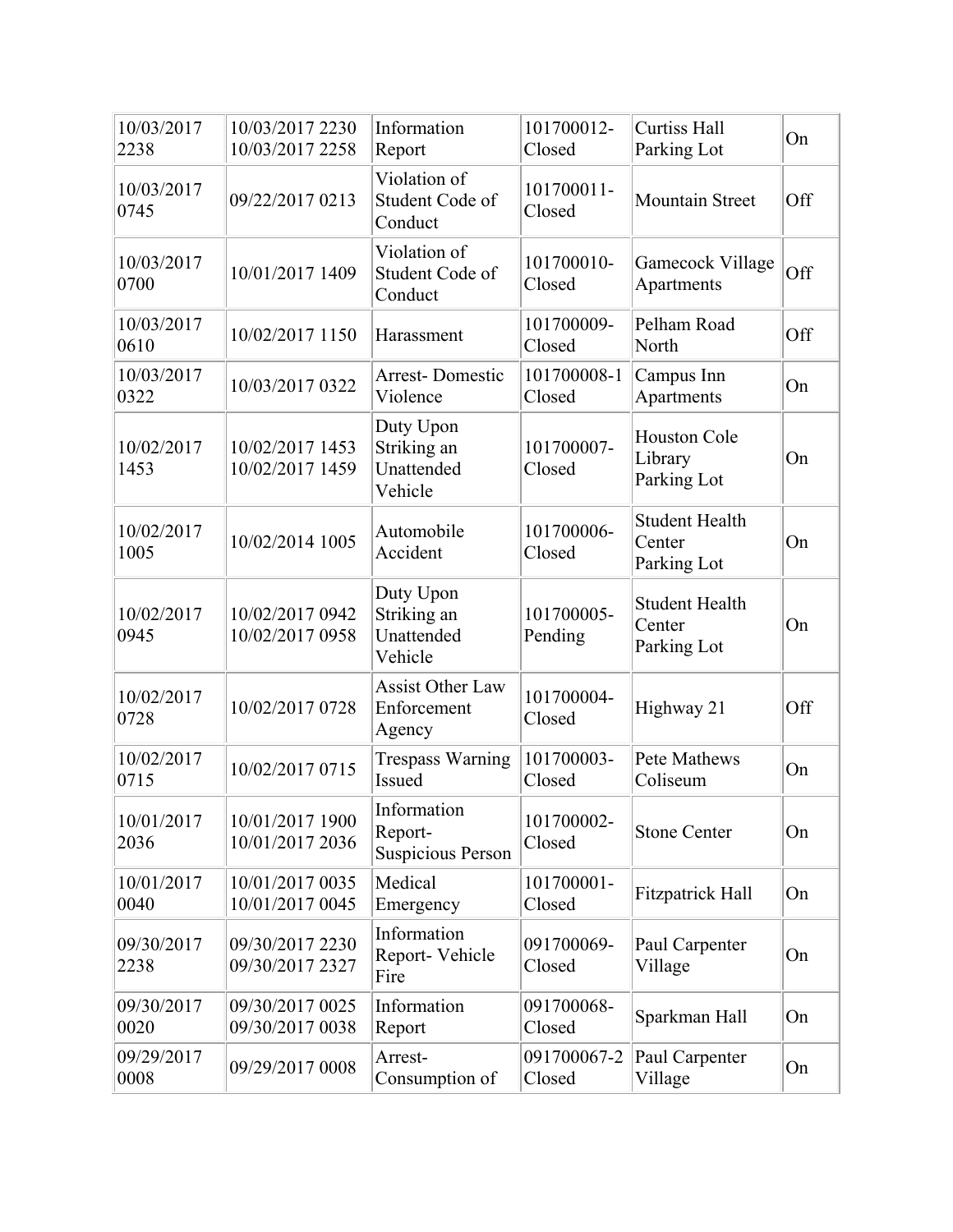|                    |                                    | Alcohol by a<br>Minor                              |                       |                             |     |
|--------------------|------------------------------------|----------------------------------------------------|-----------------------|-----------------------------|-----|
| 09/29/2017<br>0008 | 09/29/2017 0008                    | Arrest-<br>Consumption of<br>Alcohol by a<br>Minor | 091700067-1<br>Closed | Paul Carpenter<br>Village   | On  |
| 09/28/2017<br>1050 | 09/28/2017 1050                    | Automobile<br>Accident                             | 091700066-<br>Closed  | <b>Nelson Street</b>        | On  |
| 09/28/2017<br>0128 | 09/27/2017 1200<br>09/28/2017 0015 | <b>Burglary</b>                                    | 091700065-<br>Closed  | Meehan Hall                 | On  |
| 09/27/2017<br>1812 | 09/27/2017 1620<br>09/27/2017 1812 | Duty Upon<br>Striking an<br>Unattended<br>Vehicle  | 091700064-<br>Closed  | Wallace Hall                | On  |
| 09/28/2017<br>0915 | 09/28/2017 0915<br>09/28/2017 0933 | Violation of<br>Student Code of<br>Conduct         | 091700063-<br>Closed  | Campus Inn<br>Apartments    | On  |
| 09/27/2017<br>0830 | 09/27/2017 0830                    | Automobile<br>Accident                             | 091700062-<br>Closed  | <b>Tredaway Avenue</b>      | On  |
| 09/26/2017<br>1833 | 09/26/2017 1600<br>09/26/2017 1844 | Criminal Mischief                                  | 091700061-<br>Closed  | <b>Miller Street</b>        | On  |
| 09/26/2017<br>1530 | 09/26/2017 1530                    | Arrest-<br>Consumption of<br>Alcohol by a<br>Minor | 091700060-1<br>Closed | Crow Hall                   | On  |
| 09/26/2017<br>1300 | 09/07/2017 1730<br>09/07/2017 1745 | Violation of<br>Student Code of<br>Conduct         | 091700059-<br>Closed  | Warren Hardware             | Off |
| 09/26/2017<br>0005 | 09/26/2017 0005                    | Automobile<br>Accident                             | 091700058-<br>Closed  | Field House<br>Parking Lot  | On  |
| 09/25/2017<br>1607 | 09/23/2017 1800<br>09/24/2017 0001 | Duty Upon<br>Striking an<br>Unattended<br>Vehicle  | 091700057-<br>Pending | Pannell Hall<br>Parking Lot | On  |
| 09/25/2017<br>1300 | 09/23/2017 0300<br>09/24/2017 1045 | Loitering                                          | 091700056-<br>Closed  | <b>JSU</b> Campus           | On  |
| 09/25/2017<br>0100 | 09/25/2017 0100<br>09/25/2017 0126 | <b>Suspicious Person</b>                           | 091700055-<br>Closed  | The Quad                    | On  |
| 09/24/2017<br>1524 | 09/24/2017 1524<br>09/24/2017 1542 | Information<br>Report-Property<br>Damage           | 091700054-<br>Closed  | Merrill Hall                | On  |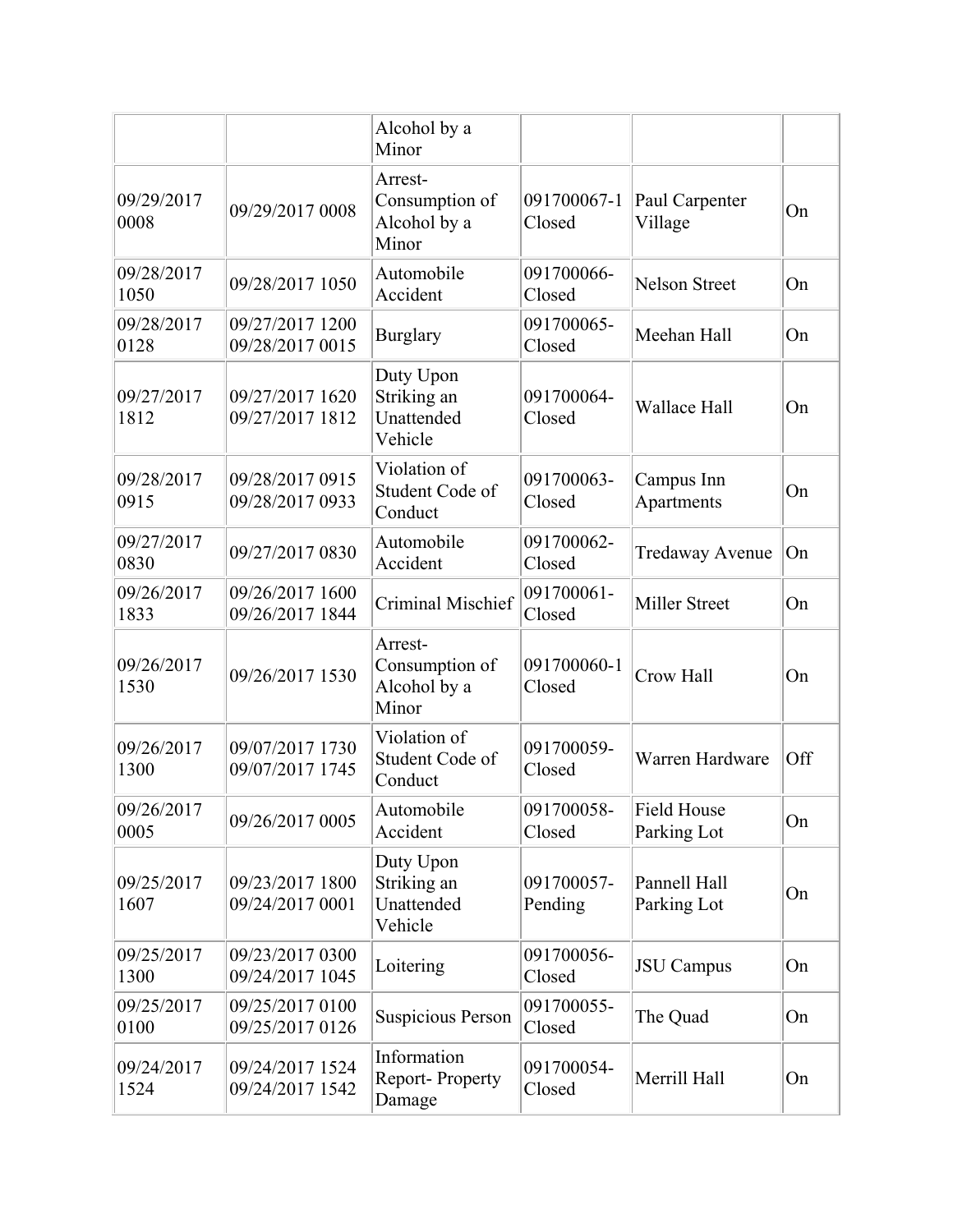| 09/24/2017<br>1513 | 09/24/2017 1513<br>09/24/2017 1528 | Information<br>Report-<br>Trespassing            | 091700053-<br>Closed  | <b>Curtiss Hall</b>                           | On |
|--------------------|------------------------------------|--------------------------------------------------|-----------------------|-----------------------------------------------|----|
| 09/23/2017<br>2100 | 09/23/2017 2100<br>09/23/2017 2120 | Medical<br>Emergency                             | 091700052-<br>Closed  | <b>JSU</b> Stadium                            | On |
| 09/23/2017<br>1530 | 09/23/2017 1500<br>09/23/2017 1558 | Medical<br>Emergency                             | 091700051-<br>Closed  | Meehan Hall                                   | On |
| 09/23/2017<br>1415 | 09/23/2017 1415<br>09/23/2017 1432 | Harassment                                       | 091700050-<br>Closed  | Meehan Hall<br>Parking Lot                    | On |
| 09/23/2017<br>1300 | 09/23/2017 1300                    | Automobile<br>Accident                           | 091700049-<br>Closed  | <b>Houston Cole</b><br>Library<br>Parking Lot | On |
| 09/23/2017<br>0012 | 09/16/2017 1830<br>09/16/2017 1915 | <b>Sexual Abuse</b>                              | 091700048-<br>Pending | <b>Curtiss Hall</b>                           | On |
| 09/23/2017<br>2210 | 09/22/2017 2200<br>09/22/2017 2205 | Information<br>Report                            | 091700047-<br>Pending | <b>Fitzpatrick Hall</b>                       | On |
| 09/21/2017<br>0243 | 09/21/2017 2230<br>09/21/2017 2315 | Information<br>Report                            | 091700046-<br>Closed  | Crow Hall                                     | On |
| 09/21/2017<br>2037 | 09/21/2017 2030<br>09/21/2017 2037 | Medical<br>Emergency                             | 091700045-<br>Closed  | Dillon Field                                  | On |
| 09/21/2017<br>2007 | 09/21/2017 2000<br>09/21/2017 2037 | Medical<br>Emergency                             | 091700044-<br>Closed  | Meehan Hall                                   | On |
| 09/21/2017<br>1826 | 09/21/2017 0930<br>09/21/2017 1555 | <b>Lost Property</b>                             | 091700043-<br>Closed  | <b>Brewer Hall</b>                            | On |
| 09/21/2017<br>1653 | 09/21/2017 1653<br>09/21/2017 1703 | Information<br>Report-Motorist<br>Assist         | 091700042-<br>Closed  | Wallace Hall<br>Parking Lot                   | On |
| 09/21/2017<br>1549 | 09/18/2017 2230<br>09/21/2017 1549 | Criminal Mischief                                | 091700041-<br>Closed  | Meehan Hall<br>Parking Lot                    | On |
| 09/20/2017<br>0815 | 09/19/2017 1250                    | <b>Assist Other Law</b><br>Enforcement<br>Agency | 091700040-<br>Closed  | Salls Hall                                    | On |
| 09/19/2017<br>1337 | 09/14/2017 1645<br>09/14/2017 2100 | Theft of Property<br>$\&$<br>Criminal Mischief   | 091700039-<br>Closed  | <b>JSU</b> Stadium                            | On |
| 09/18/2017<br>1851 | 09/18/2017 1851<br>09/18/2017 1907 | <b>Assist Other Law</b><br>Enforcement<br>Agency | 091700038-<br>Closed  | Mason Hall                                    | On |
| 09/18/2017<br>1400 | 09/18/2017 1400<br>09/18/2017 1448 | Duty to Give<br>Information                      | 091700037-<br>Pending | <b>Stone Center</b><br>Parking Lot            | On |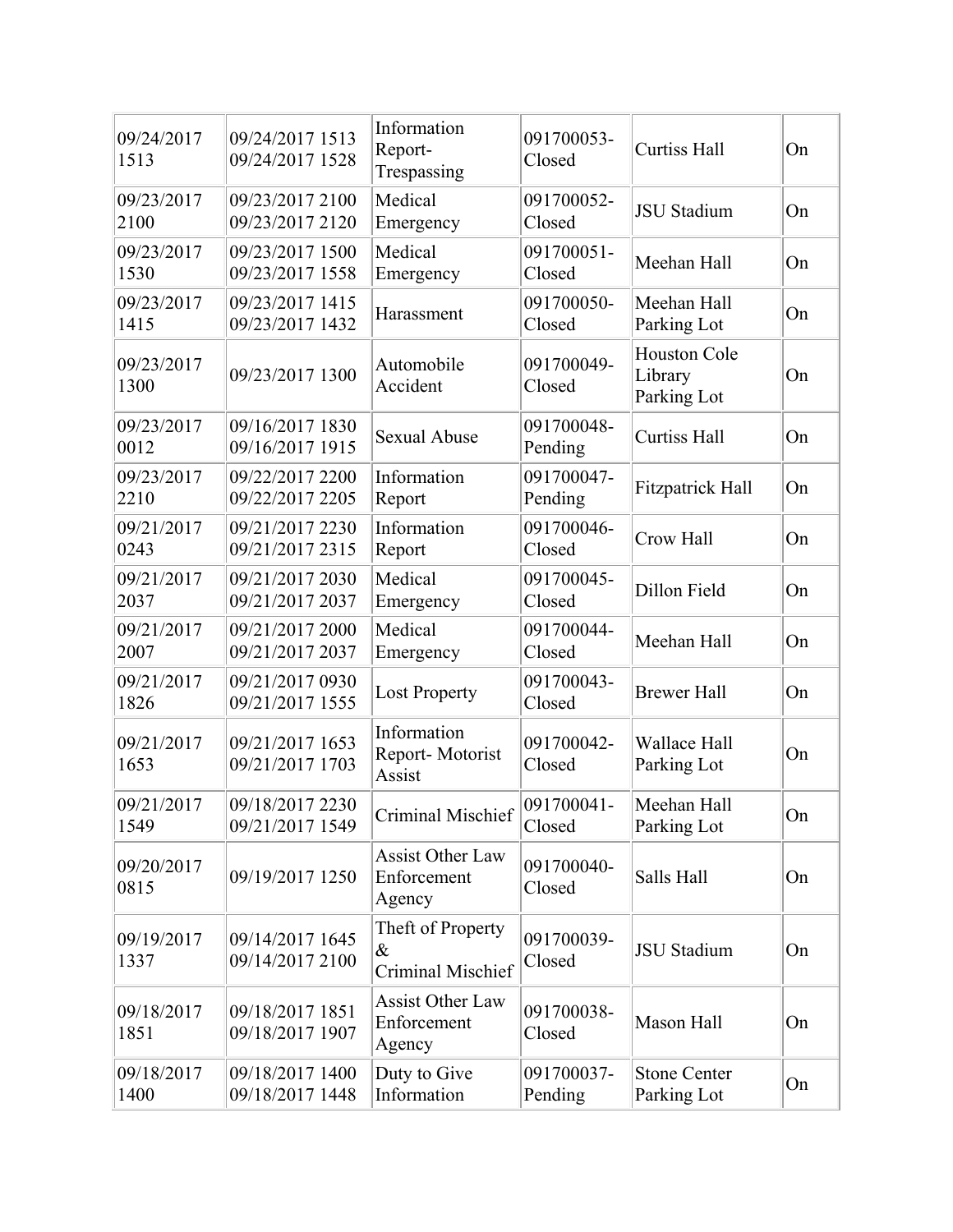| 09/18/2017<br>0810 | 09/08/2017 0239                    | Violation of<br>Student Code of<br>Conduct                                                   | 091700036-<br>Closed  | Gamecock Village<br>Apartments                      | Off |
|--------------------|------------------------------------|----------------------------------------------------------------------------------------------|-----------------------|-----------------------------------------------------|-----|
| 09/15/2017<br>0027 | 09/15/2017 0027<br>09/15/2017 0057 | Disorderly<br>Conduct, Medical<br>Emergency, &<br>Violation of<br>Student Code of<br>Conduct | 091700035-<br>Closed  | Paul Carpenter<br>Village                           | On  |
| 09/14/2017<br>2253 | 09/14/2017 2253                    | Arrest-<br>Consumption of<br>Alcohol by a<br>Minor                                           | 091700034-4<br>Closed | Carolina Drive                                      | Off |
| 09/14/2017<br>2253 | 09/14/2017 2253                    | Arrest-<br>Consumption of<br>Alcohol by a<br>Minor                                           | 091700034-3<br>Closed | Carolina Drive                                      | Off |
| 09/14/2017<br>2253 | 09/14/2017 2253                    | Arrest-<br>Consumption of<br>Alcohol by a<br>Minor                                           | 091700034-2<br>Closed | Carolina Drive                                      | Off |
| 09/14/2017<br>2253 | 09/14/2017 2253                    | Arrest-<br>Consumption of<br>Alcohol by a<br>Minor                                           | 091700034-1<br>Closed | Carolina Drive                                      | Off |
| 09/13/2017<br>1954 | 09/13/2017 1945<br>09/13/2017 2032 | Medical<br>Emergency                                                                         | 091700033-<br>Closed  | <b>Fitzpatrick Hall</b>                             | On  |
| 09/13/2017<br>1645 | 09/13/2017 1630<br>09/13/2017 1702 | <b>Welfare Check</b>                                                                         | 091700032-<br>Closed  | Stephenson Hall                                     | On  |
| 09/13/2017<br>0944 | 09/13/2017 0940<br>09/13/2017 0956 | Violation of<br>Student Code of<br>Conduct                                                   | 091700031-<br>Closed  | Dixon Hall                                          | On  |
| 09/12/2017<br>2118 | 09/12/2017 2110<br>09/12/2017 2131 | Violation of<br>Student Code of<br>Conduct                                                   | 091700030-<br>Closed  | <b>Curtiss Hall</b>                                 | On  |
| 09/12/2017<br>1809 | 09/12/2017 1800<br>09/12/2017 1810 | Medical<br>Emergency                                                                         | 091700029-<br>Closed  | <b>Fitzpatrick Hall</b>                             | On  |
| 09/09/2017<br>1836 | 09/09/2017 1836<br>09/09/2017 2008 | <b>Assist Other Law</b><br>Enforcement<br>Agency<br>Harassment                               | 091700028-<br>Closed  | Jacksonville<br>Police Department   On<br>City Jail |     |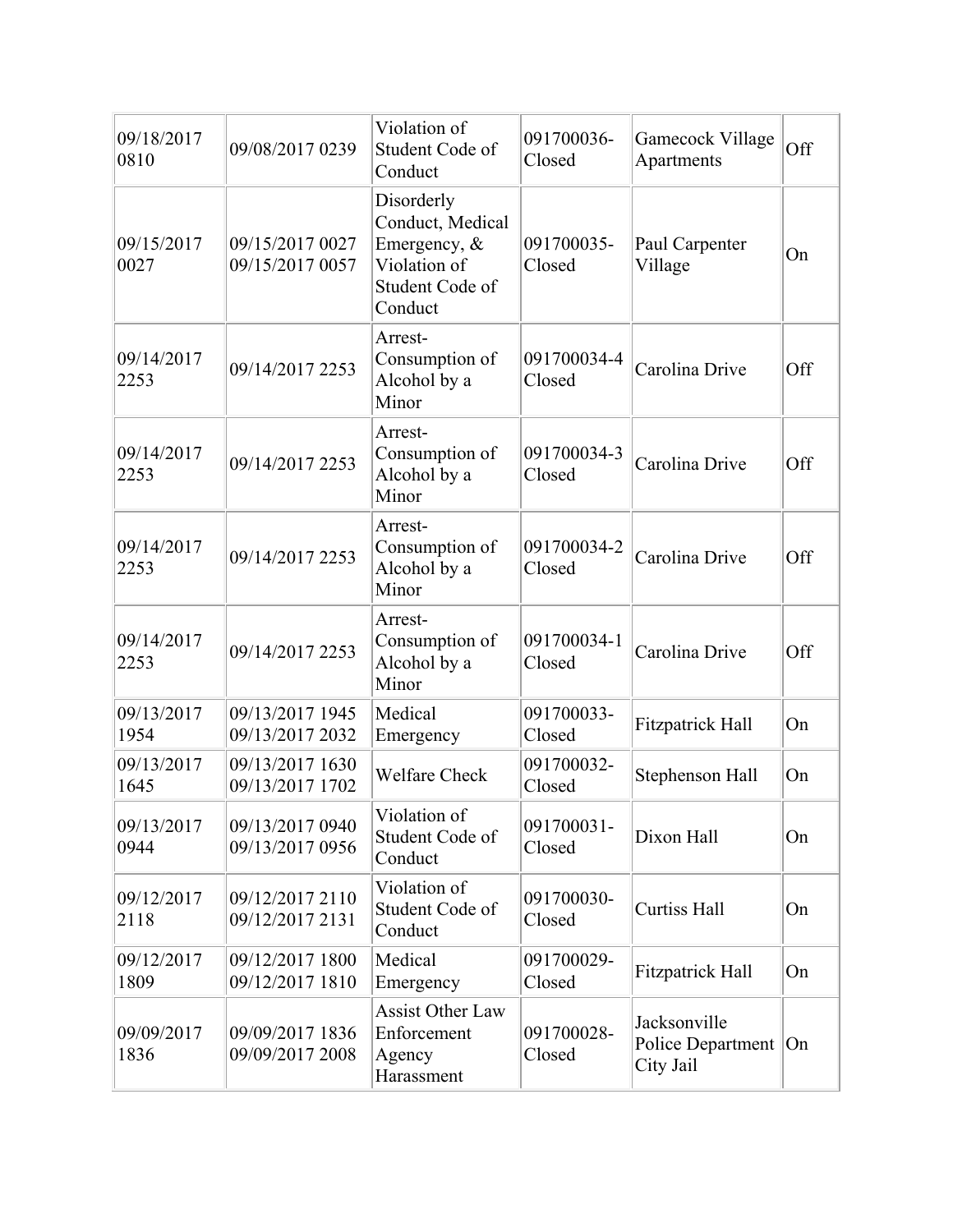| 09/09/2017<br>1836 | 09/09/2017 1836<br>09/09/2017 2008 | Information<br>Report                             | 091700027-<br>Closed  | Salls Hall                 | On  |
|--------------------|------------------------------------|---------------------------------------------------|-----------------------|----------------------------|-----|
| 09/09/2017<br>1023 | 09/09/2017 1020<br>09/09/2017 1031 | Information<br>Report-Fire<br>Alarm               | 091700026-<br>Closed  | Jack Hopper<br>Dining Hall | On  |
| 09/08/2017<br>2001 | 09/08/2017 1200<br>09/08/2017 2044 | Duty Upon<br>Striking an<br>Unattended<br>Vehicle | 091700025-<br>Closed  | Paul Carpenter<br>Village  | On  |
| 09/08/2017<br>1315 | 09/08/2017 1200<br>09/08/2017 1230 | Information<br><b>Report-Property</b><br>Damage   | 091700024-<br>Closed  | George Douthit<br>Drive    | Off |
| 09/08/2017<br>1401 | 09/08/2017 1215<br>09/08/2017 1451 | Information<br>Report-Lost<br>Property            | 091700023-<br>Closed  | <b>Mountain Street</b>     | Off |
| 09/08/2017<br>1310 | 09/08/2017 1000<br>09/08/2017 1030 | Information<br>Report-Property<br>Damage          | 091700022-<br>Closed  | <b>Trustee Circle</b>      | On  |
| 09/08/2017<br>0847 | 09/08/2017 0847<br>09/08/2017 0849 | <b>Assist Other Law</b><br>Enforcement<br>Agency  | 091700021-<br>Closed  | Quill Avenue               | Off |
| 09/08/2017<br>0126 | 09/08/2017 0120<br>09/08/2017 0149 | Medical<br>Emergency                              | 091700020-<br>Closed  | <b>Fitzpatrick Hall</b>    | On  |
| 09/07/2017<br>2014 | 09/07/2017 2000<br>09/07/2017 2027 | Medical<br>Emergency                              | 091700019-<br>Closed  | <b>JSU</b> Stadium         | On  |
| 09/07/2017<br>0738 | 09/07/2017 0712<br>09/07/2017 0724 | Medical<br>Emergency                              | 091700018-<br>Closed  | <b>Trustee Circle</b>      | On  |
| 09/07/2017<br>0600 | 09/06/2017 0500                    | <b>Assist Other Law</b><br>Enforcement<br>Agency  | 091700017-<br>Closed  | Roy Webb Road              | Off |
| 09/06/2017<br>1955 | 09/06/2017 1830<br>09/06/2017 2020 | Duty Upon<br>Striking an<br>Unattended<br>Vehicle | 091700016-<br>Pending | Cole Drive                 | On  |
| 09/06/2017<br>1740 | 09/06/2017 1730<br>09/06/2017 1828 | Information<br>Report-Welfare<br>Check            | 091700015-<br>Closed  | Jax Apartments             | On  |
| 09/06/2017<br>1430 | 09/06/2017 1430                    | Automobile<br>Accident                            | 091700014-<br>Closed  | <b>Beck Circle</b>         | On  |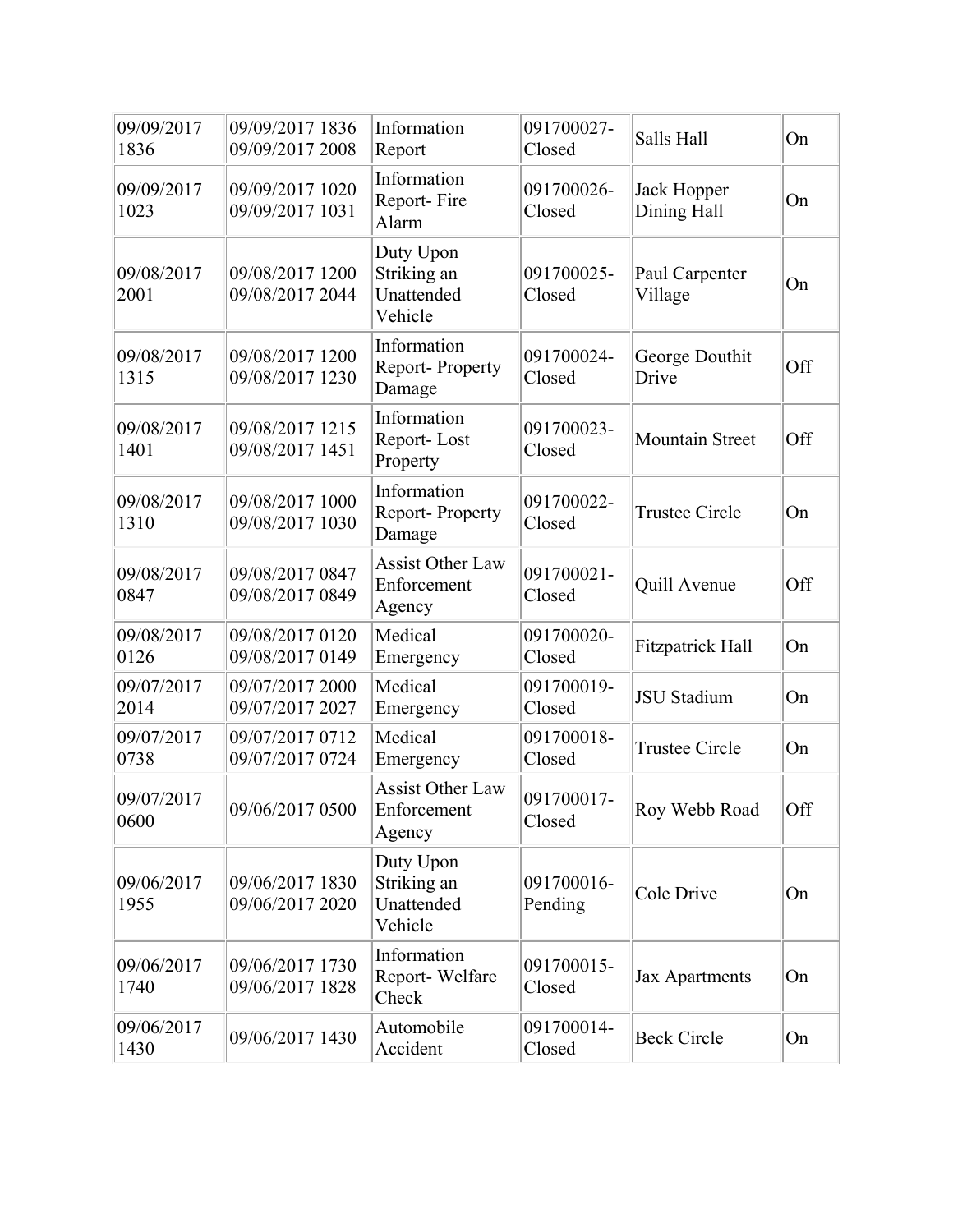| 09/06/2017<br>1435 | 09/05/2017 2225<br>09/06/2017 0745 | Unlawful<br>Breaking &<br>Entering a Vehicle      | 091700013-<br>Closed  | Dixon Hall<br>Parking Lot          | On  |
|--------------------|------------------------------------|---------------------------------------------------|-----------------------|------------------------------------|-----|
| 09/06/2017<br>0750 | 09/05/2017 1800<br>09/06/2017 0730 | Unlawful<br>Breaking &<br>Entering a Vehicle      | 091700012-<br>Closed  | Dixon Hall<br>Parking Lot          | On  |
| 09/05/2017<br>1444 | 06/16/2017 1154<br>09/05/2017 1200 | Domestic<br>Violence                              | 091700011-<br>Pending | Glencoe, AL                        | Off |
| 09/05/2017<br>1452 | 09/04/2017 2000<br>09/05/2017 1030 | Unlawful<br>Breaking &<br>Entering a Vehicle      | 091700010-<br>Closed  | Carlisle Building<br>Parking Lot   | On  |
| 09/05/2017<br>1130 | 09/05/2017 0230<br>09/05/2017 1030 | Unlawful<br>Breaking &<br>Entering a Vehicle      | 091700009-<br>Pending | Meehan Hall<br>Parking Lot         | On  |
| 09/05/2017<br>1059 | 09/05/2017 0915<br>09/05/2017 1045 | Duty Upon<br>Striking an<br>Unattended<br>Vehicle | 091700008-<br>Closed  | <b>Stone Center</b><br>Parking Lot | On  |
| 09/04/2017<br>1921 | 09/04/2017 1630<br>09/04/2017 1921 | Medical<br>Emergency                              | 091700007-<br>Closed  | Dixon Hall                         | On  |
| 09/04/2017<br>1306 | 09/03/2017 0000<br>09/04/2017 1507 | <b>Assist Other Law</b><br>Enforcement<br>Agency  | 091700006-<br>Closed  | Highway 204                        | Off |
| 09/03/2017<br>2010 | 09/03/2017 2010<br>09/03/2017 2133 | Information<br>Report                             | 091700005-<br>Closed  | <b>Fitzpatrick Hall</b>            | On  |
| 09/01/2017<br>1355 | 09/01/2017 1355                    | Automobile<br>Accident                            | 091700004-<br>Closed  | Kennamer Hall<br>Parking Lot       | On  |
| 09/01/2017<br>0755 | 09/01/2017 0430                    | Information<br>Report-Security<br>Violation       | 091700003-<br>Close   | Meehan Hall                        | On  |
| 09/01/2017<br>0513 | 09/01/2017 0513<br>09/01/2017 0549 | <b>Assist Other Law</b><br>Enforcement<br>Agency  | 091700002-<br>Closed  | Pete Mathews<br>Coliseum           | On  |
| 09/01/2017<br>0157 | 09/01/2017 0150<br>09/01/2017 0202 | <b>Rendering False</b><br>Alarm                   | 091700001-<br>Closed  | Paul Carpenter<br>Village          | On  |
| 08/31/2017<br>1614 | 08/30/2017 1900<br>08/30/2017 2100 | Domestic<br>Violence                              | 081700046-<br>Pending | Theron<br>Montgomery<br>Building   | On  |
| 08/31/2017<br>1427 | 08/31/2017 1420<br>08/31/2017 1444 | Violation of<br>Student Code of<br>Conduct        | 081700045-<br>Closed  | Stephenson Hall                    | On  |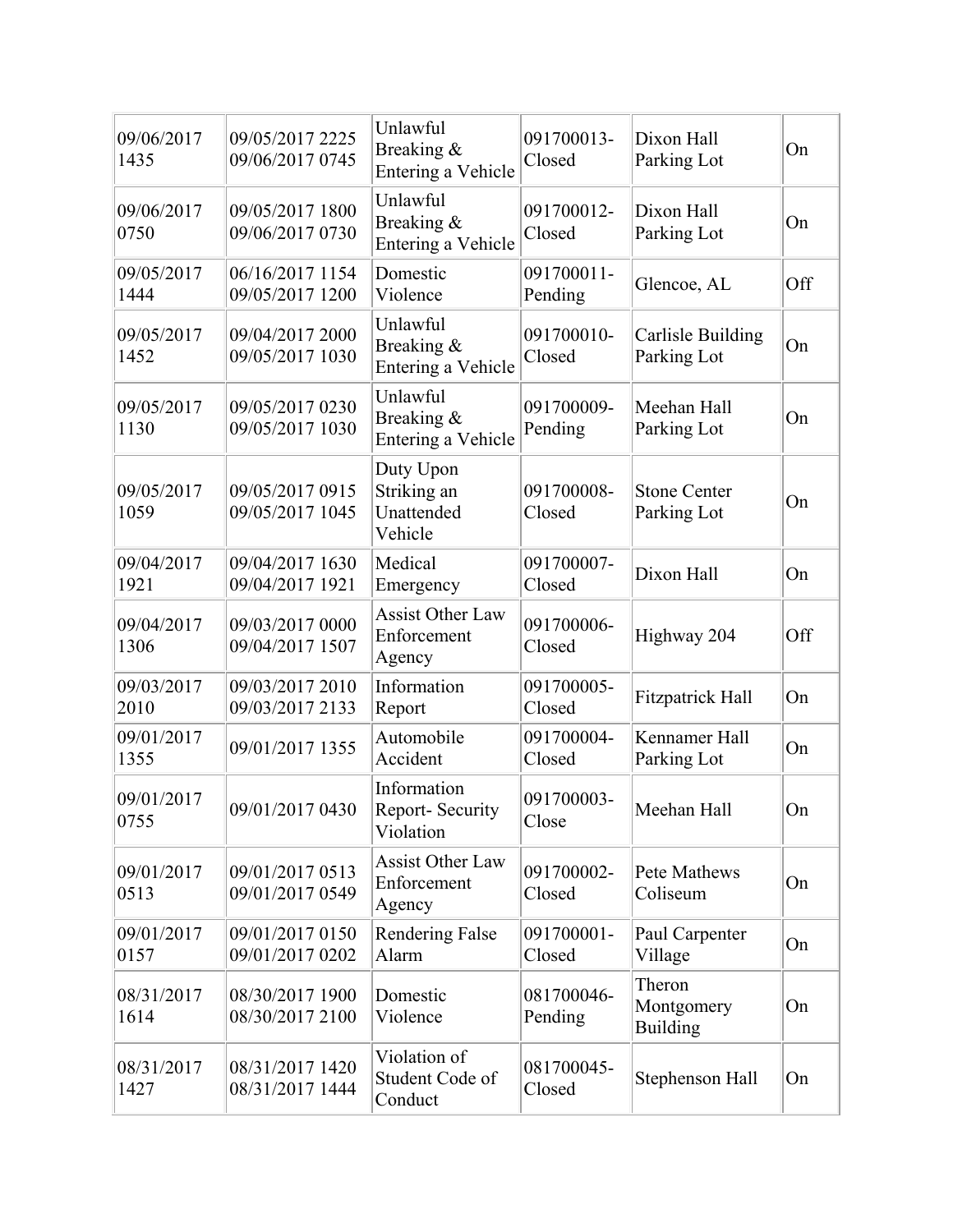| 08/31/2017<br>0645 | 08/30/2017 0700<br>08/30/2017 0920 | <b>Suspicious Person</b>                                               | 081700044-<br>Pending | Crow Hall                        | On  |
|--------------------|------------------------------------|------------------------------------------------------------------------|-----------------------|----------------------------------|-----|
| 08/31/2017<br>0114 | 08/31/2017 0110<br>08/31/2017 0132 | Medical<br>Emergency                                                   | 081700043-<br>Closed  | Crow Hall                        | On  |
| 08/29/2017<br>1430 | 08/24/2017 1700<br>08/25/2017 0800 | Theft of Property                                                      | 081700042-<br>Pending | Patterson Hall                   | On  |
| 08/29/2017<br>1047 | 08/29/2017 1047                    | Automobile<br>Accident                                                 | 081700041-<br>Closed  | <b>Brewer Hall</b>               | On  |
| 08/29/2017<br>0800 | 08/29/2017 0845<br>08/29/2017 0930 | <b>Assist Other Law</b><br>Enforcement<br>Agency                       | 081700040-<br>Closed  | <b>Cross Street</b>              | Off |
| 08/28/2017<br>2257 | 08/28/2017 2257                    | <b>Arrest-Possession</b><br>of Marijuana &<br>Drug<br>Paraphernalia    | 081700039-1<br>Closed | <b>Trustee Circle</b>            | On  |
| 08/28/2017<br>1720 | 08/27/2017 1700<br>08/27/2017 1800 | Rape                                                                   | 081700038-<br>Closed  | Meehan Hall                      | On  |
| 08/28/2017<br>0946 | 08/25/2017 1130<br>08/27/2017 1100 | Theft of Property                                                      | 081700037-<br>Closed  | Pete Mathews<br>Coliseum         | On  |
| 08/26/2017<br>2141 | 08/26/2017 2141                    | Arrest-<br>Consumption of<br>Alcohol by a<br>Minor                     | 081700036-1<br>Closed | Pelham Road<br>North             | Off |
| 08/25/2017<br>1535 | 08/24/2017 1950<br>08/25/2017 1544 | Duty Upon<br>Striking an<br>Unattended<br>Vehicle                      | 081700035-<br>Closed  | Coffee Circle                    | On  |
| 08/25/2017<br>1500 | 08/25/2017 1230<br>08/25/2017 1544 | Theft of Property                                                      | 081700034-<br>Pending | Theron<br>Montgomery<br>Building | On  |
| 08/25/2017<br>0209 | 08/25/2017 0200<br>08/25/2017 0231 | Duty To Give<br>Information &<br>Render Aid                            | 081700033-<br>Pending | Paul Carpenter<br>Village        | On  |
| 08/25/2017<br>2237 | 08/25/2017 2237                    | Arrest-<br>Consumption of<br>Alcohol by a<br>Minor<br>& Open Container | 081700032-3<br>Closed | Carolina Drive                   | Off |
| 08/25/2017<br>2237 | 08/25/2017 2237                    | Arrest-<br>Consumption of                                              | 081700032-2<br>Closed | Carolina Drive                   | Off |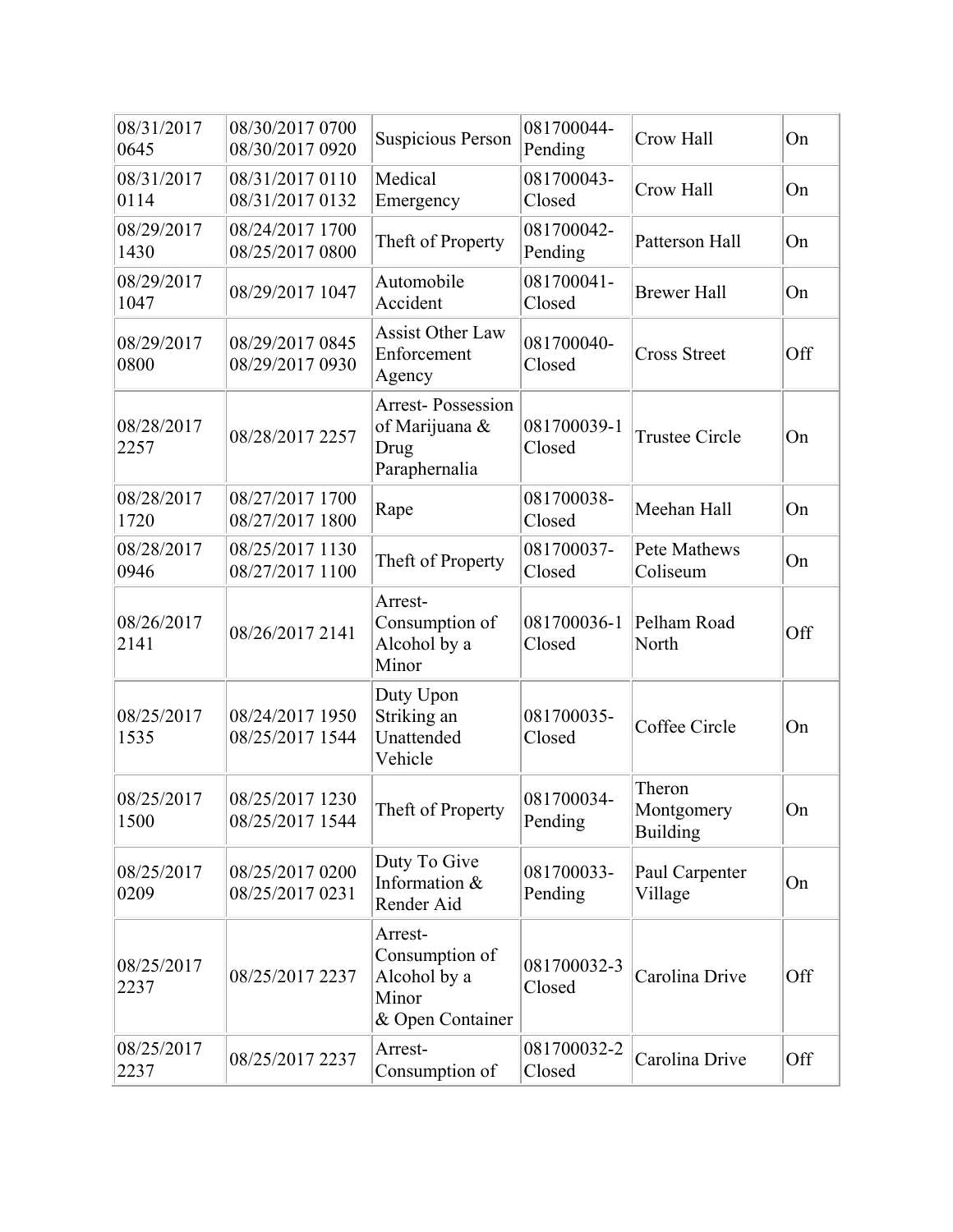|                    |                                    | Alcohol by a<br>Minor                                                           |                       |                                  |     |
|--------------------|------------------------------------|---------------------------------------------------------------------------------|-----------------------|----------------------------------|-----|
| 08/25/2017<br>2237 | 08/25/2017 2237                    | Arrest-Open<br>Container                                                        | 081700032-1<br>Closed | Carolina Drive                   | Off |
| 08/24/2017<br>1110 | 08/15/2017 2000                    | Information<br>Report-Property<br>Damage                                        | 081700031-<br>Closed  | Alumni House<br>Parking Lot      | On  |
| 08/24/2017<br>0630 | 08/24/2017 0630                    | Possession of<br>Controlled<br>Substance & Drug<br>Paraphernalia                | 081700030-<br>Closed  | Jamestown<br>Apartments          | Off |
| 08/24/2017<br>2355 | 08/23/2017 2350<br>08/24/2017 0016 | <b>Arrest-Possession</b><br>of Marijuana &<br>Drug<br>Paraphernalia             | 081700029-1<br>Closed | Crow Hall                        | On  |
| 08/23/2017<br>1345 | 08/23/2017 1325                    | Duty Upon<br>Striking an<br>Unattended<br>Vehicle                               | 081700028-<br>Pending | Theron<br>Montgomery<br>Building | On  |
| 08/23/2017<br>1210 | 08/19/2017 1210                    | Duty Upon<br>Striking an<br>Unattended<br>Vehicle                               | 081700027-<br>Closed  | <b>Houston Cole</b><br>Library   | On  |
| 08/23/2017<br>0810 | 07/13/2017 1200<br>08/21/2017 1400 | Theft of Property                                                               | 081700026-<br>Pending | Daugette Hall                    | On  |
| 08/23/2017<br>0234 | 08/23/2017 0234                    | Arrest-<br>Consumption of<br>Alcohol by a<br>Minor                              | 081700025-3<br>Closed | <b>Nisbet Street</b>             | Off |
| 08/23/2017<br>0234 | 08/23/2017 0234                    | Arrest-<br>Consumption of<br>Alcohol by a<br>Minor                              | 081700025-2<br>Closed | <b>Nisbet Street</b>             | Off |
| 08/23/2017<br>0234 | 08/23/2017 0234                    | <b>Arrest-Driving</b><br>Under the<br>Influence &<br>Possession of<br>Marijuana | 081700025-1<br>Closed | <b>Nisbet Street</b>             | Off |
| 08/22/2017<br>1643 | 08/20/2017 0000<br>08/20/2017 2359 | Duty Upon<br>Striking an<br>Unattended<br>Vehicle                               | 081700024-<br>Closed  | Tredaway Avenue                  | On  |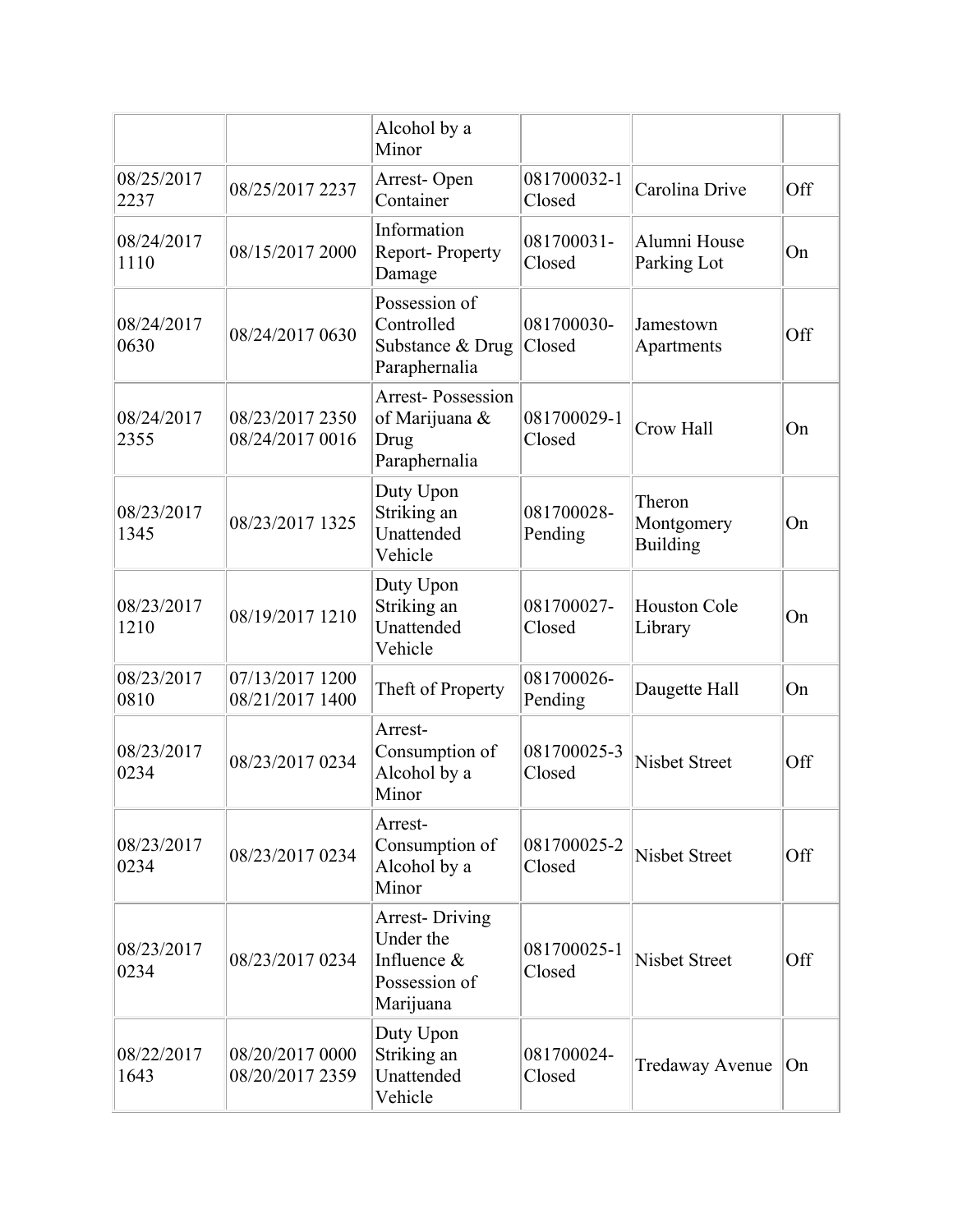| 08/22/2017<br>1100 | 08/21/2017 1200<br>08/22/2017 1132 | Threat<br>Assessment                                                | 081700023-<br>Closed   | Off Campus                             | Off |
|--------------------|------------------------------------|---------------------------------------------------------------------|------------------------|----------------------------------------|-----|
| 08/21/2017<br>0337 | 08/20/2017 0337                    | <b>Arrest-Possession</b><br>of Marijuana &<br>Drug<br>Paraphernalia | 081700022-<br>Closed   | Daugette Hall                          | On  |
| 08/20/2017<br>1315 | 08/20/2017 1315                    | Automobile<br>Accident                                              | 081700021-<br>Closed   | Campus Inn<br>Parking Lot              | On  |
| 08/19/2017<br>1131 | 08/16/2017 1120<br>08/16/2017 1202 | <b>Assist Other Law</b><br>Enforcement<br>Agency                    | 081700020-<br>Closed   | <b>Ivan Drive</b>                      | Off |
| 08/19/2017<br>2113 | 08/16/2017 1745<br>08/19/2017 1558 | Duty Upon<br>Striking an<br>Unattended<br>Vehicle                   | 081700019-<br>Closed   | Logan Hall<br>Parking Lot              | On  |
| 08/18/2017<br>1715 | 08/18/2017 1705<br>08/18/2017 1737 | Medical<br>Emergency                                                | 081700018-<br>Closed   | <b>Houston Cole</b><br>Library         | On  |
| 08/16/2017<br>1944 | 08/16/2017 1940<br>08/16/2017 2008 | Medical<br>Emergency                                                | 081700017-<br>Closed   | <b>JSU Stadium</b>                     | On  |
| 08/16/2017<br>0950 | 08/16/2017 0950                    | Automobile<br>Accident                                              | 081700016-<br>Closed   | <b>Tredaway Avenue</b>                 | On  |
| 08/15/2017<br>1730 | 08/15/2017 1230<br>08/15/2017 1245 | Information<br>Report-Property<br>Damage                            | 081700015-<br>Closed   | <b>Curtiss Hall</b><br>Parking Lot     | On  |
| 08/14/2017<br>0900 | 07/22/2017 2300                    | Rape Investigation                                                  | 081700014-<br>Inactive | Logan Hall                             | On  |
| 08/11/2017<br>1125 | 08/11/2017 1125<br>08/11/2017 1131 | Information<br>Report-Elevator<br>Alarm                             | 081700013-<br>Closed   | Ayers Hall                             | On  |
| 08/11/2017<br>0550 | 08/11/2017 0450                    | Possession of<br>Marijuana & Drug<br>Paraphernalia                  | 081700012-<br>Closed   | Jamestown<br>Apartments<br>Parking Lot | Off |
| 08/10/2017<br>2210 | 08/10/2017 2210<br>08/10/2017 2221 | Information<br>Report-Disabled<br>Vehicle                           | 081700011-<br>Closed   | <b>Carlisle Building</b>               | On  |
| 08/10/2017<br>1334 | 08/10/2017 1330<br>08/10/2017 1345 | Medical<br>Emergency                                                | 081700010-<br>Closed   | Mason Hall                             | On  |
| 08/10/2017<br>1001 | 08/10/2017 0955<br>08/10/2017 1025 | Medical<br>Emergency                                                | 081700009-<br>Closed   | <b>JSU</b> Stadium                     | On  |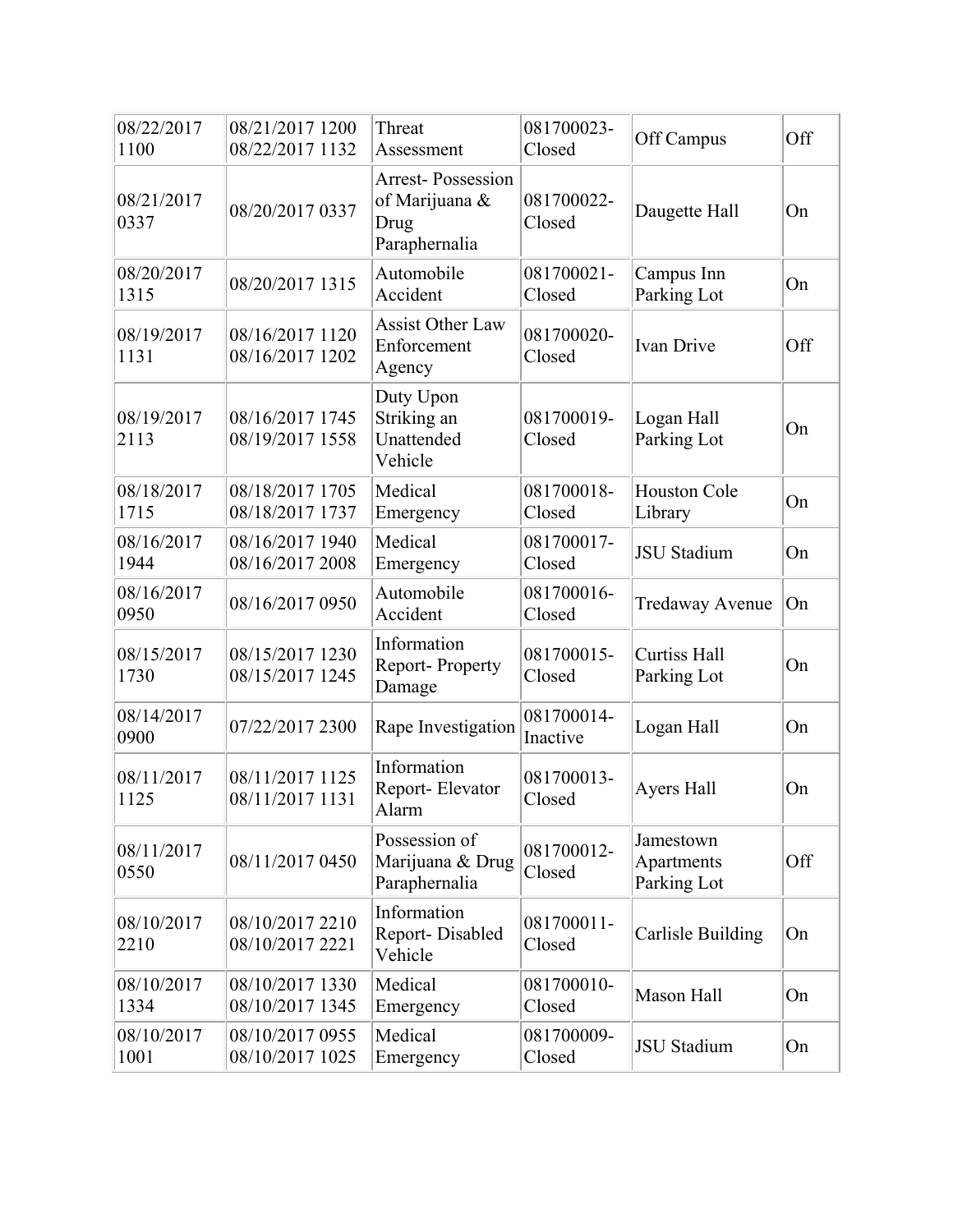| 08/09/2017<br>1235 | 08/09/2017 1215<br>08/09/2017 1301 | Medical<br>Emergency                              | 081700008-<br>Closed | Mason Hall                        | On  |
|--------------------|------------------------------------|---------------------------------------------------|----------------------|-----------------------------------|-----|
| 08/09/2017<br>0914 | 05/01/2017 0000                    | Information<br>Report                             | 081700007-<br>Closed | Off Campus                        | Off |
| 08/08/2017<br>0651 | 07/15/2017 0900<br>07/27/2017 1200 | Harassment                                        | 081700006-<br>Closed | Houston Cole<br>Library           | On  |
| 08/07/2017<br>0640 | 08/04/2017 1230                    | Information<br>Report                             | 081700005-<br>Closed | <b>Houston Cole</b><br>Library    | On  |
| 08/06/2017<br>1301 | 08/06/2017 0200                    | Information<br>Report-Property<br>Damage          | 081700004-<br>Closed | Paul Carpenter<br>Village         | On  |
| 08/05/2017<br>1209 | 08/05/2017 0410<br>08/05/2017 1208 | Criminal Mischief                                 | 081700003-<br>Closed | <b>Brewer Hall</b>                | On  |
| 08/04/2017<br>1348 | 08/04/2017 1340<br>08/04/2017 1408 | Medical<br>Emergency                              | 081700002-<br>Closed | Meehan Hall                       | On  |
| 08/04/2017<br>0955 | 08/03/2017 1200                    | Information<br>Report-<br>Suspicious Mail         | 081700001-<br>Closed | New York                          | On  |
| 07/31/2017<br>1051 | 07/31/2017 1045<br>07/31/2017 1100 | Medical<br>Emergency                              | 071700022-<br>Closed | Salls Hall                        | On  |
| 07/28/2017<br>0820 | 07/28/2017 0755                    | Information<br>Report                             | 071700021-<br>Closed | <b>Curtiss Hall</b>               | On  |
| 07/28/2017<br>0039 | 07/28/2017 0039<br>07/28/2017 0050 | Medical<br>Emergency                              | 071700020-<br>Closed | Patterson Hall                    | On  |
| 07/27/2017<br>1914 | 07/27/2017 1300<br>07/27/2017 1926 | Duty Upon<br>Striking an<br>Unattended<br>Vehicle | 071700019-<br>Closed | <b>Field House</b><br>Parking Lot | On  |
| 07/27/2017<br>0806 | 07/21/2017 1830<br>07/24/2017 1200 | Information<br>Report                             | 071700018-<br>Closed | <b>Brewer Hall</b>                | On  |
| 07/26/2017<br>0545 | 07/21/2017 0817                    | Violation of<br>Student Code of<br>Conduct        | 071700017-<br>Closed | Kines Road                        | Off |
| 07/24/2017<br>2132 | 07/24/2017 2050<br>07/24/2017 2129 | <b>Assist Other Law</b><br>Enforcement<br>Agency  | 071700016-<br>Closed | Spring Avenue                     | Off |
| 07/24/2017<br>1534 | 07/24/2017 1530<br>07/24/2017 1534 | Information<br>Report-Verbal<br>Dispute           | 071700015-<br>Closed | Pete Matthews<br>Coliseum         | On  |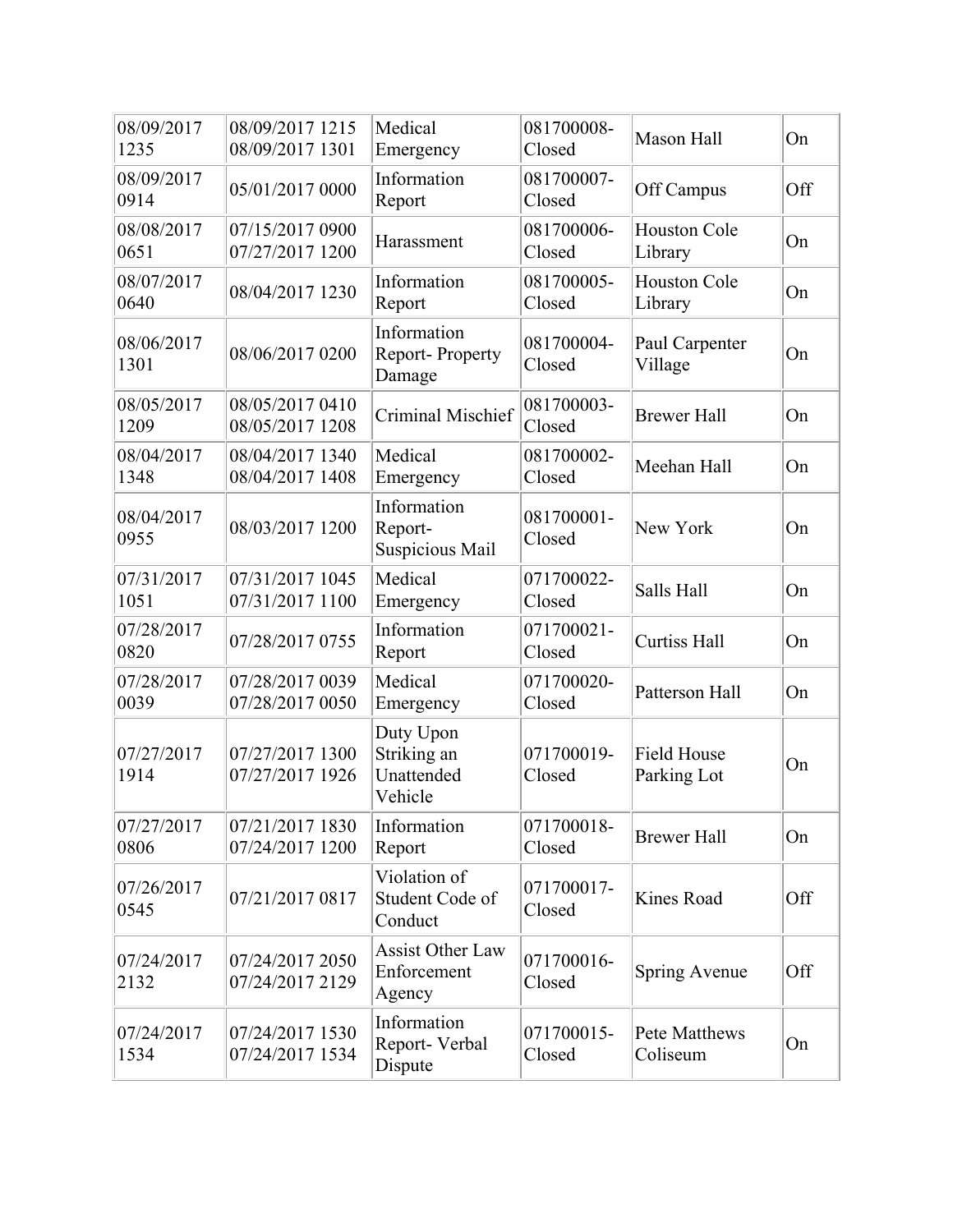| 07/19/2017<br>1235 | 07/19/2017 1235                    | Threat<br>Assessment                                    | 071700014-<br>Pending | <b>Bibb Graves</b>                | On  |
|--------------------|------------------------------------|---------------------------------------------------------|-----------------------|-----------------------------------|-----|
| 07/18/2017<br>1030 | 07/18/2017 1030                    | Automobile<br>Accident                                  | 071700013-<br>Closed  | <b>Field House</b><br>Parking Lot | On  |
| 07/17/2017<br>1648 | 07/17/2017 1645<br>07/17/2017 1654 | Violation of<br>Student Code of<br>Conduct              | 071700012-<br>Closed  | Stephenson Hall                   | On  |
| 07/17/2017<br>1511 | 07/17/2017 1000<br>07/17/2017 1015 | Information<br>Report                                   | 071700011-<br>Closed  | <b>Tredaway Avenue</b>            | On  |
| 07/17/2017<br>0103 | 07/17/2017 0100<br>07/17/2017 0103 | <b>Rendering False</b><br>Alarm                         | 071700010-<br>Closed  | Logan Hall                        | On  |
| 07/17/2017<br>2326 | 07/16/2017 0000<br>07/17/2017 2336 | <b>Criminal Trespass</b>                                | 071700009-<br>Pending | Rowe Hall                         | On  |
| 07/16/2017<br>0943 | 07/16/2017 0030<br>07/16/2017 0130 | Domestic<br>Violence                                    | 071700008-<br>Closed  | Paul Carpenter<br>Village         | On  |
| 07/13/2017<br>1605 | 07/11/2017 1953<br>07/11/2017 2050 | Information<br>Report                                   | 071700007-<br>Closed  | Social Media                      | Off |
| 07/13/2017<br>2146 | 07/12/2017 2140<br>07/12/2017 2145 | <b>Trespass Warning</b><br>Issued                       | 071700006-<br>Closed  | Patterson Hall                    | On  |
| 07/12/2017<br>0851 | 07/12/2017 0845<br>07/12/2017 0906 | Medical<br>Emergency                                    | 071700005-<br>Closed  | Pete Mathews<br>Coliseum          | On  |
| 07/10/2017<br>2100 | 07/10/2017 2030<br>07/10/2017 2113 | Possession of<br>Marijuana & Drug<br>Paraphernalia      | 071700004-<br>Pending | Crow Hall                         | On  |
| 07/09/2017<br>1514 | 07/09/2017 1514<br>07/09/2017 1529 | Medical<br>Emergency                                    | 071700003-<br>Closed  | Patterson Hall                    | On  |
| 07/07/2017<br>1540 | 07/07/2017 1530                    | Information<br><b>Report-Missing</b><br>Property        | 071700002-<br>Closed  | Pannell Hall                      | On  |
| 07/02/2017<br>0900 | 07/05/2017 0815<br>07/05/2017 0830 | Information<br>Report-Property<br>Damage                | 071700001-<br>Closed  | Carolina Drive                    | Off |
| 06/28/2017<br>1142 | 06/12/2017 1800<br>06/12/2017 1820 | Theft of Property<br>$\&$<br>Possession of<br>Marijuana | 061700012-<br>Closed  | Meehan Hall                       | On  |
| 06/28/2017<br>1401 | 06/28/2017 1400<br>06/28/2017 1419 | Medical<br>Emergency                                    | 061700011-<br>Closed  | Salls Hall                        | On  |
| 06/26/2017<br>1343 | 06/20/2017 1600<br>06/26/2017 1300 | Theft of Property                                       | 061700010-<br>Pending | <b>Field House</b>                | On  |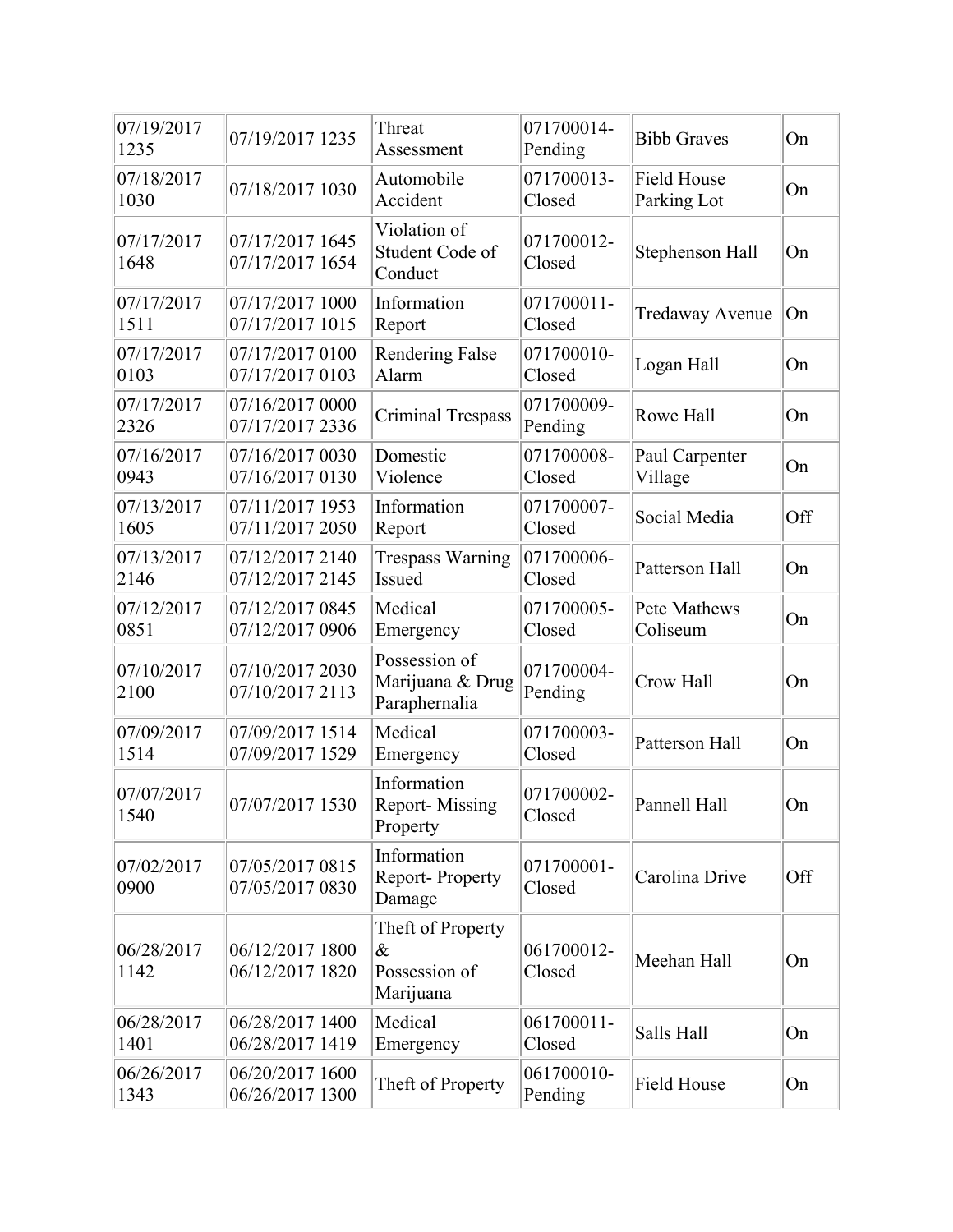| 06/24/2017<br>0524 | 06/24/2017 0520<br>06/24/2017 0538 | Information<br>Report-Fire<br>Alarm                    | 061700009-<br>Closed  | Crow Hall                                 | On  |
|--------------------|------------------------------------|--------------------------------------------------------|-----------------------|-------------------------------------------|-----|
| 06/23/2017<br>0715 | 06/23/2017 0300<br>06/23/2017 0430 | Information<br>Report                                  | 061700008-<br>Closed  | <b>JSU</b> Campus                         | On  |
| 06/20/2017<br>1009 | 06/20/2017 1008<br>06/20/2017 1033 | Information<br>Report-Elevator<br>Malfunction          | 061700007-<br>Closed  | Meehan Hall                               | On  |
| 06/19/2017<br>1036 | 06/12/2017 0700<br>06/12/2017 2200 | <b>Burglary</b>                                        | 061700006-<br>Closed  | <b>Field House</b>                        | On  |
| 06/19/2017<br>1030 | 06/16/2017 1119                    | <b>Burglary</b>                                        | 061700005-<br>Closed  | <b>JSU</b> Stadium                        | On  |
| 06/15/2017<br>1029 | 06/15/2017 1015<br>06/15/2017 1030 | Medical<br>Emergency                                   | 061700004-<br>Closed  | Patterson Hall                            | On  |
| 06/05/2017<br>1245 | 08/01/2016 0001<br>10/15/2016 0001 | Information<br>Report-Reported<br>Off Campus<br>Crime  | 061700003-<br>Closed  | <b>Francis Street</b>                     | Off |
| 06/11/2017<br>0936 | 06/09/2017 0000<br>06/11/2017 1129 | Burglary, Theft of<br>Property, &<br>Criminal Mischief | 061700002-<br>Closed  | Pete Mathews<br>Coliseum &<br>Martin Hall | On  |
| 06/05/2017<br>0725 | 06/05/2017 0700<br>06/05/2017 0745 | Information<br>Report-Trespass<br>Order Issued         | 061700001-<br>Closed  | Pete Mathews<br>Coliseum                  | On  |
| 05/30/2017<br>1150 | 05/25/2017 1500<br>05/30/2017 1120 | <b>Burglary</b>                                        | 051700017-<br>Pending | <b>Colonial Arms</b><br>Apartments        | On  |
| 05/24/2017<br>1806 | 05/24/2017 1800<br>05/24/2017 1825 | Medical<br>Emergency                                   | 051700016-<br>Closed  | Ayers Hall                                | On  |
| 05/21/2017<br>1900 | 05/21/2017 1830<br>05/21/2017 1900 | <b>Assist Other Law</b><br>Enforcement<br>Agency       | 051700015-<br>Closed  | Whites Gap Road                           | Off |
| 05/21/2017<br>1605 | 05/21/2017 0703<br>05/21/2017 1500 | Medical<br>Emergency                                   | 051700014-<br>Closed  | Pete Mathews<br>Coliseum                  | On  |
| 05/19/2017<br>1113 | 03/31/2017 0000<br>05/12/2017 0000 | Theft of Property                                      | 051700013-<br>Closed  | Honor's House                             | On  |
| 05/19/2017<br>0845 | 05/19/2017 0840<br>05/19/2017 0900 | Medical<br>Emergency                                   | 051700012-<br>Closed  | <b>Houston Cole</b><br>Library            | On  |
| 05/18/2017<br>1245 | 05/17/2017 1400<br>05/18/2017 1000 | Unlawful<br>Breaking &<br>Entering a Vehicle           | 051700011-<br>Pending | <b>McArthur Street</b>                    | On  |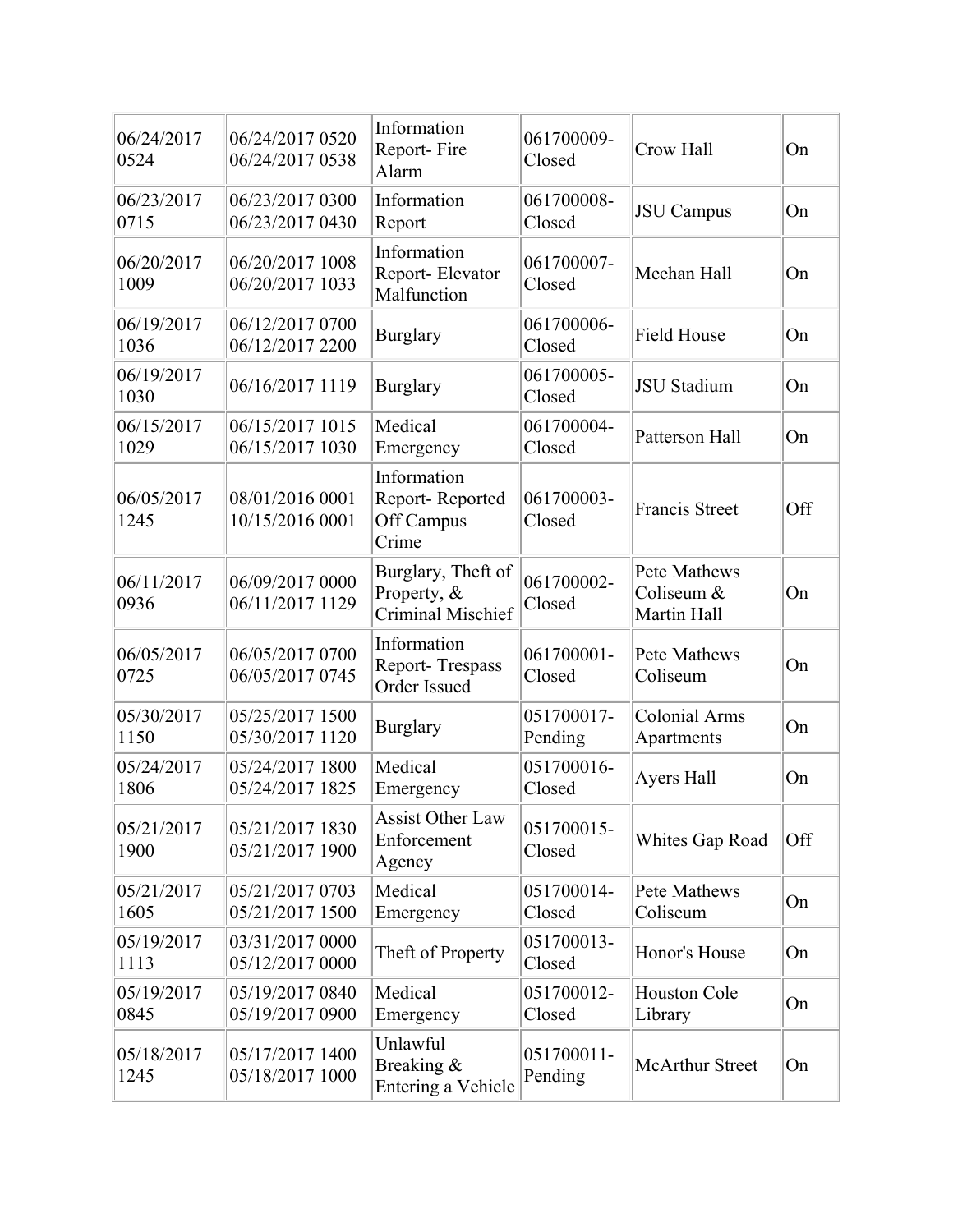| 05/18/2017<br>0730 | 05/18/2017 0538<br>05/18/2017 0820 | <b>Criminal Trespass</b>                         | 051700010-<br>Closed  | International<br>House    | On  |
|--------------------|------------------------------------|--------------------------------------------------|-----------------------|---------------------------|-----|
| 05/18/2017<br>2330 | 05/17/2017 2330<br>05/17/2017 2350 | Possession of<br>Drug<br>Paraphernalia           | 051700009-<br>Closed  | Paul Carpenter<br>Village | On  |
| 05/16/2017<br>1403 | 05/16/2017 1403                    | Automobile<br>Accident                           | 051700008-<br>Closed  | Miller Street             | On  |
| 05/16/2017<br>2341 | 05/15/2017 2341<br>05/16/2017 0009 | Violation of<br>Student Code of<br>Conduct       | 051700007-<br>Pending | Patterson Hall            | On  |
| 05/15/2017<br>2256 | 05/14/2017 0900<br>05/15/2017 2300 | <b>Burglary</b>                                  | 051700006-<br>Pending | Jax Apartments            | On  |
| 05/11/2017<br>1632 | 11/01/2017 0000<br>05/11/2017 1632 | Information<br>Report                            | 051700005-<br>Closed  | Off Campus                | Off |
| 05/11/2017<br>1521 | 04/27/2017 1521<br>05/11/2017 1541 | Information<br>Report                            | 051700004-<br>Closed  | <b>JSU</b> Campus         | On  |
| 05/08/2017<br>1305 | 05/08/2017 1305<br>05/08/2017 1410 | <b>Assist Other Law</b><br>Enforcement<br>Agency | 051700003-<br>Closed  | Highway 204               | Off |
| 05/06/2017<br>0800 | 04/30/2017 0000<br>05/06/2017 0800 | Information<br>Report                            | 051700002-<br>Closed  | Off Campus                | Off |
| 05/04/2017<br>1530 | 05/04/2017 1530                    | Information<br>Report                            | 051700001-<br>Closed  | <b>Bibb Graves</b>        | On  |
| 04/28/2017<br>1441 | 04/28/2017 1441<br>04/28/2017 1459 | Medical<br>Emergency                             | 041700033-<br>Closed  | Pete Mathews<br>Coliseum  | On  |
| 04/28/2017<br>1443 | 04/28/2017 1435<br>04/28/2017 1510 | Medical<br>Emergency                             | 041700032-<br>Closed  | Pete Mathews<br>Coliseum  | On  |
| 04/27/2017<br>1617 | 04/27/2017 1613<br>04/27/2017 1614 | Terrorist Threat                                 | 041700031-<br>Pending | <b>Bibb Graves</b>        | On  |
| 04/27/2017<br>1104 | 04/22/2017 1100<br>04/27/2017 1000 | Theft of Property                                | 041700030-<br>Closed  | <b>Fitzpatrick Hall</b>   | On  |
| 04/23/2017<br>1610 | 04/23/2017 1230<br>04/23/2017 1530 | Unlawful<br>Breaking &<br>Entering a Vehicle     | 041700029-<br>Closed  | Paul Carpenter<br>Village | On  |
| 04/23/2017<br>1453 | 04/22/2017 1451<br>04/22/2017 1510 | Medical<br>Emergency                             | 041700028-<br>Closed  | University Field          | On  |
| 04/20/2017<br>1435 | 04/20/2017 1430<br>04/20/2017 1437 | Information<br>Report-<br>Suspicious<br>Persons  | 041700027-<br>Closed  | Quad                      | On  |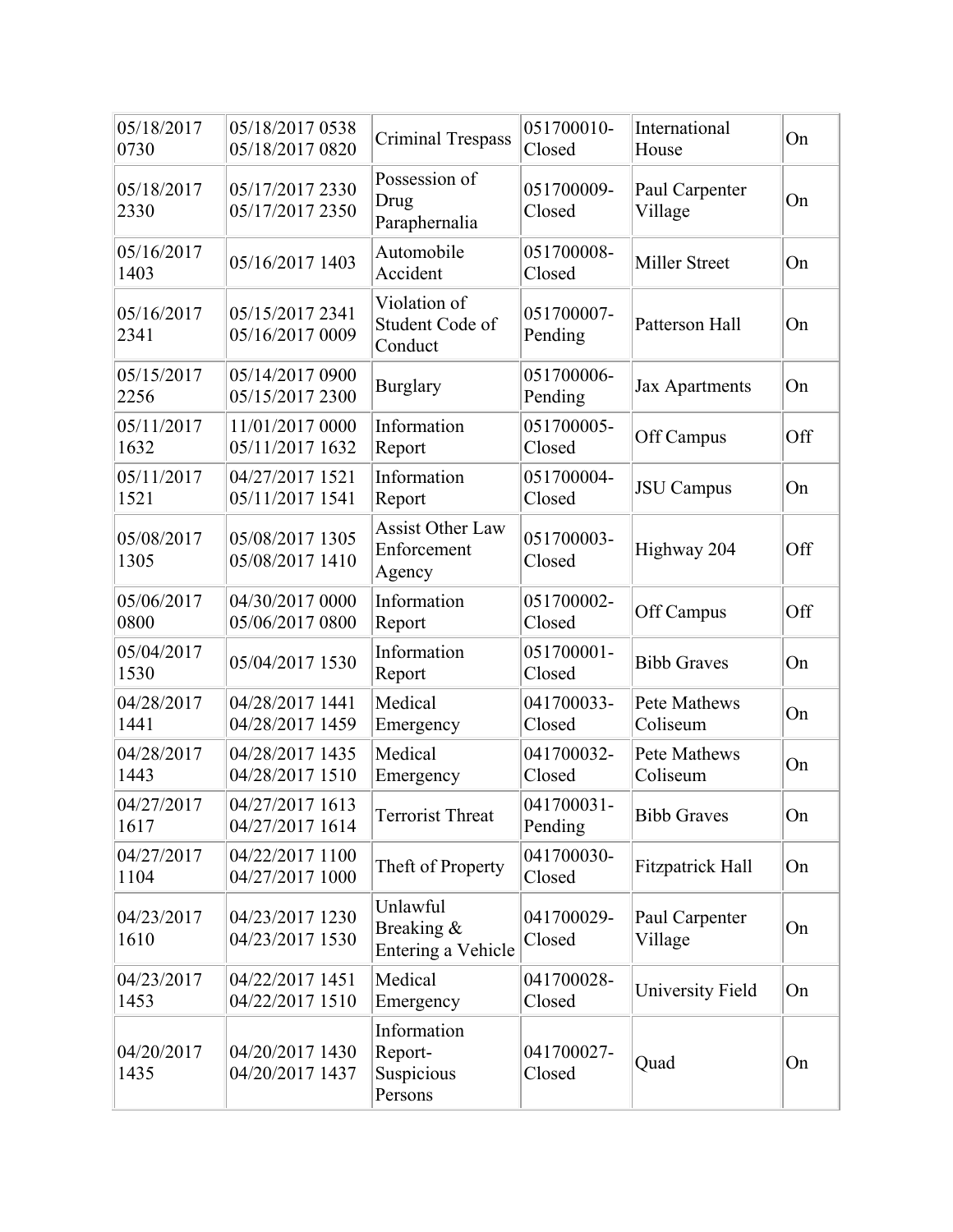| 04/17/2017<br>2130 | 04/17/2017 2130                    | Automobile<br>Accident                             | 041700026-<br>Closed   | Meehan Hall                                            | On  |
|--------------------|------------------------------------|----------------------------------------------------|------------------------|--------------------------------------------------------|-----|
| 04/18/2017<br>0844 | 04/15/2017 1900<br>04/16/2017 1100 | Unlawful<br>Breaking &<br>Entering a Vehicle       | 041700025-<br>Inactive | Coffee Circle                                          | On  |
| 04/15/2017<br>2030 | 04/15/2017 2030<br>04/15/2017 2045 | Duty Upon<br>Striking an<br>Unattended<br>Vehicle  | 041700024-<br>Closed   | Mason Hall<br>Parking Lot                              | On  |
| 04/14/2017<br>2041 | 04/14/2017 1945<br>04/14/2017 2056 | <b>Indecent Exposure</b>                           | 041700023-<br>Pending  | Ayers Hall                                             | On  |
| 04/14/2017<br>1215 | 04/14/2017 1215                    | Automobile<br>Accident                             | 041700022-<br>Closed   | Theron<br>Montgomery<br><b>Building</b><br>Parking Lot | On  |
| 04/13/2017<br>1717 | 04/13/2017 1700<br>04/13/2017 1720 | Disorderly<br>Conduct                              | 041700021-<br>Closed   | <b>Brewer Hall</b>                                     | On  |
| 04/13/2017<br>1311 | 04/13/2017 1030<br>04/13/2017 1200 | Duty Upon<br>Striking an<br>Unattended<br>Vehicle  | 041700020-<br>Pending  | Kennamer Hall<br>Parking Lot                           | On  |
| 04/13/2017<br>1242 | 02/01/2017 0000<br>02/28/2017 0000 | Theft of Lost<br>Property                          | 041700019-<br>Pending  | Theron<br>Montgomery<br><b>Building</b>                | On  |
| 04/13/2017<br>1155 | 03/16/2017 0200                    | Information<br>Report-Off<br>Campus Assault        | 041700018-<br>Closed   | Off Campus                                             | Off |
| 04/11/2017<br>2049 | 04/11/2017 2045<br>04/11/2017 2117 | Information<br>Report                              | 041700017-<br>Closed   | Pannell Hall                                           | On  |
| 04/11/2017<br>1224 | 04/10/2017 2030<br>04/11/2017 1130 | Duty Upon<br>Striking an<br>Unattended<br>Vehicle  | 041700016-<br>Closed   | Pete Mathews<br>Coliseum                               | On  |
| 04/10/2017<br>1642 | 04/10/2017 1642                    | Arrest-<br>Consumption of<br>Alcohol by a<br>Minor | 041700015-2<br>Closed  | Crow Hall                                              | On  |
| 04/10/2017<br>1642 | 04/10/2017 1642                    | Arrest-<br>Consumption of<br>Alcohol by a<br>Minor | 041700015-1<br>Closed  | Crow Hall                                              | On  |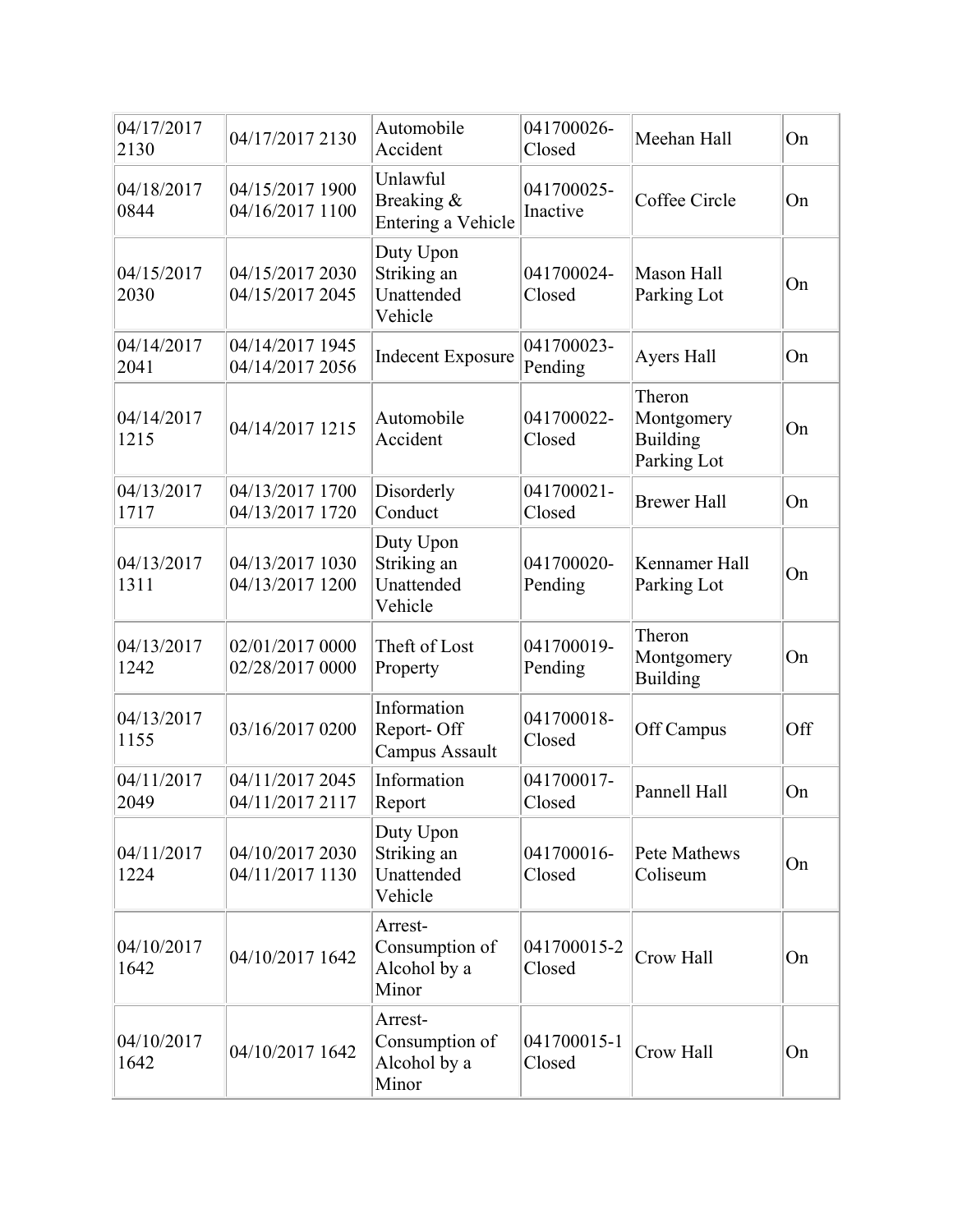| 04/10/2017<br>1326 | 04/03/2017 0930<br>04/10/2017 1000 | Harassment                                         | 041700014-<br>Closed  | Highway 204                                   | Off |
|--------------------|------------------------------------|----------------------------------------------------|-----------------------|-----------------------------------------------|-----|
| 04/06/2017<br>1709 | 04/06/2017 1500<br>04/06/2017 1630 | Duty Upon<br>Striking an<br>Unattended<br>Vehicle  | 041700013-<br>Closed  | <b>Houston Cole</b><br>Library<br>Parking Lot | On  |
| 04/06/2017<br>1357 | 04/06/2017 1345<br>04/06/2017 1355 | Information<br>Report                              | 041700012-<br>Closed  | Dixon Hall                                    | On  |
| 04/06/2017<br>0836 | 03/31/2017 0000<br>04/06/2017 2035 | Violation of<br>Student Code of<br>Conduct         | 041700011-<br>Closed  | Colonial Arms<br>Apartments                   | On  |
| 04/05/2017<br>1637 | 04/05/2017 1520                    | Information<br>Report                              | 041700010-<br>Closed  | Calhoun County<br>Sheriff's Office            | Off |
| 04/05/2017<br>0600 | 04/04/2017 1245                    | Information<br>Report                              | 041700009-<br>Closed  | Pete Mathews<br>Coliseum                      | On  |
| 04/04/2017<br>1709 | 04/04/2017 1726                    | <b>Assist Other Law</b><br>Enforcement<br>Agency   | 041700008-<br>Closed  | Merrill Hall                                  | On  |
| 04/04/2017<br>1510 | 03/31/2017 1200<br>03/31/2017 1210 | Information<br>Report-<br><b>Suspicious Person</b> | 041700007-<br>Closed  | Ramona Wood                                   | On  |
| 04/04/2017<br>0909 | 04/04/2017 0900                    | Information<br>Report-Property<br>Damage           | 041700006-<br>Closed  | Pelham Road                                   | On  |
| 04/04/2017<br>0915 | 04/02/2017 2300<br>04/03/2017 0500 | Information<br>Report                              | 041700005-<br>Closed  | <b>Chimney Peak</b><br>Road                   | Off |
| 04/03/2017<br>1330 | 04/02/2017 2300<br>04/03/2017 1330 | Criminal Mischief                                  | 041700004-<br>Closed  | Crow Hall<br>Parking Lot                      | On  |
| 04/03/2017<br>1330 | 03/29/2017 1330<br>04/03/2017 1330 | Theft of Property                                  | 041700003-<br>Closed  | Mason Hall                                    | On  |
| 04/03/2017<br>1110 | 04/03/2017 1109<br>04/03/2017 1120 | Accident<br>Involving<br>Personal Injury           | 041700002-<br>Closed  | Highway 21                                    | Off |
| 04/01/2017<br>1235 | 04/01/2017 1235                    | Automobile<br>Accident                             | 041700001-<br>Closed  | Meehan Hall<br>Parking Lot                    | On  |
| 03/31/2017<br>1551 | 03/31/2017 1500<br>03/31/2017 1551 | <b>Indecent Exposure</b>                           | 031700054-<br>Pending | Houston Cole<br>Library                       | On  |
| 03/31/2017<br>1102 | 03/30/2017 1600<br>03/31/2017 0915 | Unlawful<br>Breaking &<br>Entering a Vehicle       | 031700053-<br>Closed  | Meehan Hall<br>Parking Lot                    | On  |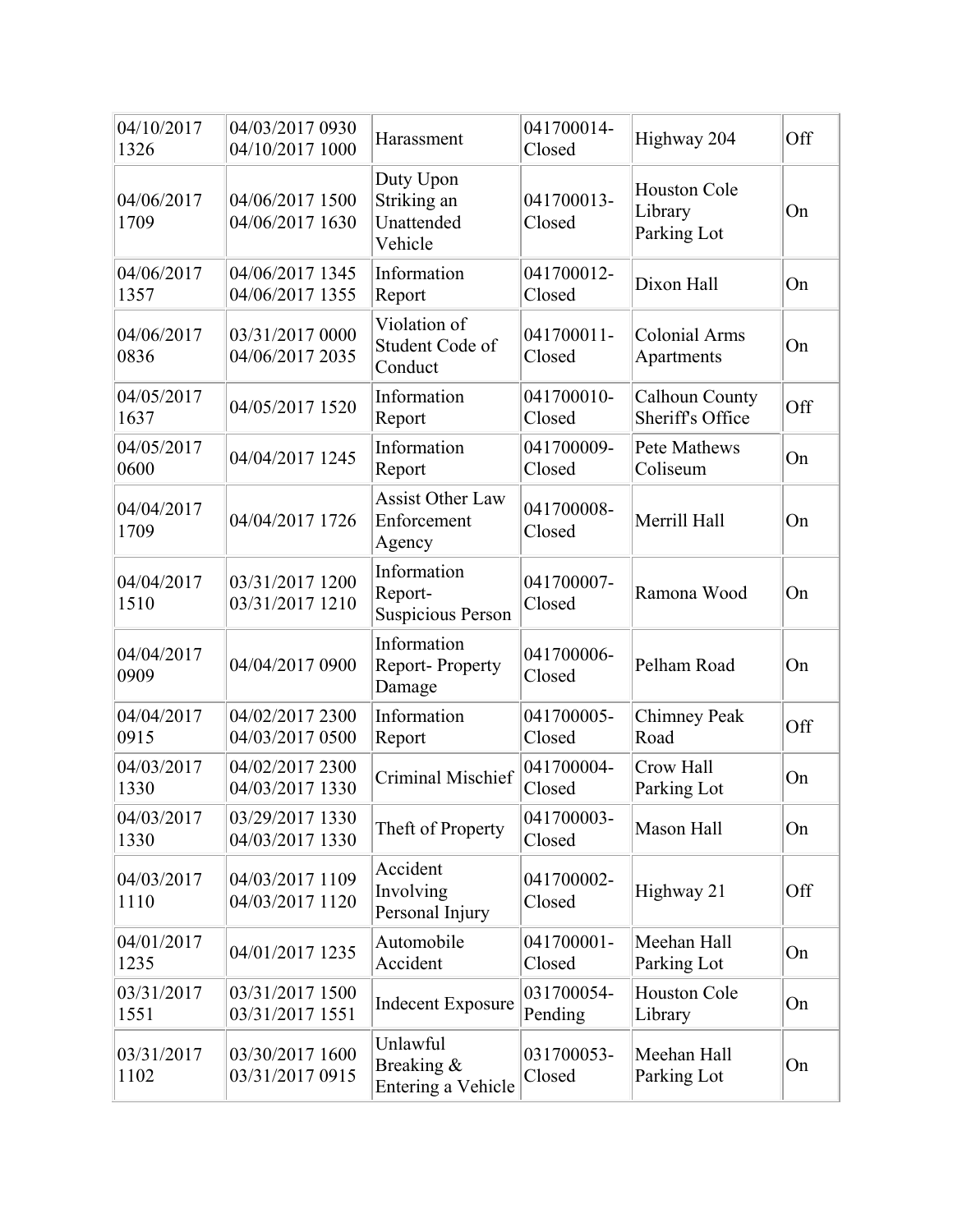| 03/30/2017<br>1849 | 03/29/2017 1800<br>03/30/2017 1700 | Theft of Property                                    | 031700052-<br>Closed   | <b>Mason Hall</b>          | On  |
|--------------------|------------------------------------|------------------------------------------------------|------------------------|----------------------------|-----|
| 03/29/2017<br>1315 | 03/29/2017 1315                    | Automobile<br>Accident                               | 031700051-<br>Closed   | Meehan Hall<br>Parking Lot | On  |
| 03/28/2017<br>2358 | 03/28/2017 2358                    | Arrest-<br>Consumption of<br>Alcohol by a<br>Minor   | 031700050-1<br>Closed  | International<br>House     | On  |
| 03/28/2017<br>2115 | 03/28/2017 2120<br>03/28/2017 2122 | Menacing &<br>Harassing<br>Communications            | 031700049-<br>Closed   | <b>Trustee Circle</b>      | On  |
| 03/27/2016<br>2126 | 03/27/2017 0800<br>03/27/2017 2125 | Information<br><b>Report-Property</b><br>Damage      | 031700048-<br>Closed   | Pete Mathews<br>Coliseum   | On  |
| 03/27/2017<br>2136 | 03/26/2017 2100<br>03/26/2017 2154 | Medical<br>Emergency                                 | 031700047-<br>Closed   | Jack Hopper<br>Dining Hall | On  |
| 03/27/2017<br>0935 | 03/25/2017 0000<br>03/27/2017 0951 | Impersonating a<br>Peace Officer                     | 031700046-<br>Closed   | Social Media               | Off |
| 03/26/2017<br>1635 | 03/26/2017 1635                    | Automobile<br>Accident                               | 031700045-<br>Closed   | Meehan Hall<br>Parking Lot | On  |
| 03/24/2017<br>2028 | 03/17/2017 1700<br>03/24/2017 2000 | Arrest- Unlawful<br>Breaking &<br>Entering a Vehicle | 031700044-<br>Closed   | Meehan Hall<br>Parking Lot | On  |
| 03/22/2017<br>2152 | 03/22/2017 2152                    | Automobile<br>Accident                               | 031700043-<br>Closed   | Meehan Hall<br>Parking Lot | On  |
| 03/26/2017<br>2022 | 03/26/2017 2000<br>03/26/2017 2015 | Violation of<br>Student Code of<br>Conduct           | 031700042-<br>Closed   | Crow Hall                  | On  |
| 03/19/2017<br>0830 | 03/18/2017 2230<br>03/19/2017 0830 | Unlawful<br>Breaking &<br>Entering a Vehicle         | 031700041-<br>Closed   | Paul Carpenter<br>Village  | On  |
| 03/17/2017<br>0415 | 03/09/2017 0030                    | Information<br>Report                                | 031700040-<br>Closed   | Paul Carpenter<br>Village  | On  |
| 03/16/2017<br>2004 | 03/16/2017 1950<br>03/16/2017 2018 | Medical<br>Emergency                                 | 031700039-<br>Closed   | Mason Hall                 | On  |
| 03/16/2017<br>0955 | 01/01/2017 0000<br>03/16/2017 1000 | Threat<br>Assessment                                 | 031700038-<br>Inactive | <b>Bibb Graves</b>         | On  |
| 03/16/2017<br>0500 | 03/16/2017 0501<br>03/16/2017 0531 | Medical<br>Emergency                                 | 031700037-<br>Closed   | Jax Apartments             | On  |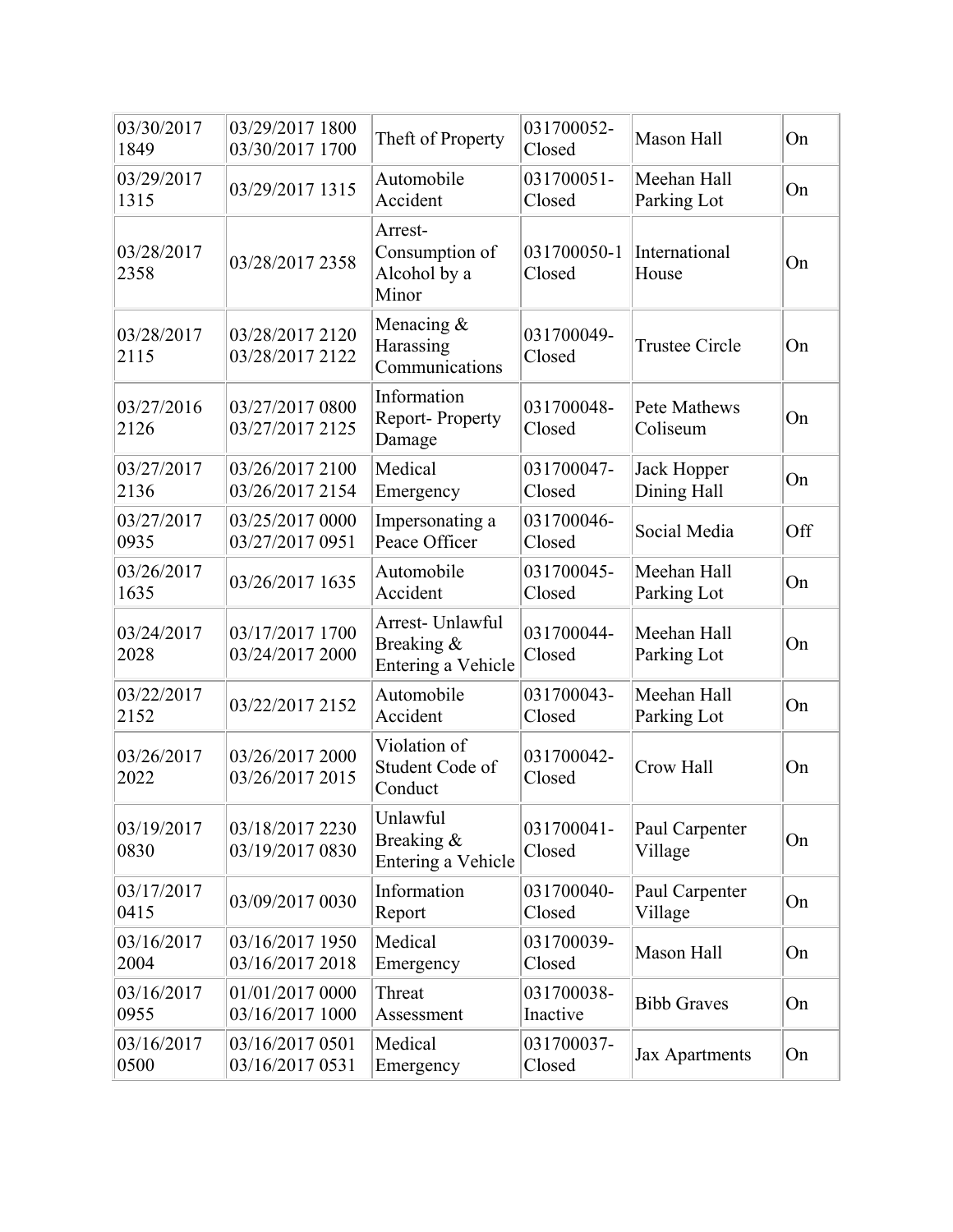| 03/15/2017<br>1650 | 03/15/2017 1650                    | Automobile<br>Accident                                         | 031700036-<br>Closed  | Meehan Hall<br>Parking Lot                      | On  |
|--------------------|------------------------------------|----------------------------------------------------------------|-----------------------|-------------------------------------------------|-----|
| 03/14/2017<br>1455 | 03/14/2017 1430<br>03/14/2017 1513 | Information<br>Report-<br>Disorderly<br>Conduct                | 031700035-<br>Closed  | Dixon Hall                                      | On  |
| 03/14/2017<br>1230 | 03/14/2017 1100<br>03/14/2017 1215 | Duty Upon<br>Striking an<br>Unattended<br>Vehicle              | 031700034-<br>Closed  | <b>Brewer Hall</b><br>Parking Lot               | On  |
| 03/14/2017<br>1215 | 03/14/2017 1215                    | Automobile<br>Accident                                         | 031700033-<br>Closed  | <b>Street Avenue</b>                            | On  |
| 03/14/2017<br>1055 | 03/14/2017 1055                    | Information<br>Report-Property<br>Damage                       | 031700032-<br>Closed  | <b>Trustee Circle</b>                           | On  |
| 03/14/2017<br>1020 | 03/14/2017 1020                    | Automobile<br>Accident                                         | 031700031-<br>Closed  | Theron<br>Montgomery<br>Building<br>Parking Lot | On  |
| 03/14/2017<br>0855 | 03/14/2017 0850<br>03/14/2017 0907 | Medical<br>Emergency                                           | 031700030-<br>Closed  | <b>Houston Cole</b><br>Library<br>Parking Lot   | On  |
| 03/13/2017<br>1919 | 03/01/2017 0855<br>03/13/2017 1919 | Information<br>Report                                          | 031700029-<br>Pending | Church Avenue                                   | Off |
| 03/12/2017<br>1257 | 03/11/2017 2000<br>03/12/2017 1000 | Unlawful<br>Breaking &<br>Entering a Vehicle                   | 031700028-<br>Pending | Paul Carpenter<br>Village                       | On  |
| 03/11/2017<br>0420 | 03/11/2017 0345<br>03/11/2017 0420 | Information<br>Report                                          | 031700027-<br>Pending | Logan Hall                                      | On  |
| 03/10/2017<br>2130 | 03/10/2017 2120<br>03/10/2017 2158 | Information<br><b>Report-Trespass</b><br><b>Warning Issued</b> | 031700026-<br>Closed  | Meehan Hall                                     | On  |
| 03/10/2017<br>1627 | 03/10/2017 1627<br>03/10/2017 1636 | Information<br>Report                                          | 031700025-<br>Closed  | Salls Hall                                      | On  |
| 03/10/2017<br>1120 | 03/10/2017 1120                    | Automobile<br>Accident                                         | 031700024-<br>Closed  | <b>Trustee Circle</b>                           | On  |
| 03/10/2017<br>1115 | 03/04/2017 2350<br>03/05/2017 0100 | Information<br>Report                                          | 031700023-<br>Closed  | <b>Curtiss Hall</b>                             | On  |
| 03/10/2017<br>2351 | 03/09/2017 2351<br>03/10/2017 0009 | Violation of<br>Student Code of<br>Conduct                     | 031700022-<br>Closed  | <b>Colonial Arms</b><br>Apartments              | On  |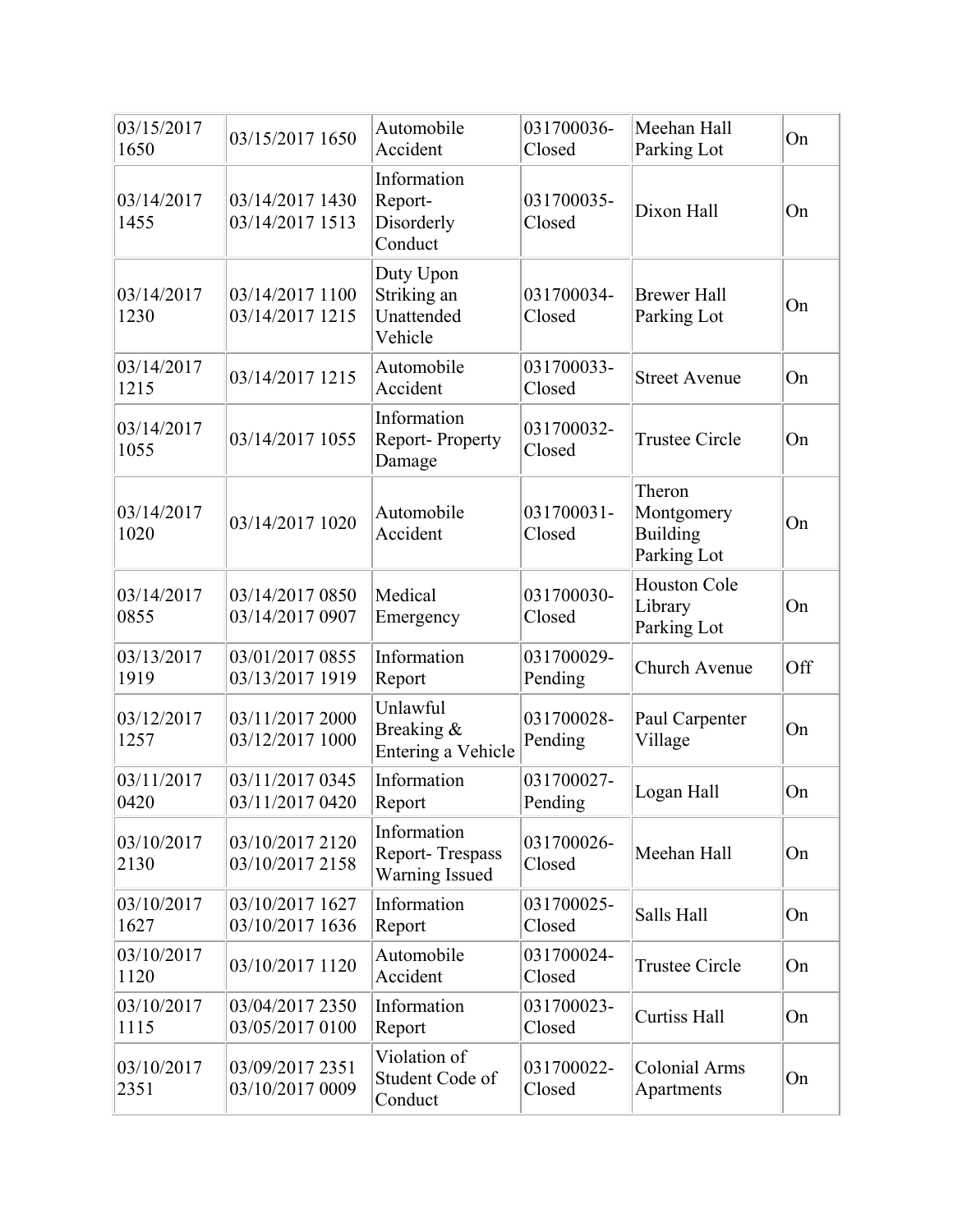| 03/09/2017<br>2031 | 03/09/2017 2031                    | Duty Upon<br>Striking an<br>Unattended<br>Vehicle                                                  | 031700021-<br>Closed  | Ayers Hall<br>Parking Lot          | On  |
|--------------------|------------------------------------|----------------------------------------------------------------------------------------------------|-----------------------|------------------------------------|-----|
| 03/09/2017<br>1550 | 03/09/2017 1530                    | Violation of<br>Student Code of<br>Conduct                                                         | 031700020-<br>Closed  | Merrill Hall                       | On  |
| 03/09/2017<br>1200 | 03/09/2017 1200                    | Violation of<br>Student Code of<br>Conduct                                                         | 031700019-<br>Closed  | Meehan Hall                        | On  |
| 03/08/2017<br>2206 | 03/08/2017 1830<br>03/08/2017 2030 | Unlawful<br>Breaking &<br>Entering a Vehicle                                                       | 031700018-<br>Pending | Meehan Hall<br>Parking Lot         | On  |
| 03/08/2017<br>1155 | 03/08/2017 1130<br>03/08/2017 1140 | Arrest-<br>Harassment                                                                              | 031700017-1<br>Closed | Theron<br>Montgomery<br>Building   | On  |
| 03/08/2017<br>1100 | 03/08/2017 1100                    | Automobile<br>Accident                                                                             | 031700016-<br>Closed  | Meehan Hall<br>Parking Lot         | On  |
| 03/08/2017<br>0745 | 03/08/2017 0740<br>03/08/2017 0835 | Fire Alarm                                                                                         | 031700015-<br>Closed  | McClellen                          | On  |
| 03/07/2017<br>1431 | 03/03/2017 0900<br>03/07/2017 1440 | Harassing<br>Communications                                                                        | 031700014-<br>Closed  | <b>Fitzpatrick Hall</b>            | On  |
| 03/07/2017<br>1155 | 03/07/2017 1155                    | Automobile<br>Accident                                                                             | 031700013-<br>Closed  | <b>Stone Center</b><br>Parking Lot | On  |
| 03/07/2017<br>0900 | 03/07/2017 0203                    | Violation of<br>Student Code of<br>Conduct                                                         | 031700012-<br>Closed  | Highway 204                        | Off |
| 03/06/2017<br>1356 | 03/06/2017 1300<br>03/06/2017 1409 | Information<br>Report-Verbal<br>Dispute                                                            | 031700011-<br>Closed  | Meehan Hall                        | On  |
| 03/06/2017<br>1302 | 03/06/2017 1230                    | <b>Property Damage</b>                                                                             | 031700010-<br>Closed  | Carolina Drive                     | Off |
| 03/06/2017<br>0945 | 03/06/2017 0915                    | <b>Assist Other Law</b><br>Enforcement<br>Agency $&$<br>Violation of<br>Student Code of<br>Conduct | 031700009-<br>Closed  | <b>Brewer Hall</b>                 | On  |
| 03/05/2017<br>1850 | 03/05/2017 1850<br>03/05/2017 1957 | <b>Assist Other Law</b><br>Enforcement<br>Agency                                                   | 031700008-<br>Closed  | Whites Gap Road                    | Off |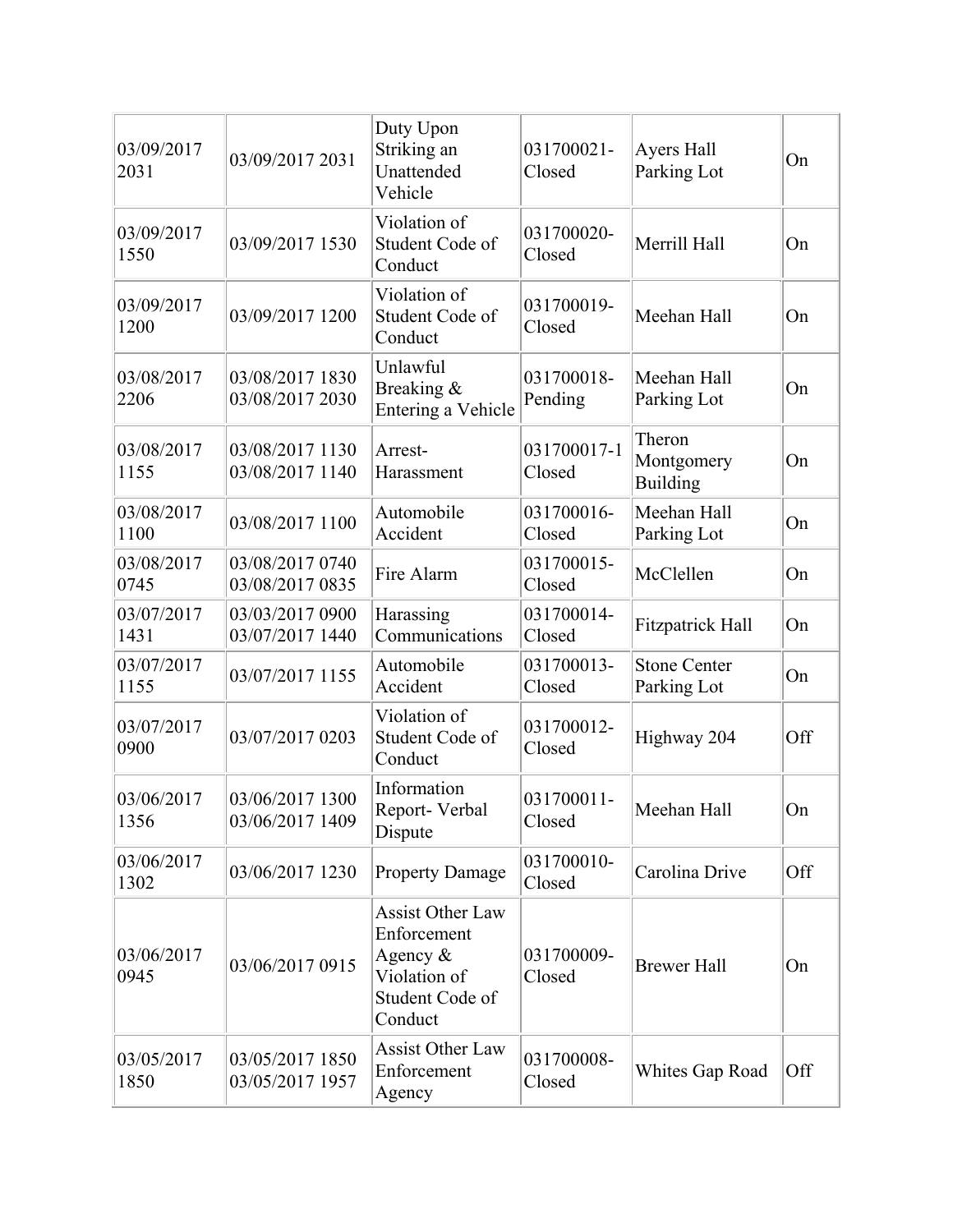| 03/03/2017<br>1301 | 03/02/2017 0000<br>03/03/2017 0000 | Assault                                                             | 031700007-<br>Closed  | <b>Colonial Arms</b><br>Apartments            | On  |
|--------------------|------------------------------------|---------------------------------------------------------------------|-----------------------|-----------------------------------------------|-----|
| 03/02/2017<br>1515 | 03/02/2017 1515                    | Automobile<br>Accident                                              | 031700006-<br>Closed  | <b>Houston Cole</b><br>Library<br>Parking Lot | On  |
| 03/02/2017<br>1453 | 03/02/2017 1453                    | <b>Arrest-Possession</b><br>of Marijuana &<br>Drug<br>Paraphernalia | 031700005-1<br>Closed | Pelham Road<br>North                          | On  |
| 03/02/2017<br>1247 | 03/02/2017 1155<br>03/02/2017 1238 | <b>Assist Other Law</b><br>Enforcement<br>Agency                    | 031700004-<br>Closed  | Pete Mathews<br>Coliseum                      | On  |
| 03/02/2017<br>0846 | 03/02/2017 0846                    | Automobile<br>Accident                                              | 031700003-<br>Closed  | <b>Stone Center</b><br>Parking Lot            | On  |
| 03/02/2017<br>0719 | 03/02/2017 0715<br>03/02/2017 0740 | Medical<br>Emergency                                                | 031700002-<br>Closed  | Jax Apartments                                | On  |
| 03/01/2017<br>1432 | 02/28/2017 2300<br>03/01/2017 1400 | Harassment                                                          | 031700001-<br>Closed  | <b>Fitzpatrick Hall</b>                       | On  |
| 02/28/2017<br>1936 | 02/28/2017 1821<br>02/28/2017 1851 | Information<br>Report                                               | 021700049-<br>Closed  | Jack Hopper<br>Dining Hall                    | On  |
| 02/28/2017<br>1915 | 02/27/2017 1800<br>02/28/2017 1800 | Theft of Property<br>& Fraudulent Use<br>of a Debit Card            | 021700048-<br>Pending | Meehan Hall                                   | On  |
| 02/28/2017<br>0110 | 02/28/2017 0100<br>02/28/2017 0132 | Medical<br>Emergency                                                | 021700047-<br>Closed  | Paul Carpenter<br>Village                     | On  |
| 02/27/2017<br>2225 | 02/27/2017 2225                    | Automobile<br>Accident                                              | 021700046-<br>Closed  | Millican Avenue                               | On  |
| 02/27/2017<br>1944 | 02/27/2017 1944<br>02/27/2017 2005 | Information<br>Report                                               | 021700045-<br>Closed  | Pannell Hall                                  | On  |
| 02/27/2017<br>1023 | 02/27/2017 1023                    | Automobile<br>Accident                                              | 021700044-<br>Closed  | Bennett Boulevard On                          |     |
| 02/26/2017<br>1623 | 02/26/2017 1530<br>02/26/2017 1623 | Information<br>Report                                               | 021700043-<br>Closed  | Pelham Road<br>North                          | Off |
| 02/26/2017<br>1214 | 02/25/2017 2130<br>02/26/2017 1210 | Unlawful<br>Breaking &<br>Entering a Vehicle                        | 021700042-<br>Closed  | Paul Carpenter<br>Village                     | On  |
| 02/26/2017<br>0707 | 02/26/2017 0655<br>02/26/2017 0715 | Information<br>Report                                               | 021700041-<br>Closed  | <b>Colonial Arms</b><br>Apartments            | On  |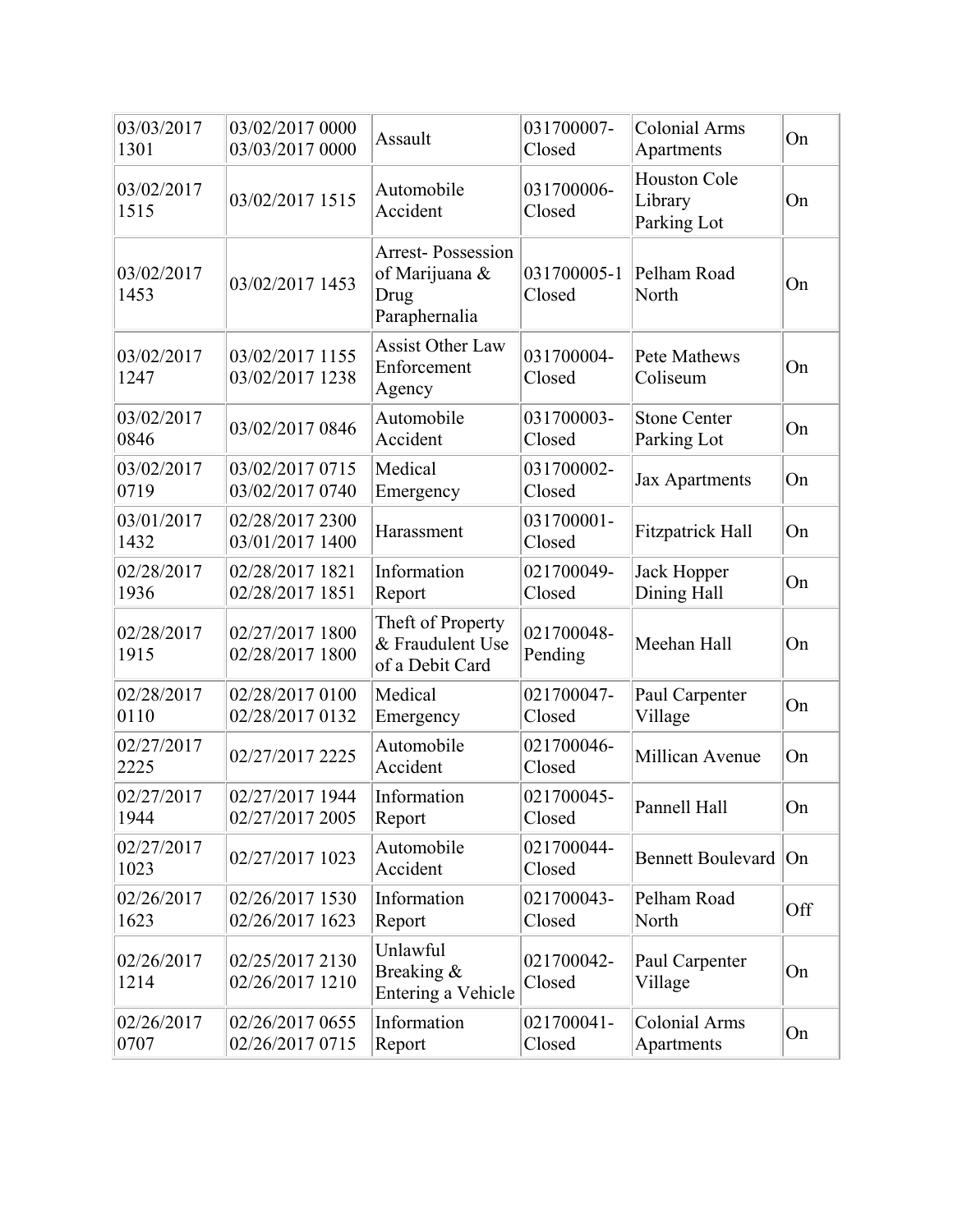| 02/24/2017<br>1903 | 02/24/2017 1830<br>02/24/2017 1909 | Violation of<br>Student Code of<br>Conduct        | 021700040-<br>Closed  | Campus Inn<br>Apartments                | On  |
|--------------------|------------------------------------|---------------------------------------------------|-----------------------|-----------------------------------------|-----|
| 02/24/2017<br>1250 | 02/20/2017 0919<br>02/24/2017 1015 | Violation of<br>Student Code of<br>Conduct        | 021700039-<br>Closed  | Sparkman Hall<br>Parking Lot            | On  |
| 02/24/2017<br>0011 | 02/23/2017 2300<br>02/24/2017 0011 | Unlawful<br>Breaking &<br>Entering a Vehicle      | 021700038-<br>Closed  | Paul Carpenter<br>Village               | On  |
| 02/23/2017<br>1800 | 02/23/2017 1715<br>02/23/2017 1730 | Harassment                                        | 021700037-<br>Closed  | Pete Mathews<br>Coliseum                | On  |
| 02/23/2017<br>1601 | 02/23/2017 1600<br>02/23/2017 1610 | Possession of<br>Marijuana                        | 021700036-<br>Pending | Campus Inn<br>Apartments                | On  |
| 02/23/2017<br>1601 | 02/23/2017 1600<br>02/23/2017 1615 | Violation of<br>Student Code of<br>Conduct        | 021700035-<br>Closed  | Campus Inn<br>Apartments                | On  |
| 02/23/2017<br>1547 | 02/23/2017 0800<br>02/23/2017 1559 | Obstructing<br>Governmental<br>Operations         | 021700034-<br>Pending | Merrill Hall<br>Parking Lot             | On  |
| 02/23/2017<br>1312 | 02/23/2017 1300<br>02/23/2017 1536 | Duty Upon<br>Striking an<br>Unattended<br>Vehicle | 021700033-<br>Pending | Pete Mathews<br>Coliseum<br>Parking Lot | On  |
| 02/22/2017<br>1420 | 02/22/2017 1420                    | Information<br>Report                             | 021700032-<br>Closed  | Pete Mathews<br>Coliseum                | On  |
| 02/22/2017<br>1710 | 02/21/2017 1045<br>02/21/2017 1050 | Harassment                                        | 021700031-<br>Closed  | Merrill Hall                            | On  |
| 02/21/2017<br>1533 | 02/21/2017 1415<br>02/21/2017 1533 | Medical<br>Emergency                              | 021700030-<br>Closed  | Pete Mathews<br>Coliseum                | On  |
| 02/21/2017<br>0630 | 02/19/2017 0146                    | Violation of<br>Student Code of<br>Conduct        | 021700029-<br>Closed  | Gamecock Village<br>Apartments          | Off |
| 02/20/2017<br>1344 | 02/20/2017 1330<br>02/20/2017 1343 | Violation of<br>Student Code of<br>Conduct        | 021700028-<br>Closed  | Crow Hall                               | On  |
| 02/19/2017<br>2042 | 02/19/2017 2030<br>02/19/2017 2106 | Possession of<br>Marijuana                        | 021700027-<br>Closed  | Campus Inn<br>Apartments                | On  |
| 02/19/2017<br>1232 | 02/19/2017 1232                    | Automobile<br>Accident                            | 021700026-<br>Closed  | <b>Grand Central</b><br>Station         | On  |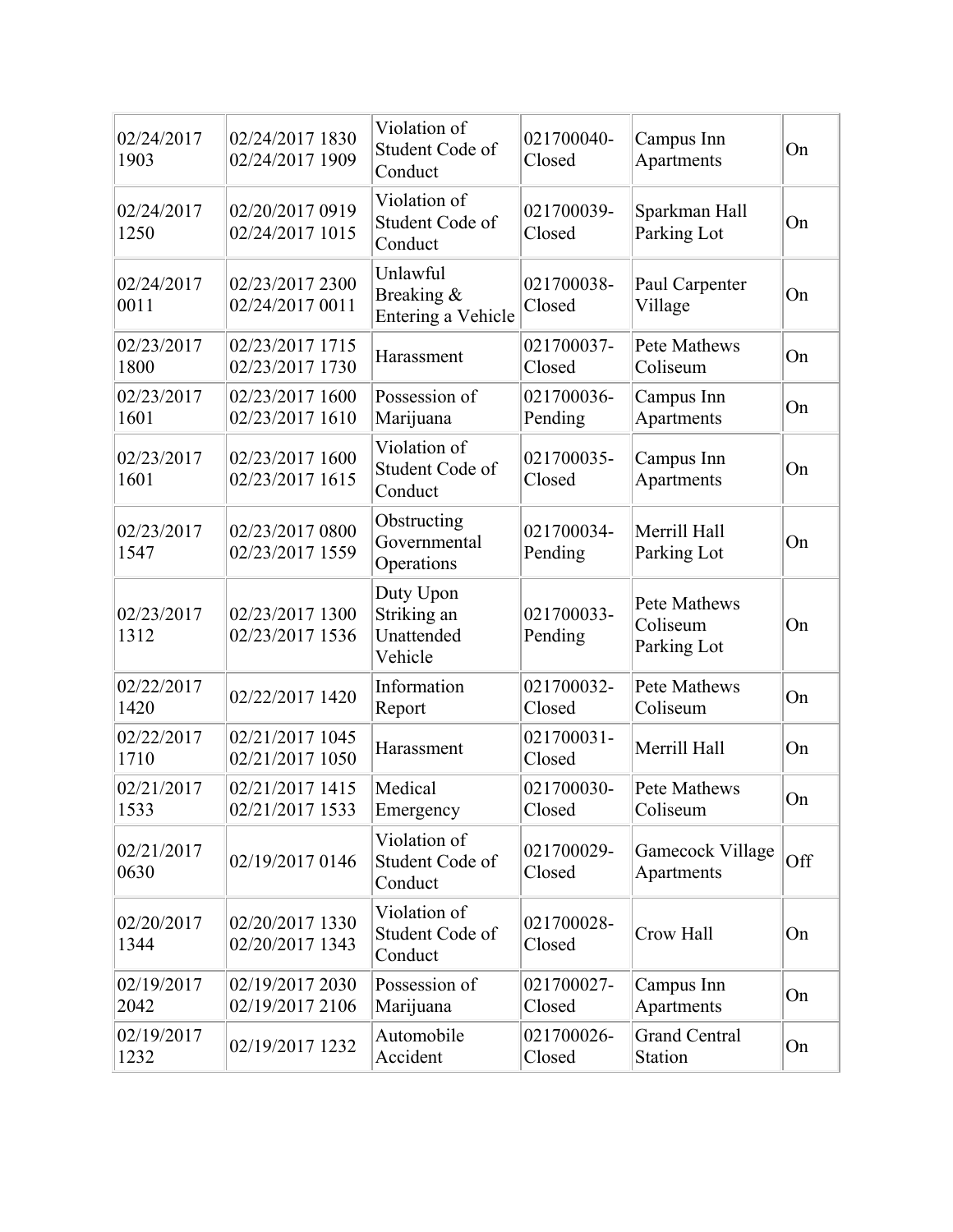| 02/17/2017<br>1609 | 02/17/2017 1600<br>02/17/2017 1623 | Medical<br>Emergency                                                                                            | 021700025-<br>Closed   | Paul Carpenter<br>Village  | On  |
|--------------------|------------------------------------|-----------------------------------------------------------------------------------------------------------------|------------------------|----------------------------|-----|
| 02/17/2017<br>1242 | 02/16/2017 1830<br>02/17/2017 0001 | Unlawful<br>Breaking &<br>Entering a Vehicle                                                                    | 021700024-<br>Inactive | Paul Carpenter<br>Village  | On  |
| 02/17/2017<br>1100 | 02/17/2017 1100<br>02/17/2017 1120 | Violation of<br>Student Code of<br>Conduct                                                                      | 021700023-<br>Closed   | Crow Hall                  | On  |
| 02/17/2017<br>0821 | 02/07/2017 1300<br>02/16/2017 1130 | Theft of Property                                                                                               | 021700022-<br>Inactive | Ramona Wood                | On  |
| 02/16/2017<br>2129 | 02/16/2017 2129                    | Automobile<br>Accident                                                                                          | 021700021-<br>Closed   | Meehan Hall<br>Parking Lot | On  |
| 02/16/2017<br>1815 | 02/16/2017 1800<br>02/16/2017 1835 | Medical<br>Emergency                                                                                            | 021700020-<br>Closed   | Pete Mathews<br>Coliseum   | On  |
| 02/16/2017<br>1519 | 02/16/2017 1519<br>02/16/2017 1531 | Assault                                                                                                         | 021700019-<br>Closed   | Pete Mathews<br>Coliseum   | On  |
| 02/16/2017<br>1100 | 02/16/2017 1200<br>02/16/2017 1230 | Medical<br>Emergency                                                                                            | 021700018-<br>Closed   | Pate Mathews<br>Coliseum   | On  |
| 02/16/2017<br>1044 | 02/16/2017 1044                    | <b>Arrest-Possession</b><br>of Marijuana,<br>Attempting to<br>Elude, & Carrying<br>a Pistol Without a<br>Permit | 021700017-1<br>Closed  | Highway 204                | Off |
| 02/13/2017<br>1015 | 02/13/2017 1020<br>02/13/2017 1030 | Threat<br>Assessment                                                                                            | 021700016-<br>Closed   | Campus Inn<br>Apartments   | On  |
| 02/12/2017<br>1823 | 02/12/2017 1820<br>02/12/2017 1832 | Domestic Dispute                                                                                                | 021700015-<br>Closed   | <b>Fitzpatrick Hall</b>    | On  |
| 02/08/2017<br>1010 | 02/08/2017 0900<br>02/08/2017 0930 | Criminal Mischief                                                                                               | 021700014-<br>Closed   | Crow Hall<br>Parking Lot   | On  |
| 02/07/2017<br>1552 | 02/07/2017 1545<br>02/07/2017 1600 | Violation of<br>Student Code of<br>Conduct                                                                      | 021700013-<br>Closed   | Jax Apartments             | On  |
| 02/06/2017<br>2037 | 02/06/2017 2015<br>02/06/2017 2054 | Medical<br>Emergency                                                                                            | 021700012-<br>Closed   | Fitzpatrick Hall           | On  |
| 02/06/2017<br>1754 | 02/06/2017 1700<br>02/06/2017 1745 | Violation of<br>Student Code of<br>Conduct                                                                      | 021700011-<br>Closed   | Campus Inn<br>Apartments   | On  |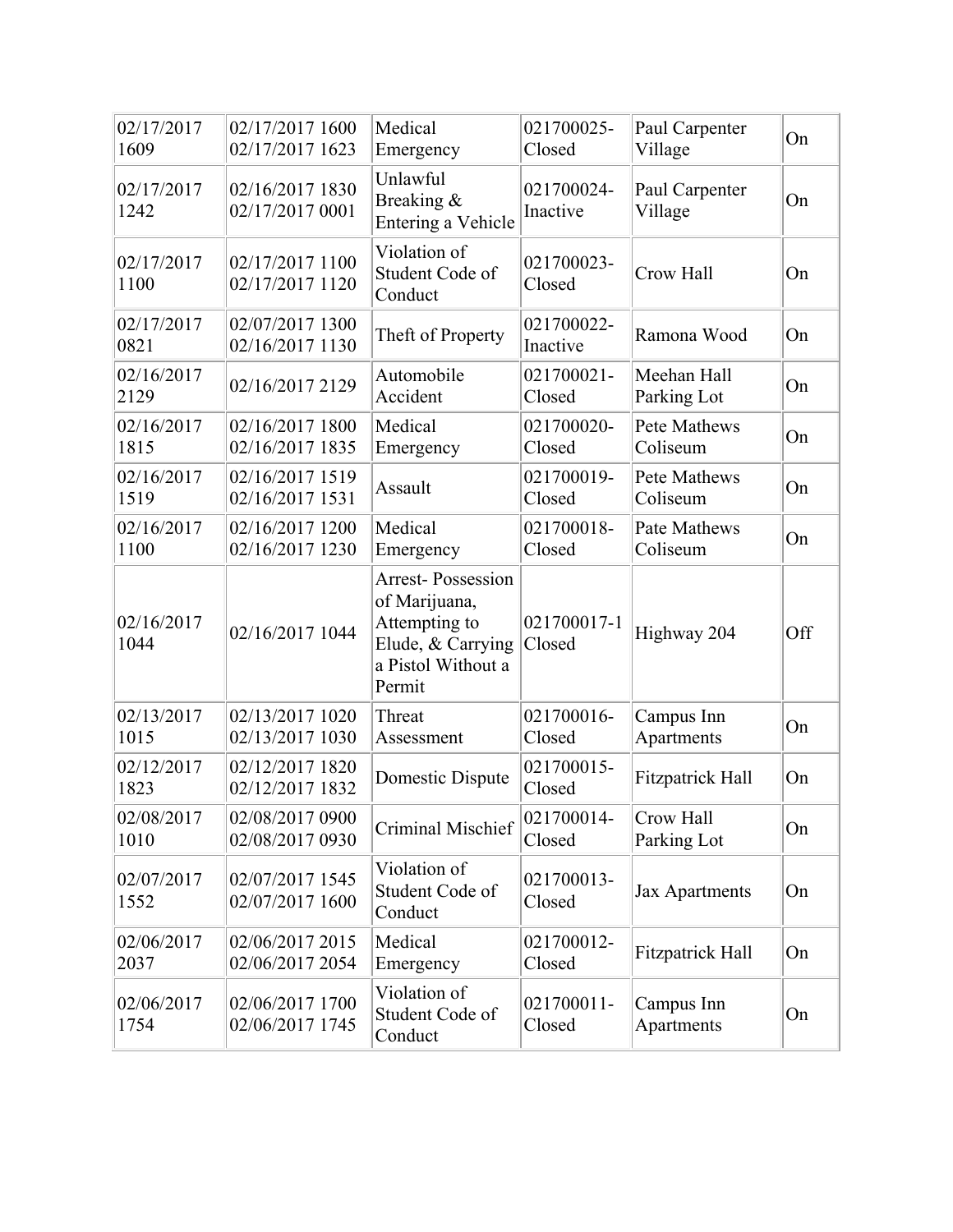| 02/06/2017<br>1530 | 02/06/2017 1500<br>02/06/2017 1558 | Information<br>Report-<br><b>Suspicious Person</b> | 021700010-<br>Closed   | <b>JSU</b> Stadium         | On  |
|--------------------|------------------------------------|----------------------------------------------------|------------------------|----------------------------|-----|
| 02/06/2017<br>0700 | 02/05/2017 0249                    | Violation of<br>Student Code of<br>Conduct         | 021700009-<br>Closed   | Parris Street              | Off |
| 02/04/2017<br>1926 | 02/04/2017 1200<br>02/04/2017 1940 | Information<br>Report                              | 021700008-<br>Closed   | Ramona Wood                | On  |
| 02/04/2017<br>1623 | 02/04/2017 1615<br>02/04/2017 1635 | Medical<br>Emergency                               | 021700007-<br>Closed   | Meehan Hall                | On  |
| 02/03/2017<br>2052 | 02/03/2017 2000<br>02/04/2017 2122 | Information<br>Report-<br><b>Suspicious Person</b> | 021700006-0<br>Closed  | <b>Fitzpatrick Hall</b>    | On  |
| 02/03/2017<br>1950 | 02/02/2017 2300<br>02/03/2017 1940 | Duty Upon<br>Striking an<br>Unattended<br>Vehicle  | 021700005-<br>Closed   | Crow Hall<br>Parking Lot   | On  |
| 02/03/2017<br>1911 | 02/03/2017 1200<br>02/03/2017 1900 | Harassing<br>Communications                        | 021700004-<br>Closed   | Logan Hall                 | On  |
| 02/03/2017<br>1421 | 02/03/2017 0845<br>02/03/2017 1100 | Duty Upon<br>Striking an<br>Unattended<br>Vehicle  | 021700003-<br>Closed   | Martin Hall<br>Parking Lot | On  |
| 02/02/2017<br>0415 | 01/24/2017 0900<br>01/26/2017 2000 | Information<br>Report                              | 021700002-<br>Closed   | <b>Bibb Graves</b>         | On  |
| 02/01/2017<br>1034 | 02/01/2017 1034<br>02/01/2017 1045 | Medical<br>Emergency                               | 021700001-<br>Pending  | <b>Stone Center</b>        | On  |
| 01/31/2017<br>1812 | 01/31/2017 1728<br>01/31/2017 1732 | Information<br>Report-Property<br>Damage           | 011700058-<br>Closed   | University Circle          | On  |
| 01/31/2017<br>1316 | 01/31/2017 0000                    | Information<br>Report-Possible<br>Fraud            | 011700057-<br>Pending  | <b>JSU</b>                 | On  |
| 01/30/2017<br>1722 | 01/23/2017 1200<br>01/25/2017 1200 | Theft of Property                                  | 011700056-<br>Inactive | Mason Hall                 | On  |
| 01/30/2017<br>1323 | 01/30/2017 0730<br>01/30/2017 1100 | Duty Upon<br>Striking an<br>Unattended<br>Vehicle  | 011700055-<br>Closed   | Meehan Hall<br>Parking Lot | On  |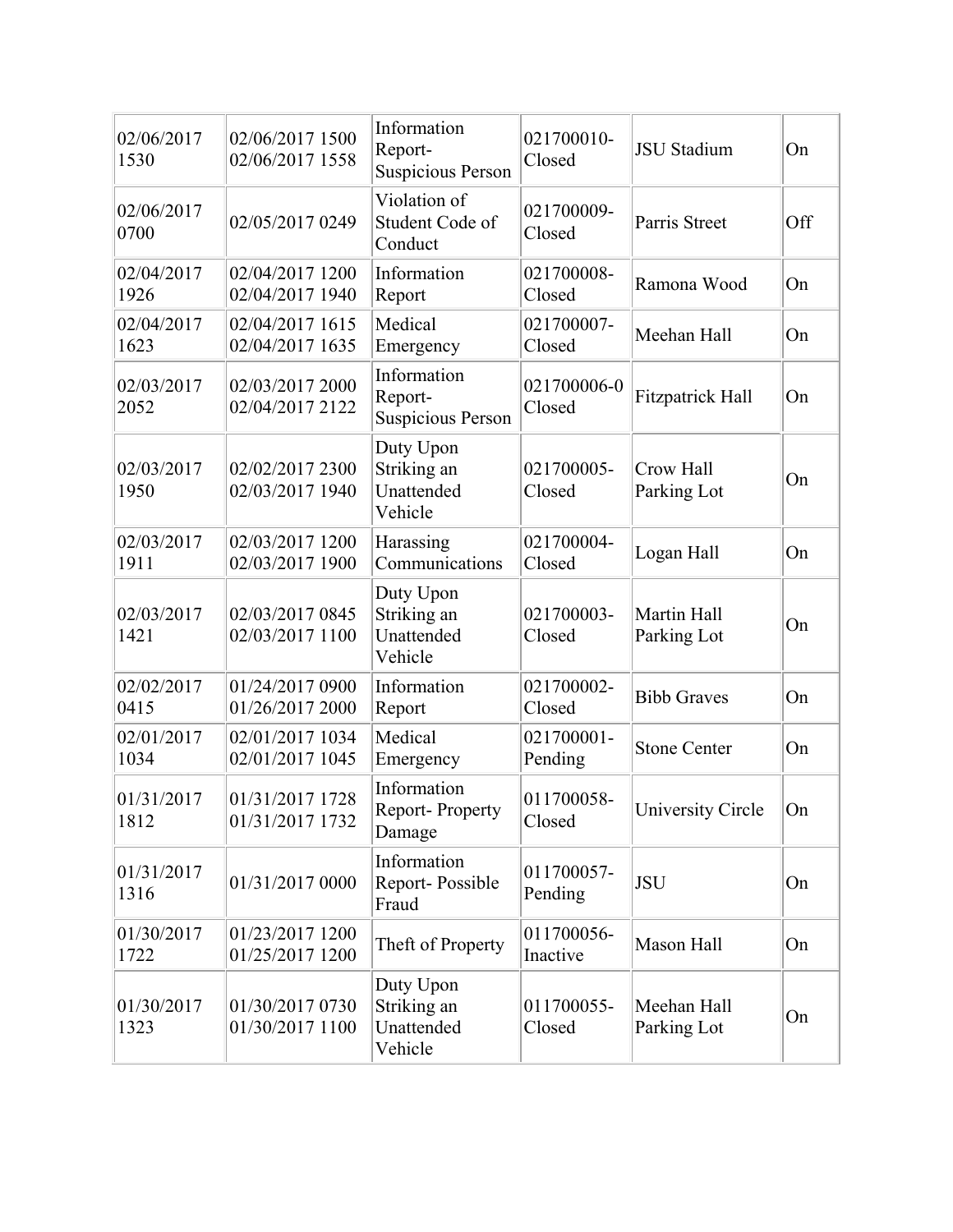| 01/30/2017<br>1324 | 01/23/2017 2100<br>01/24/2017 1800 | Unlawful<br>Breaking &<br>Entering a Vehicle     | 011700054-<br>Closed   | Meehan Hall<br>Parking Lot             | On  |
|--------------------|------------------------------------|--------------------------------------------------|------------------------|----------------------------------------|-----|
| 01/30/2017<br>1254 | 01/17/2017 0000<br>01/30/2017 0000 | Theft of Lost<br>Property                        | 011700053-<br>Inactive | Ayers Hall                             | On  |
| 01/30/2017<br>1147 | 01/23/2017 1100<br>01/24/2017 1100 | Unlawful<br>Breaking &<br>Entering a Vehicle     | 011700052-<br>Pending  | Meehan Hall<br>Parking Lot             | On  |
| 01/29/2017<br>1548 | 01/29/2017 1550<br>01/29/2017 1623 | <b>Assist Other Law</b><br>Enforcement<br>Agency | 011700051-<br>Closed   | Dixon Hall                             | On  |
| 01/28/2017<br>1812 | 01/28/2017 1415<br>01/28/2017 1812 | <b>Burglary</b>                                  | 011700050-<br>Pending  | Penn House<br>Apartments               | On  |
| 01/27/2017<br>1521 | 12/11/2016 0000<br>01/27/2017 1521 | Domestic<br>Violence                             | 011700049-<br>Closed   | Paul Carpenter<br>Village              | On  |
| 01/27/2017<br>1348 | 01/23/2017 2324<br>01/27/2017 1410 | Unlawful<br>Breaking &<br>Entering a Vehicle     | 011700048-<br>Pending  | <b>Curtiss Hall</b><br>Parking Lot     | On  |
| 01/27/2017<br>1215 | 01/26/2017 1816                    | Threat<br>Assessment                             | 011700047-<br>Pending  | Salls Hall                             | On  |
| 01/27/2017<br>0310 | 01/27/2017 0210                    | Arrest-Possession 011700046-1<br>of Marijuana    | Closed                 | <b>Colonial Arms</b><br>Apartments     | On  |
| 01/26/2017<br>1345 | 01/26/2017 1249<br>01/26/2017 1258 | Information<br><b>Report-Property</b><br>Damage  | 011700045-<br>Pending  | <b>Curtiss Hall</b><br>Parking Lot     | On  |
| 01/25/2017<br>1205 | 01/24/2017 1731                    | Violation of<br>Student Code of<br>Conduct       | 011700044-<br>Closed   | Online                                 | Off |
| 01/24/2017<br>1800 | 01/23/2017 2100<br>01/24/2017 1500 | Unlawful<br>Breaking &<br>Entering a Vehicle     | 011700043-<br>Closed   | <b>Fitzpatrick Hall</b><br>Parking Lot | On  |
| 01/24/2017<br>1630 | 01/24/2017 1630<br>01/24/2017 1655 | Violation of<br>Student Code of<br>Conduct       | 011700042-<br>Closed   | <b>Colonial Arms</b><br>Apartments     | On  |
| 01/24/2017<br>1630 | 01/24/2017 1615<br>01/24/2017 1620 | Violation of<br>Student Code of<br>Conduct       | 011700041-<br>Closed   | <b>Colonial Arms</b><br>Apartments     | On  |
| 01/24/2017<br>1545 | 01/24/2017 1545                    | Automobile<br>Accident                           | 011700040-<br>Closed   | <b>Stone Center</b><br>Parking Lot     | On  |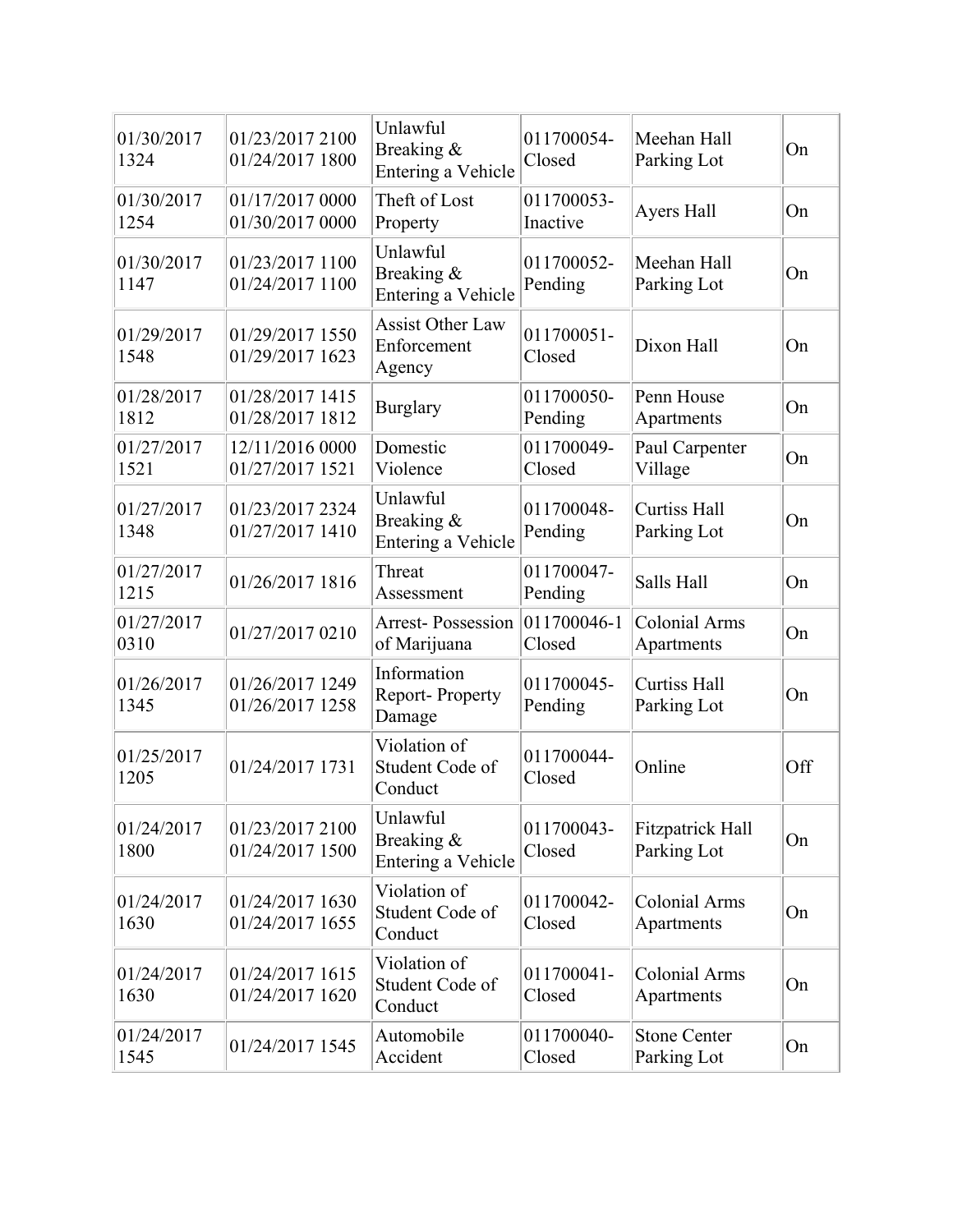| 01/24/2017<br>1142 | 01/23/2017 2200<br>01/24/2017 0930 | Unlawful<br>Breaking &<br>Entering a Vehicle | 011700039-<br>Closed  | Crow Hall<br>Parking Lot                      | On  |
|--------------------|------------------------------------|----------------------------------------------|-----------------------|-----------------------------------------------|-----|
| 01/24/2017<br>0819 | 01/23/2017 1418                    | Information<br>Report-Mail<br>Scam           | 011700038-<br>Pending | U.S. Mail                                     | Off |
| 01/23/2017<br>1013 | 01/12/2017 0000                    | Fraudulent Use of<br>a Credit Card           | 011700037-<br>Closed  | <b>Brazil</b>                                 | Off |
| 01/23/2017<br>0940 | 01/20/2017 1300                    | Information<br>Report-Welfare<br>Check       | 011700036-<br>Closed  | Martin Hall                                   | On  |
| 01/23/2017<br>0911 | 01/20/2017 1900<br>01/21/2017 2359 | Violation of<br>Student Code of<br>Conduct   | 011700035-<br>Closed  | Anniston                                      | Off |
| 01/22/2017<br>0829 | 01/22/2017 0001<br>01/22/2017 0600 | Unlawful<br>Breaking &<br>Entering a Vehicle | 011700034-<br>Closed  | Paul Carpenter<br>Village                     | On  |
| 01/20/2017<br>1914 | 01/20/2017 1900<br>01/20/2017 1933 | Violation of<br>Student Code of<br>Conduct   | 011700033-<br>Closed  | <b>Jax Apartments</b>                         | On  |
| 01/20/2017<br>0757 | 01/19/2017 1315<br>01/19/2017 1325 | Unlawful<br>Breaking &<br>Entering a Vehicle | 011700032-<br>Pending | Martin Hall<br>Parking Lot                    | On  |
| 01/19/2017<br>2255 | 01/19/2017 2255                    | Automobile<br>Accident                       | 011700031-<br>Closed  | <b>Houston Cole</b><br>Library<br>Parking Lot | On  |
| 01/18/2017<br>1909 | 01/18/2017 1730<br>01/18/2017 1918 | Information<br>Report                        | 011700030-<br>Closed  | Dixon Hall                                    | On  |
| 01/18/2017<br>1430 | 01/18/2017 1415<br>01/18/2017 1441 | Medical<br>Emergency                         | 011700029-<br>Closed  | <b>Stone Center</b>                           | On  |
| 01/18/2017<br>0525 | 01/18/2017 0520<br>01/18/2017 0525 | Unlawful<br>Breaking &<br>Entering a Vehicle | 011700028-<br>Pending | Penn House<br>Apartments<br>Parking Lot       | On  |
| 01/17/2017<br>1102 | 01/13/2017 1215<br>01/13/2017 0730 | Criminal Mischief                            | 011700027-<br>Closed  | Merrill Hall                                  | On  |
| 01/15/2017<br>1203 | 01/15/2017 1200<br>01/15/2017 1204 | Medical<br>Emergency                         | 011700026-<br>Closed  | Amphitheater                                  | On  |
| 01/16/2017<br>0145 | 01/16/2017 0140<br>01/16/2017 0147 | Violation of<br>Student Code of<br>Conduct   | 011700025-<br>Closed  | Crow Hall                                     | On  |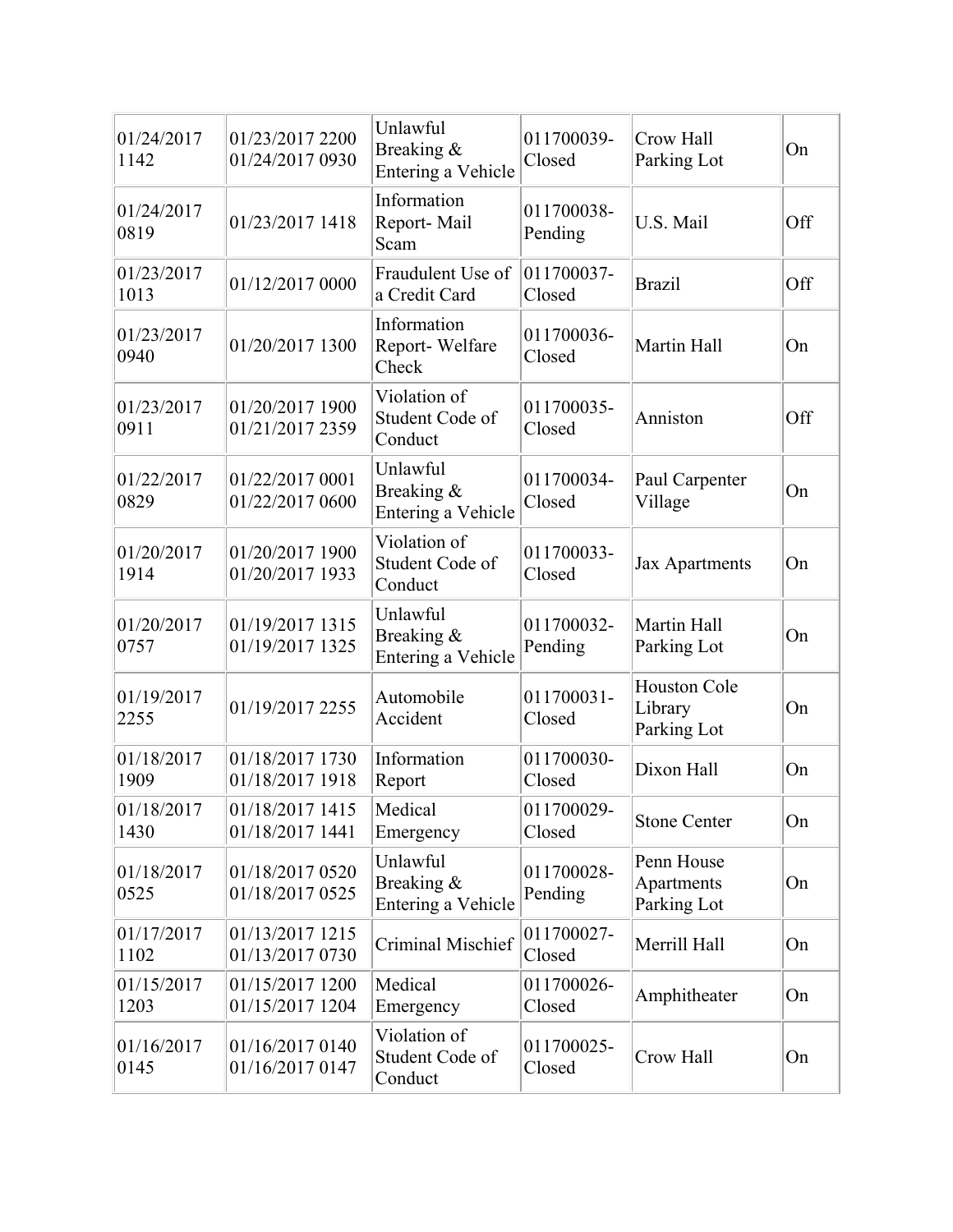| 01/12/2017<br>2024 | 01/12/2017 1930<br>01/12/2017 2042 | Violation of<br>Student Code of<br>Conduct       | 011700024-<br>Closed  | <b>Curtiss Hall</b>                     | On  |
|--------------------|------------------------------------|--------------------------------------------------|-----------------------|-----------------------------------------|-----|
| 01/11/2017<br>2056 | 01/11/2017 1500<br>01/11/2017 2055 | Unlawful<br>Breaking &<br>Entering a Vehicle     | 011700023-<br>Pending | <b>Building Services</b><br>Parking Lot | On  |
| 01/11/2017<br>1213 | 11/30/2016 0000                    | Theft of Property                                | 011700022-<br>Closed  | <b>Colonial Arms</b><br>Apartments      | On  |
| 01/10/2017<br>1319 | 01/10/2017 1310<br>01/10/2017 1335 | Medical<br>Emergency                             | 011700021-<br>Closed  | Wallace Hall                            | On  |
| 01/10/2017<br>0052 | 01/10/2017 0051<br>01/10/2017 0143 | <b>Assist Other Law</b><br>Enforcement<br>Agency | 011700020-<br>Closed  | Harris Street                           | Off |
| 01/09/2017<br>1630 | 01/05/2017 2032<br>01/09/2017 1630 | Threat<br>Assessment                             | 011700019-<br>Closed  | Salls Hall/Off<br>Campus                | Off |
| 01/09/2017<br>1503 | 01/06/2017 2100<br>01/06/2017 2200 | Theft of Property                                | 011700018-<br>Closed  | Paul Carpenter<br>Village               | On  |
| 01/08/2017<br>1206 | 01/08/2017 1206                    | Automobile<br>Accident                           | 011700017-<br>Closed  | <b>Miller Street</b>                    | On  |
| 01/08/2017<br>1137 | 01/07/2017 2100<br>01/08/2017 1130 | Theft of Lost<br>Property                        | 011700016-<br>Closed  | <b>Jax Apartments</b>                   | On  |
| 01/08/2017<br>2151 | 01/07/2017 2100<br>01/07/2017 2115 | Harassment                                       | 011700015-<br>Pending | Pete Mathews<br>Coliseum                | On  |
| 01/06/2017<br>1332 | 01/06/2017 1011<br>01/06/2017 1018 | <b>Assist Other Law</b><br>Enforcement<br>Agency | 011700014-<br>Closed  | Wal-mart<br>Parking Lot                 | Off |
| 01/06/2017<br>1224 | 01/06/2017 1224                    | Information<br>Report- Security<br>Violation     | 011700013-<br>Closed  | <b>Pete Mathews</b><br>Coliseum         | On  |
| 01/06/2017<br>1210 | 01/06/2017 1200                    | Information<br>Report-Security<br>Violation      | 011700012-<br>Closed  | <b>JSU</b> Stadium                      | On  |
| 01/05/2017<br>1757 | 01/05/2017 1100<br>01/05/2017 1300 | Information<br>Report                            | 011700011-<br>Closed  | <b>Curtiss Hall</b>                     | On  |
| 01/05/2017<br>1204 | 12/28/2016 0000                    | Unlawful<br>Breaking &<br>Entering a Vehicle     | 011700010-<br>Closed  | Jax Apartments<br>Parking Lot           | On  |
| 01/05/2017<br>1259 | 01/05/2017 1230<br>01/05/2017 1240 | Medical<br>Emergency                             | 011700009-<br>Closed  | Theron<br>Montgomery                    | On  |